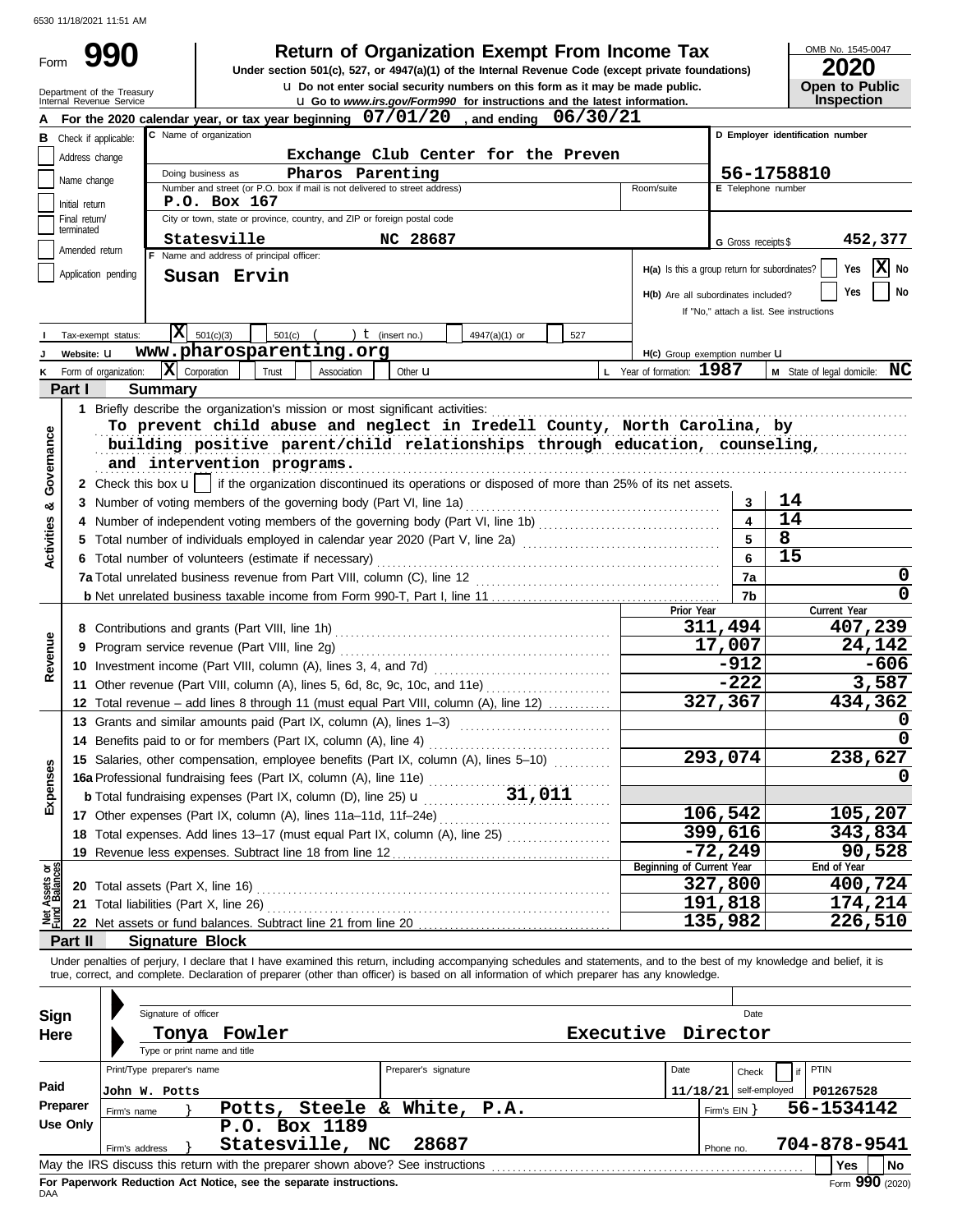6530 11/18/2021 11:51 AM

|   | Form 990 (2020) Exchange Club Center for the Preven 56-1758810                                                                                                                                                                                                                                                                              | Page 2                           |
|---|---------------------------------------------------------------------------------------------------------------------------------------------------------------------------------------------------------------------------------------------------------------------------------------------------------------------------------------------|----------------------------------|
|   | <b>Statement of Program Service Accomplishments</b><br>Part III                                                                                                                                                                                                                                                                             |                                  |
|   |                                                                                                                                                                                                                                                                                                                                             | $ \mathbf{x} $                   |
|   | 1 Briefly describe the organization's mission:<br>To prevent child abuse and neglect in Iredell County, North Carolina, by<br>building positive parent/child relationships through education, counseling,<br>and intervention programs.                                                                                                     |                                  |
|   | 2 Did the organization undertake any significant program services during the year which were not listed on the<br>prior Form 990 or 990-EZ?<br>If "Yes," describe these new services on Schedule O.                                                                                                                                         | Yes $ \mathbf{X} $ No            |
| 3 | Did the organization cease conducting, or make significant changes in how it conducts, any program<br>services?<br>If "Yes," describe these changes on Schedule O.                                                                                                                                                                          | $\Box$ Yes $\boxed{\text{X}}$ No |
| 4 | Describe the organization's program service accomplishments for each of its three largest program services, as measured by<br>expenses. Section 501(c)(3) and 501(c)(4) organizations are required to report the amount of grants and allocations to others,<br>the total expenses, and revenue, if any, for each program service reported. |                                  |
|   | ) (Expenses \$ 262,724 including grants of \$ $($ 1924) (Revenue \$ $($ 1924)<br>4a (Code:<br>See Schedule O                                                                                                                                                                                                                                | 28,342                           |
|   |                                                                                                                                                                                                                                                                                                                                             |                                  |
|   |                                                                                                                                                                                                                                                                                                                                             |                                  |
|   |                                                                                                                                                                                                                                                                                                                                             |                                  |
|   |                                                                                                                                                                                                                                                                                                                                             |                                  |
|   |                                                                                                                                                                                                                                                                                                                                             |                                  |
|   |                                                                                                                                                                                                                                                                                                                                             |                                  |
|   |                                                                                                                                                                                                                                                                                                                                             |                                  |
|   |                                                                                                                                                                                                                                                                                                                                             |                                  |
|   |                                                                                                                                                                                                                                                                                                                                             |                                  |
|   | N/A                                                                                                                                                                                                                                                                                                                                         |                                  |
|   |                                                                                                                                                                                                                                                                                                                                             |                                  |
|   |                                                                                                                                                                                                                                                                                                                                             |                                  |
|   |                                                                                                                                                                                                                                                                                                                                             |                                  |
|   |                                                                                                                                                                                                                                                                                                                                             |                                  |
|   |                                                                                                                                                                                                                                                                                                                                             |                                  |
|   |                                                                                                                                                                                                                                                                                                                                             |                                  |
|   |                                                                                                                                                                                                                                                                                                                                             |                                  |
|   |                                                                                                                                                                                                                                                                                                                                             |                                  |
|   |                                                                                                                                                                                                                                                                                                                                             |                                  |
|   | including grants of \$<br>) (Revenue \$<br>4c (Code:<br>) (Expenses \$<br>N/A                                                                                                                                                                                                                                                               |                                  |
|   |                                                                                                                                                                                                                                                                                                                                             |                                  |
|   |                                                                                                                                                                                                                                                                                                                                             |                                  |
|   |                                                                                                                                                                                                                                                                                                                                             |                                  |
|   |                                                                                                                                                                                                                                                                                                                                             |                                  |
|   |                                                                                                                                                                                                                                                                                                                                             |                                  |
|   |                                                                                                                                                                                                                                                                                                                                             |                                  |
|   |                                                                                                                                                                                                                                                                                                                                             |                                  |
|   |                                                                                                                                                                                                                                                                                                                                             |                                  |
|   |                                                                                                                                                                                                                                                                                                                                             |                                  |
|   | 4d Other program services (Describe on Schedule O.)                                                                                                                                                                                                                                                                                         |                                  |
|   | (Expenses \$<br>(Revenue \$<br>including grants of \$<br>262.724<br>4e Total program service expenses u                                                                                                                                                                                                                                     |                                  |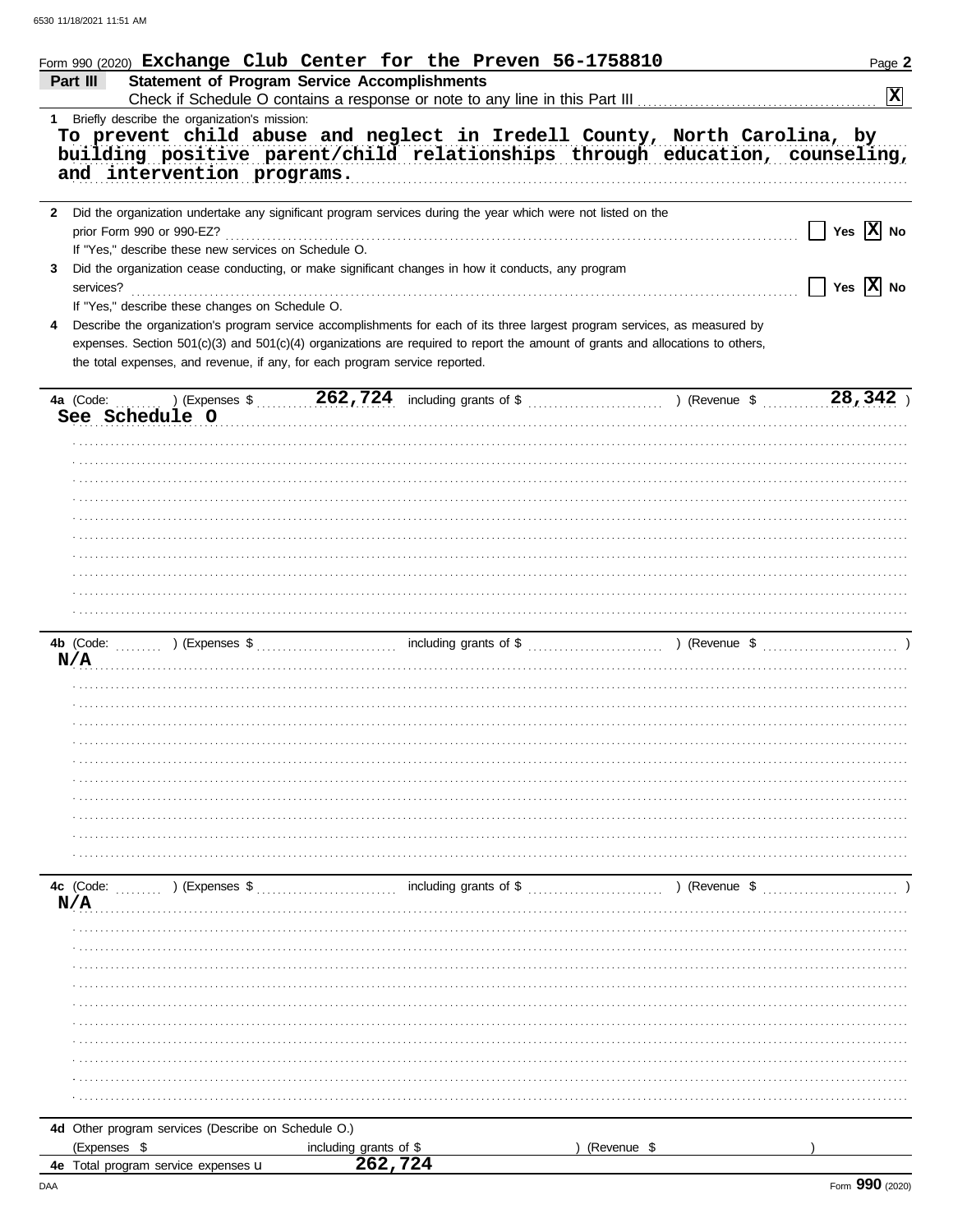### **Part IV Checklist of Required Schedules** Form 990 (2020) Page **3 Exchange Club Center for the Preven 56-1758810**

|             |                                                                                                                                                                                                        |                 |   | Yes   No    |
|-------------|--------------------------------------------------------------------------------------------------------------------------------------------------------------------------------------------------------|-----------------|---|-------------|
| 1           | Is the organization described in section $501(c)(3)$ or $4947(a)(1)$ (other than a private foundation)? If "Yes,"                                                                                      |                 |   |             |
|             | complete Schedule A                                                                                                                                                                                    | 1               | x |             |
| 2           | Is the organization required to complete Schedule B, Schedule of Contributors (see instructions)?                                                                                                      | $\mathbf{2}$    | X |             |
| 3           | Did the organization engage in direct or indirect political campaign activities on behalf of or in opposition to                                                                                       |                 |   |             |
|             | candidates for public office? If "Yes," complete Schedule C, Part I                                                                                                                                    | 3               |   | x           |
| 4           | Section 501(c)(3) organizations. Did the organization engage in lobbying activities, or have a section 501(h)                                                                                          | 4               |   | x           |
| 5           | election in effect during the tax year? If "Yes," complete Schedule C, Part II<br>Is the organization a section $501(c)(4)$ , $501(c)(5)$ , or $501(c)(6)$ organization that receives membership dues, |                 |   |             |
|             | assessments, or similar amounts as defined in Revenue Procedure 98-19? If "Yes," complete Schedule C, Part III                                                                                         | 5               |   | x           |
| 6           | Did the organization maintain any donor advised funds or any similar funds or accounts for which donors                                                                                                |                 |   |             |
|             | have the right to provide advice on the distribution or investment of amounts in such funds or accounts? If                                                                                            |                 |   |             |
|             | "Yes," complete Schedule D, Part I                                                                                                                                                                     | 6               |   | X           |
| 7           | Did the organization receive or hold a conservation easement, including easements to preserve open space,                                                                                              |                 |   |             |
|             | the environment, historic land areas, or historic structures? If "Yes," complete Schedule D, Part II                                                                                                   | 7               |   | x           |
| 8           | Did the organization maintain collections of works of art, historical treasures, or other similar assets? If "Yes,"                                                                                    |                 |   |             |
|             | complete Schedule D, Part III                                                                                                                                                                          | 8               |   | x           |
| 9           | Did the organization report an amount in Part X, line 21, for escrow or custodial account liability, serve as a                                                                                        |                 |   |             |
|             | custodian for amounts not listed in Part X; or provide credit counseling, debt management, credit repair, or                                                                                           |                 |   |             |
|             | debt negotiation services? If "Yes," complete Schedule D, Part IV                                                                                                                                      | 9               |   | x           |
| 10          | Did the organization, directly or through a related organization, hold assets in donor-restricted endowments                                                                                           |                 |   |             |
|             | or in quasi endowments? If "Yes," complete Schedule D, Part V                                                                                                                                          | 10              |   | x           |
| 11          | If the organization's answer to any of the following questions is "Yes," then complete Schedule D, Parts VI,                                                                                           |                 |   |             |
|             | VII, VIII, IX, or X as applicable.                                                                                                                                                                     |                 |   |             |
| a           | Did the organization report an amount for land, buildings, and equipment in Part X, line 10? If "Yes,"                                                                                                 |                 |   |             |
|             | complete Schedule D, Part VI                                                                                                                                                                           | 11a             | X |             |
|             | <b>b</b> Did the organization report an amount for investments—other securities in Part X, line 12, that is 5% or more                                                                                 |                 |   |             |
|             | of its total assets reported in Part X, line 16? If "Yes," complete Schedule D, Part VII                                                                                                               | 11b             |   | X           |
| C           | Did the organization report an amount for investments-program related in Part X, line 13, that is 5% or more                                                                                           |                 |   |             |
|             | of its total assets reported in Part X, line 16? If "Yes," complete Schedule D, Part VIII                                                                                                              | 11c             |   | X           |
| d           | Did the organization report an amount for other assets in Part X, line 15, that is 5% or more of its total assets<br>reported in Part X, line 16? If "Yes," complete Schedule D, Part IX               | 11d             |   | X           |
| е           | Did the organization report an amount for other liabilities in Part X, line 25? If "Yes," complete Schedule D, Part X                                                                                  | 11e             |   | $\mathbf x$ |
| f           | Did the organization's separate or consolidated financial statements for the tax year include a footnote that addresses                                                                                |                 |   |             |
|             | the organization's liability for uncertain tax positions under FIN 48 (ASC 740)? If "Yes," complete Schedule D, Part X                                                                                 | 11f             | X |             |
|             | 12a Did the organization obtain separate, independent audited financial statements for the tax year? If "Yes," complete                                                                                |                 |   |             |
|             | Schedule D, Parts XI and XII                                                                                                                                                                           | 12a             | X |             |
|             | Was the organization included in consolidated, independent audited financial statements for the tax year? If                                                                                           |                 |   |             |
|             | "Yes," and if the organization answered "No" to line 12a, then completing Schedule D, Parts XI and XII is optional                                                                                     | 12b             |   | X           |
| 13          |                                                                                                                                                                                                        | 13              |   | X           |
| 14a         | Did the organization maintain an office, employees, or agents outside of the United States?                                                                                                            | 14a             |   | X           |
| $\mathbf b$ | Did the organization have aggregate revenues or expenses of more than \$10,000 from grantmaking,                                                                                                       |                 |   |             |
|             | fundraising, business, investment, and program service activities outside the United States, or aggregate                                                                                              |                 |   |             |
|             | foreign investments valued at \$100,000 or more? If "Yes," complete Schedule F, Parts I and IV                                                                                                         | 14b             |   | X           |
| 15          | Did the organization report on Part IX, column (A), line 3, more than \$5,000 of grants or other assistance to or                                                                                      |                 |   |             |
|             | for any foreign organization? If "Yes," complete Schedule F, Parts II and IV                                                                                                                           | 15              |   | X           |
| 16          | Did the organization report on Part IX, column (A), line 3, more than \$5,000 of aggregate grants or other                                                                                             |                 |   |             |
|             |                                                                                                                                                                                                        | 16              |   | X           |
| 17          | Did the organization report a total of more than \$15,000 of expenses for professional fundraising services on                                                                                         |                 |   |             |
|             |                                                                                                                                                                                                        | 17              |   | X           |
| 18          | Did the organization report more than \$15,000 total of fundraising event gross income and contributions on                                                                                            |                 | X |             |
| 19          | Part VIII, lines 1c and 8a? If "Yes," complete Schedule G, Part II<br>Did the organization report more than \$15,000 of gross income from gaming activities on Part VIII, line 9a?                     | 18              |   |             |
|             |                                                                                                                                                                                                        | 19              |   | X           |
| 20a         | Did the organization operate one or more hospital facilities? If "Yes," complete Schedule H                                                                                                            | <b>20a</b>      |   | X           |
| b           |                                                                                                                                                                                                        | 20 <sub>b</sub> |   |             |
| 21          | Did the organization report more than \$5,000 of grants or other assistance to any domestic organization or                                                                                            |                 |   |             |
|             |                                                                                                                                                                                                        | 21              |   | x           |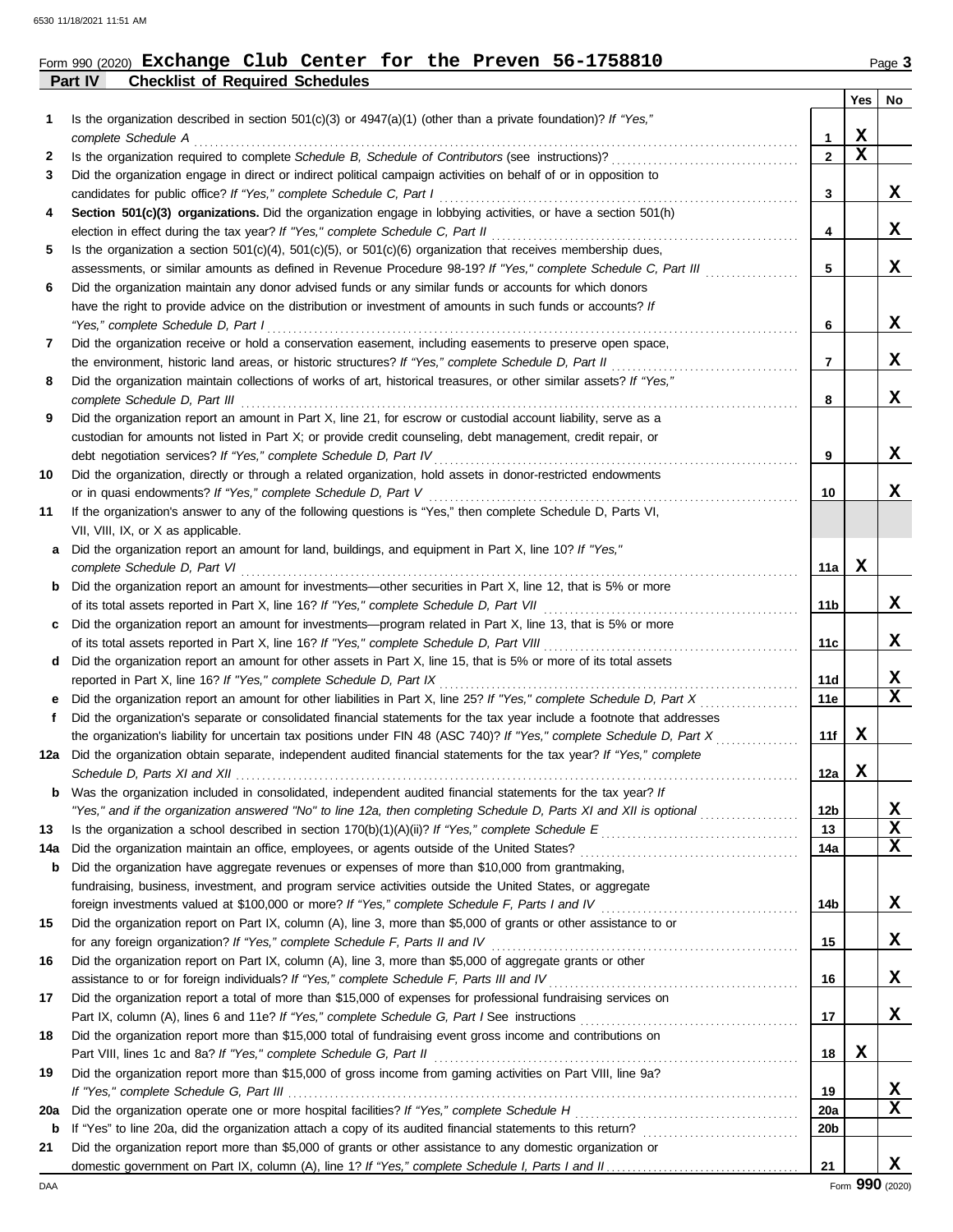### Form 990 (2020) Page **4 Exchange Club Center for the Preven 56-1758810 Part IV Checklist of Required Schedules** *(continued)*

|     |                                                                                                                                                                                                               |                 | Yes     | No                      |  |  |  |  |  |
|-----|---------------------------------------------------------------------------------------------------------------------------------------------------------------------------------------------------------------|-----------------|---------|-------------------------|--|--|--|--|--|
| 22  | Did the organization report more than \$5,000 of grants or other assistance to or for domestic individuals on                                                                                                 |                 |         | x                       |  |  |  |  |  |
|     | Part IX, column (A), line 2? If "Yes," complete Schedule I, Parts I and III                                                                                                                                   |                 |         |                         |  |  |  |  |  |
| 23  | Did the organization answer "Yes" to Part VII, Section A, line 3, 4, or 5 about compensation of the                                                                                                           |                 |         |                         |  |  |  |  |  |
|     | organization's current and former officers, directors, trustees, key employees, and highest compensated                                                                                                       |                 |         |                         |  |  |  |  |  |
|     | employees? If "Yes," complete Schedule J                                                                                                                                                                      | 23              |         | x                       |  |  |  |  |  |
| 24a | Did the organization have a tax-exempt bond issue with an outstanding principal amount of more than                                                                                                           |                 |         |                         |  |  |  |  |  |
|     | \$100,000 as of the last day of the year, that was issued after December 31, 2002? If "Yes," answer lines 24b                                                                                                 | 24a             |         | x                       |  |  |  |  |  |
|     | through 24d and complete Schedule K. If "No," go to line 25a                                                                                                                                                  |                 |         |                         |  |  |  |  |  |
| b   |                                                                                                                                                                                                               | 24b             |         |                         |  |  |  |  |  |
| c   | Did the organization maintain an escrow account other than a refunding escrow at any time during the year                                                                                                     |                 |         |                         |  |  |  |  |  |
|     | to defease any tax-exempt bonds?                                                                                                                                                                              | 24c             |         |                         |  |  |  |  |  |
| d   |                                                                                                                                                                                                               | 24d             |         |                         |  |  |  |  |  |
| 25a | Section 501(c)(3), 501(c)(4), and 501(c)(29) organizations. Did the organization engage in an excess benefit<br>transaction with a disqualified person during the year? If "Yes," complete Schedule L, Part I | 25a             |         | X                       |  |  |  |  |  |
| b   | Is the organization aware that it engaged in an excess benefit transaction with a disqualified person in a prior                                                                                              |                 |         |                         |  |  |  |  |  |
|     | year, and that the transaction has not been reported on any of the organization's prior Forms 990 or 990-EZ?                                                                                                  |                 |         |                         |  |  |  |  |  |
|     | If "Yes," complete Schedule L, Part I                                                                                                                                                                         | 25b             |         | x                       |  |  |  |  |  |
| 26  | Did the organization report any amount on Part X, line 5 or 22, for receivables from or payables to any current                                                                                               |                 |         |                         |  |  |  |  |  |
|     | or former officer, director, trustee, key employee, creator or founder, substantial contributor, or 35%                                                                                                       |                 |         |                         |  |  |  |  |  |
|     | controlled entity or family member of any of these persons? If "Yes," complete Schedule L, Part II                                                                                                            | 26              |         | X                       |  |  |  |  |  |
| 27  | Did the organization provide a grant or other assistance to any current or former officer, director, trustee, key                                                                                             |                 |         |                         |  |  |  |  |  |
|     | employee, creator or founder, substantial contributor or employee thereof, a grant selection committee                                                                                                        |                 |         |                         |  |  |  |  |  |
|     | member, or to a 35% controlled entity (including an employee thereof) or family member of any of these                                                                                                        |                 |         |                         |  |  |  |  |  |
|     | persons? If "Yes," complete Schedule L, Part III                                                                                                                                                              | 27              |         | x                       |  |  |  |  |  |
| 28  | Was the organization a party to a business transaction with one of the following parties (see Schedule L, Part                                                                                                |                 |         |                         |  |  |  |  |  |
|     | IV instructions, for applicable filing thresholds, conditions, and exceptions):                                                                                                                               |                 |         |                         |  |  |  |  |  |
| а   | A current or former officer, director, trustee, key employee, creator or founder, or substantial contributor? If                                                                                              |                 |         |                         |  |  |  |  |  |
|     |                                                                                                                                                                                                               | 28a             |         | $\mathbf x$             |  |  |  |  |  |
| b   |                                                                                                                                                                                                               | 28b             |         | $\overline{\mathbf{x}}$ |  |  |  |  |  |
| c   | A 35% controlled entity of one or more individuals and/or organizations described in lines 28a or 28b? If                                                                                                     |                 |         |                         |  |  |  |  |  |
|     |                                                                                                                                                                                                               | 28c             |         | х                       |  |  |  |  |  |
| 29  |                                                                                                                                                                                                               | 29              |         | $\mathbf x$             |  |  |  |  |  |
| 30  | Did the organization receive contributions of art, historical treasures, or other similar assets, or qualified                                                                                                |                 |         |                         |  |  |  |  |  |
|     | conservation contributions? If "Yes," complete Schedule M                                                                                                                                                     | 30              |         | X                       |  |  |  |  |  |
| 31  | Did the organization liquidate, terminate, or dissolve and cease operations? If "Yes," complete Schedule N, Part I                                                                                            | 31              |         | $\mathbf x$             |  |  |  |  |  |
| 32  | Did the organization sell, exchange, dispose of, or transfer more than 25% of its net assets? If "Yes,"                                                                                                       |                 |         |                         |  |  |  |  |  |
|     | complete Schedule N, Part II                                                                                                                                                                                  | 32              |         | X,                      |  |  |  |  |  |
| 33  | Did the organization own 100% of an entity disregarded as separate from the organization under Regulations                                                                                                    |                 |         |                         |  |  |  |  |  |
|     | sections 301.7701-2 and 301.7701-3? If "Yes," complete Schedule R, Part I                                                                                                                                     | 33              |         | X                       |  |  |  |  |  |
| 34  | Was the organization related to any tax-exempt or taxable entity? If "Yes," complete Schedule R, Part II, III,                                                                                                |                 |         |                         |  |  |  |  |  |
|     | or IV, and Part V, line 1                                                                                                                                                                                     | 34              |         | X                       |  |  |  |  |  |
| 35a |                                                                                                                                                                                                               | 35a             |         | $\mathbf x$             |  |  |  |  |  |
| b   | If "Yes" to line 35a, did the organization receive any payment from or engage in any transaction with a                                                                                                       |                 |         |                         |  |  |  |  |  |
|     |                                                                                                                                                                                                               | 35 <sub>b</sub> |         |                         |  |  |  |  |  |
| 36  | Section 501(c)(3) organizations. Did the organization make any transfers to an exempt non-charitable                                                                                                          |                 |         |                         |  |  |  |  |  |
|     | related organization? If "Yes," complete Schedule R, Part V, line 2                                                                                                                                           | 36              |         | X                       |  |  |  |  |  |
| 37  | Did the organization conduct more than 5% of its activities through an entity that is not a related organization                                                                                              |                 |         |                         |  |  |  |  |  |
|     | and that is treated as a partnership for federal income tax purposes? If "Yes," complete Schedule R, Part VI.                                                                                                 | 37              |         | X                       |  |  |  |  |  |
| 38  | Did the organization complete Schedule O and provide explanations in Schedule O for Part VI, lines 11b and                                                                                                    |                 |         |                         |  |  |  |  |  |
|     | 19? Note: All Form 990 filers are required to complete Schedule O.                                                                                                                                            | 38              | X       |                         |  |  |  |  |  |
|     | Statements Regarding Other IRS Filings and Tax Compliance<br>Part V                                                                                                                                           |                 |         |                         |  |  |  |  |  |
|     |                                                                                                                                                                                                               |                 |         |                         |  |  |  |  |  |
|     | 6                                                                                                                                                                                                             |                 | Yes $ $ | No                      |  |  |  |  |  |
| 1a  | Enter the number reported in Box 3 of Form 1096. Enter -0- if not applicable [<br>1a<br>$\mathbf 0$<br>1 <sub>b</sub><br>Enter the number of Forms W-2G included in line 1a. Enter -0- if not applicable      |                 |         |                         |  |  |  |  |  |
| b   | Did the organization comply with backup withholding rules for reportable payments to vendors and                                                                                                              |                 |         |                         |  |  |  |  |  |
| c   |                                                                                                                                                                                                               | 1c              |         |                         |  |  |  |  |  |
|     |                                                                                                                                                                                                               |                 |         |                         |  |  |  |  |  |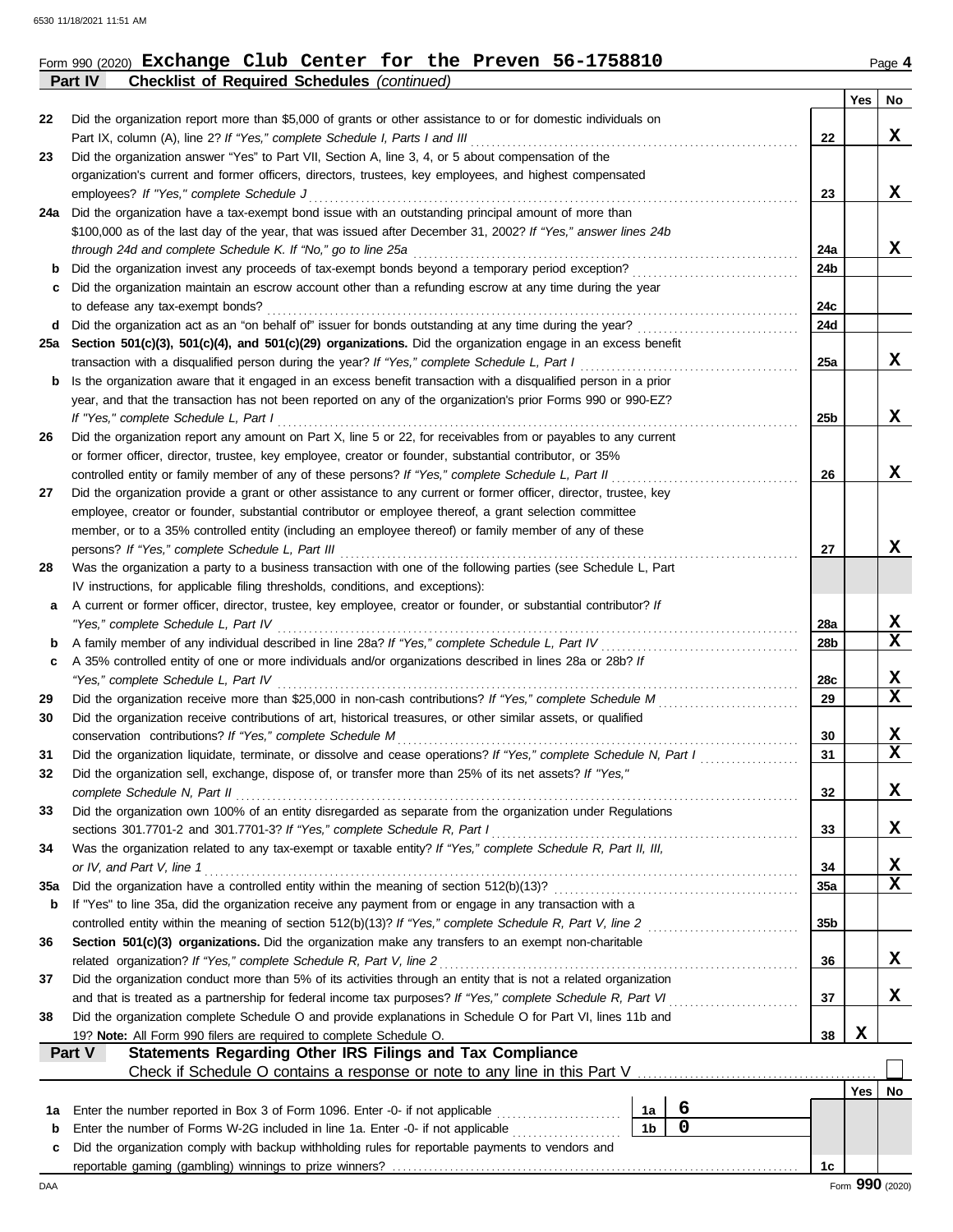|    |                                                                                                                         |                | Yes | No |
|----|-------------------------------------------------------------------------------------------------------------------------|----------------|-----|----|
| 2a | Enter the number of employees reported on Form W-3, Transmittal of Wage and Tax                                         |                |     |    |
|    | 8<br>Statements, filed for the calendar year ending with or within the year covered by this return<br>2a                |                |     |    |
| b  | If at least one is reported on line 2a, did the organization file all required federal employment tax returns?          | 2 <sub>b</sub> | x   |    |
|    | <b>Note:</b> If the sum of lines 1a and 2a is greater than 250, you may be required to e-file (see instructions)        |                |     |    |
| За | Did the organization have unrelated business gross income of \$1,000 or more during the year?                           | 3a             |     | x  |
| b  | If "Yes," has it filed a Form 990-T for this year? If "No" to line 3b, provide an explanation on Schedule O             | 3b             |     |    |
| 4a | At any time during the calendar year, did the organization have an interest in, or a signature or other authority over, |                |     |    |
|    | a financial account in a foreign country (such as a bank account, securities account, or other financial account)?      | 4a             |     | х  |
| b  | If "Yes," enter the name of the foreign country <b>u</b>                                                                |                |     |    |
|    | See instructions for filing requirements for FinCEN Form 114, Report of Foreign Bank and Financial Accounts (FBAR).     |                |     |    |
| 5a | Was the organization a party to a prohibited tax shelter transaction at any time during the tax year?                   | 5a             |     | x  |
| b  |                                                                                                                         | 5 <sub>b</sub> |     | X  |
| c  | If "Yes" to line 5a or 5b, did the organization file Form 8886-T?                                                       | 5с             |     |    |
| 6a | Does the organization have annual gross receipts that are normally greater than \$100,000, and did the                  |                |     |    |
|    | organization solicit any contributions that were not tax deductible as charitable contributions?                        | 6a             |     | х  |
|    | If "Yes," did the organization include with every solicitation an express statement that such contributions or          |                |     |    |
|    | gifts were not tax deductible?                                                                                          | 6b             |     |    |
|    | Organizations that may receive deductible contributions under section 170(c).                                           |                |     |    |

|    | Organizations that may receive deductible contributions under section 170(c).                                                      |     |    |  |  |  |
|----|------------------------------------------------------------------------------------------------------------------------------------|-----|----|--|--|--|
| a  | Did the organization receive a payment in excess of \$75 made partly as a contribution and partly for goods                        |     |    |  |  |  |
|    | and services provided to the payor?                                                                                                |     | 7a |  |  |  |
| b  | If "Yes," did the organization notify the donor of the value of the goods or services provided?                                    |     | 7b |  |  |  |
|    | Did the organization sell, exchange, or otherwise dispose of tangible personal property for which it was                           |     |    |  |  |  |
|    |                                                                                                                                    |     | 7c |  |  |  |
| d  |                                                                                                                                    | 7d  |    |  |  |  |
| е  | Did the organization receive any funds, directly or indirectly, to pay premiums on a personal benefit contract?                    |     |    |  |  |  |
|    | Did the organization, during the year, pay premiums, directly or indirectly, on a personal benefit contract?                       |     |    |  |  |  |
| a  | If the organization received a contribution of qualified intellectual property, did the organization file Form 8899 as required?   |     |    |  |  |  |
| h. | If the organization received a contribution of cars, boats, airplanes, or other vehicles, did the organization file a Form 1098-C? |     | 7h |  |  |  |
| 8  | Sponsoring organizations maintaining donor advised funds. Did a donor advised fund maintained by the                               |     |    |  |  |  |
|    | sponsoring organization have excess business holdings at any time during the year?                                                 |     | 8  |  |  |  |
| 9  | Sponsoring organizations maintaining donor advised funds.                                                                          |     |    |  |  |  |
| а  | Did the sponsoring organization make any taxable distributions under section 4966?                                                 |     | 9a |  |  |  |
| b  | Did the sponsoring organization make a distribution to a donor, donor advisor, or related person?                                  |     | 9b |  |  |  |
| 10 | Section 501(c)(7) organizations. Enter:                                                                                            |     |    |  |  |  |
| a  |                                                                                                                                    | 10a |    |  |  |  |
| b  | Gross receipts, included on Form 990, Part VIII, line 12, for public use of club facilities                                        | 10b |    |  |  |  |

| 11  | Section 501(c)(12) organizations. Enter:                                                                        |                 |  |     |  |  |
|-----|-----------------------------------------------------------------------------------------------------------------|-----------------|--|-----|--|--|
| a   |                                                                                                                 | 11a             |  |     |  |  |
| b   | Gross income from other sources (Do not net amounts due or paid to other sources                                |                 |  |     |  |  |
|     | against amounts due or received from them.)                                                                     | 11b             |  |     |  |  |
| 12a | Section 4947(a)(1) non-exempt charitable trusts. Is the organization filing Form 990 in lieu of Form 1041?      |                 |  | 12a |  |  |
| b   | If "Yes," enter the amount of tax-exempt interest received or accrued during the year <i>[[[[[[[[[[]]</i>       | 12 <sub>b</sub> |  |     |  |  |
| 13  | Section 501(c)(29) qualified nonprofit health insurance issuers.                                                |                 |  |     |  |  |
| a   | Is the organization licensed to issue qualified health plans in more than one state?                            |                 |  |     |  |  |
|     | <b>Note:</b> See the instructions for additional information the organization must report on Schedule O.        |                 |  |     |  |  |
| b   | Enter the amount of reserves the organization is required to maintain by the states in which                    |                 |  |     |  |  |
|     |                                                                                                                 | 13 <sub>b</sub> |  |     |  |  |
| c   |                                                                                                                 | 13 <sub>c</sub> |  |     |  |  |
| 14a |                                                                                                                 |                 |  | 14a |  |  |
| b   | If "Yes," has it filed a Form 720 to report these payments? If "No," provide an explanation on Schedule O       |                 |  | 14b |  |  |
| 15  | Is the organization subject to the section 4960 tax on payment(s) of more than \$1,000,000 in remuneration or   |                 |  |     |  |  |
|     | excess parachute payment(s) during the year?                                                                    |                 |  | 15  |  |  |
|     | If "Yes," see instructions and file Form 4720, Schedule N.                                                      |                 |  |     |  |  |
| 16  | Is the organization an educational institution subject to the section 4968 excise tax on net investment income? |                 |  | 16  |  |  |
|     | If "Yes," complete Form 4720, Schedule O.                                                                       |                 |  |     |  |  |

**X**

**X**

**X**

|  | Form 990 (2020) Exchange Club Center for the Preven 56-1758810                                                  |  |  |  |  |  |
|--|-----------------------------------------------------------------------------------------------------------------|--|--|--|--|--|
|  | the contract of the contract of the contract of the contract of the contract of the contract of the contract of |  |  |  |  |  |

**b** Gross receipts, included on Form 990, Part VIII, line 12, for public use of club facilities .............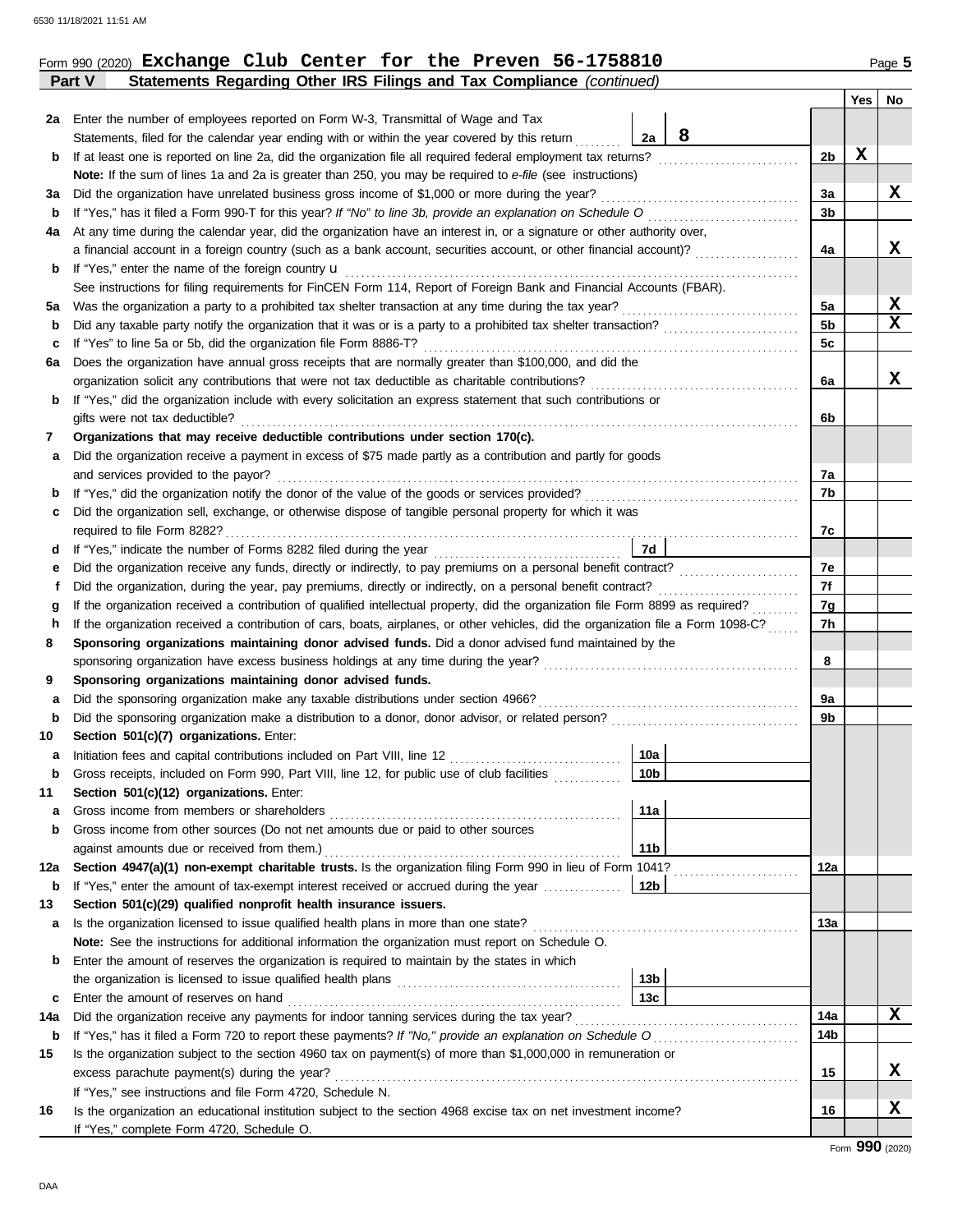|  |  | $D_{\Omega}$ |
|--|--|--------------|

|                | Form 990 (2020) Exchange Club Center for the Preven $56-1758810$ |  |  | Page 6                                                                                                                    |
|----------------|------------------------------------------------------------------|--|--|---------------------------------------------------------------------------------------------------------------------------|
| <b>Part VI</b> |                                                                  |  |  | Governance, Management, and Disclosure For each "Yes" response to lines 2 through 7b below, and for a "No"                |
|                |                                                                  |  |  | response to line 8a, 8b, or 10b below, describe the circumstances, processes, or changes on Schedule O. See instructions. |
|                |                                                                  |  |  | $\boxed{\mathbf{X}}$                                                                                                      |

|              | <b>Section A. Governing Body and Management</b>                                                                                     |    |    |                 |             |             |
|--------------|-------------------------------------------------------------------------------------------------------------------------------------|----|----|-----------------|-------------|-------------|
|              |                                                                                                                                     |    |    |                 | Yes         | No          |
| 1а           | Enter the number of voting members of the governing body at the end of the tax year                                                 | 1a | 14 |                 |             |             |
|              | If there are material differences in voting rights among members of the governing body, or                                          |    |    |                 |             |             |
|              | if the governing body delegated broad authority to an executive committee or similar                                                |    |    |                 |             |             |
|              | committee, explain on Schedule O.                                                                                                   |    |    |                 |             |             |
| b            | Enter the number of voting members included on line 1a, above, who are independent                                                  | 1b | 14 |                 |             |             |
| $\mathbf{2}$ | Did any officer, director, trustee, or key employee have a family relationship or a business relationship with                      |    |    |                 |             |             |
|              | any other officer, director, trustee, or key employee?                                                                              |    |    | $\mathbf{2}$    |             | X           |
| 3            | Did the organization delegate control over management duties customarily performed by or under the direct                           |    |    |                 |             |             |
|              | supervision of officers, directors, trustees, or key employees to a management company or other person?                             |    |    | 3               |             | X           |
| 4            | Did the organization make any significant changes to its governing documents since the prior Form 990 was filed?                    |    |    | 4               |             | $\mathbf x$ |
| 5            | Did the organization become aware during the year of a significant diversion of the organization's assets?                          |    |    | 5               |             | X           |
| 6            | Did the organization have members or stockholders?                                                                                  |    |    | 6               |             | X           |
| 7a           | Did the organization have members, stockholders, or other persons who had the power to elect or appoint                             |    |    |                 |             |             |
|              | one or more members of the governing body?                                                                                          |    |    | 7a              |             | X           |
| b            | Are any governance decisions of the organization reserved to (or subject to approval by) members,                                   |    |    |                 |             |             |
|              | stockholders, or persons other than the governing body?                                                                             |    |    | 7b              |             | x           |
| 8            | Did the organization contemporaneously document the meetings held or written actions undertaken during the year by the following:   |    |    |                 |             |             |
| а            | The governing body?                                                                                                                 |    |    | 8a              | х           |             |
| b            | Each committee with authority to act on behalf of the governing body?                                                               |    |    | 8b              | $\mathbf x$ |             |
| 9            | Is there any officer, director, trustee, or key employee listed in Part VII, Section A, who cannot be reached at                    |    |    |                 |             |             |
|              |                                                                                                                                     |    |    | 9               |             | X           |
|              | Section B. Policies (This Section B requests information about policies not required by the Internal Revenue Code.)                 |    |    |                 |             |             |
|              |                                                                                                                                     |    |    |                 | Yes         | No          |
| 10a          | Did the organization have local chapters, branches, or affiliates?                                                                  |    |    | 10a             |             | x           |
| b            | If "Yes," did the organization have written policies and procedures governing the activities of such chapters,                      |    |    |                 |             |             |
|              | affiliates, and branches to ensure their operations are consistent with the organization's exempt purposes?                         |    |    | 10b             |             |             |
| 11a          | Has the organization provided a complete copy of this Form 990 to all members of its governing body before filing the form?         |    |    | 11a             | X           |             |
| b            | Describe in Schedule O the process, if any, used by the organization to review this Form 990.                                       |    |    |                 |             |             |
| 12a          | Did the organization have a written conflict of interest policy? If "No," go to line 13                                             |    |    | 12a             | X           |             |
| b            | Were officers, directors, or trustees, and key employees required to disclose annually interests that could give rise to conflicts? |    |    | 12b             | X           |             |
| c            | Did the organization regularly and consistently monitor and enforce compliance with the policy? If "Yes,"                           |    |    |                 |             |             |
|              | describe in Schedule O how this was done                                                                                            |    |    | 12c             |             | x           |
| 13           | Did the organization have a written whistleblower policy?                                                                           |    |    | 13              | X           |             |
| 14           | Did the organization have a written document retention and destruction policy?                                                      |    |    | 14              | X           |             |
| 15           | Did the process for determining compensation of the following persons include a review and approval by                              |    |    |                 |             |             |
|              | independent persons, comparability data, and contemporaneous substantiation of the deliberation and decision?                       |    |    |                 |             |             |
| a            | The organization's CEO, Executive Director, or top management official                                                              |    |    | 15a             |             | X           |
| b            | Other officers or key employees of the organization                                                                                 |    |    | 15 <sub>b</sub> |             | x           |
|              | If "Yes" to line 15a or 15b, describe the process in Schedule O (see instructions).                                                 |    |    |                 |             |             |
| 16a          | Did the organization invest in, contribute assets to, or participate in a joint venture or similar arrangement                      |    |    |                 |             |             |
|              | with a taxable entity during the year?                                                                                              |    |    | 16a             |             | X           |
|              | <b>b</b> If "Yes," did the organization follow a written policy or procedure requiring the organization to evaluate its             |    |    |                 |             |             |
|              | participation in joint venture arrangements under applicable federal tax law, and take steps to safeguard the                       |    |    |                 |             |             |
|              | organization's exempt status with respect to such arrangements?                                                                     |    |    | 16b             |             |             |
|              | <b>Section C. Disclosure</b>                                                                                                        |    |    |                 |             |             |
| 17           | List the states with which a copy of this Form 990 is required to be filed $\mathbf u$ None                                         |    |    |                 |             |             |
| 18           | Section 6104 requires an organization to make its Forms 1023 (1024 or 1024-A, if applicable), 990, and 990-T (Section 501(c)        |    |    |                 |             |             |
|              | (3)s only) available for public inspection. Indicate how you made these available. Check all that apply.                            |    |    |                 |             |             |
|              | $ \mathbf{X} $ Upon request<br>IХ<br>Own website<br>Another's website<br>Other (explain on Schedule O)                              |    |    |                 |             |             |

| Describe on Schedule O whether (and if so, how) the organization made its governing documents, conflict of interest policy, and |
|---------------------------------------------------------------------------------------------------------------------------------|
| financial statements available to the public during the tax year.                                                               |

**20** State the name, address, and telephone number of the person who possesses the organization's books and records  $\bf u$ 

### **Tonya Fowler PO Box 167**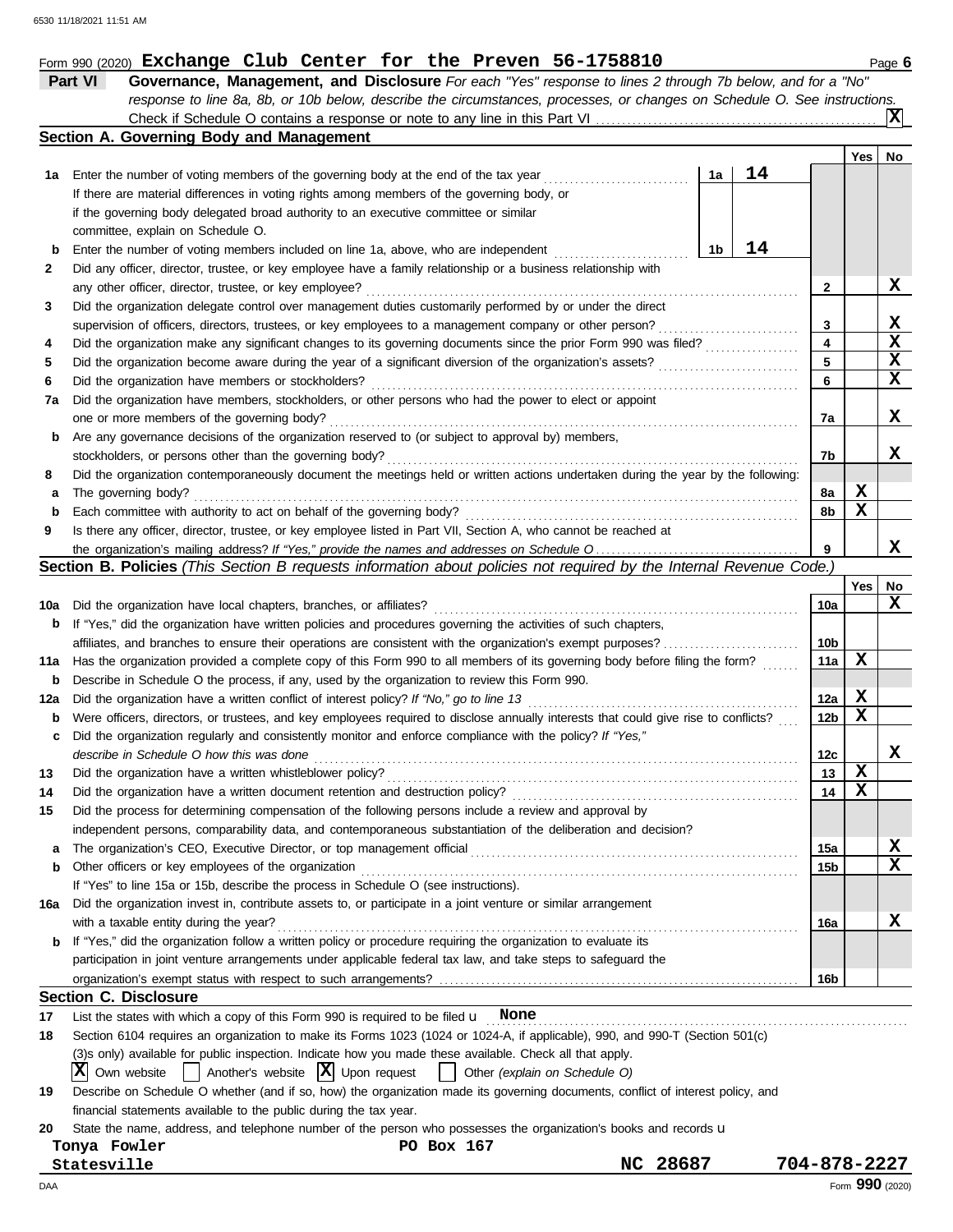|                          | Form 990 (2020) Exchange Club Center for the Preven 56-1758810                                                                                                                                                                      | Page 7 |  |  |  |  |  |  |  |  |
|--------------------------|-------------------------------------------------------------------------------------------------------------------------------------------------------------------------------------------------------------------------------------|--------|--|--|--|--|--|--|--|--|
| Part VII                 | Compensation of Officers, Directors, Trustees, Key Employees, Highest Compensated Employees, and                                                                                                                                    |        |  |  |  |  |  |  |  |  |
|                          | <b>Independent Contractors</b>                                                                                                                                                                                                      |        |  |  |  |  |  |  |  |  |
|                          | Check if Schedule O contains a response or note to any line in this Part VII <b>Conservation</b> Check if Schedule O contains a response or note to any line in this Part VII                                                       |        |  |  |  |  |  |  |  |  |
| Section A.               | Officers, Directors, Trustees, Key Employees, and Highest Compensated Employees                                                                                                                                                     |        |  |  |  |  |  |  |  |  |
| organization's tax year. | 1a Complete this table for all persons required to be listed. Report compensation for the calendar year ending with or within the                                                                                                   |        |  |  |  |  |  |  |  |  |
|                          | • List all of the organization's current officers, directors, trustees (whether individuals or organizations), regardless of amount of<br>compensation. Enter -0- in columns $(D)$ , $(E)$ , and $(F)$ if no compensation was paid. |        |  |  |  |  |  |  |  |  |
|                          | • List all of the organization's current key employees, if any. See instructions for definition of "key employee."                                                                                                                  |        |  |  |  |  |  |  |  |  |
|                          | • List the organization's five current highest compensated employees (other than an officer, director, trustee, or key employee)                                                                                                    |        |  |  |  |  |  |  |  |  |

who received reportable compensation (Box 5 of Form W-2 and/or Box 7 of Form 1099-MISC) of more than \$100,000 from the organization and any related organizations. **•**

■ List all of the organization's **former** officers, key employees, and highest compensated employees who received more than<br>00,000 of reportable compensation from the organization and any related organizations \$100,000 of reportable compensation from the organization and any related organizations.

List all of the organization's **former directors or trustees** that received, in the capacity as a former director or trustee of the organization, more than \$10,000 of reportable compensation from the organization and any related organizations. **•**

See instructions for the order in which to list the persons above.

Check this box if neither the organization nor any related organization compensated any current officer, director, or trustee.

| (A)<br>Name and title | (B)<br>Average<br>hours<br>per week<br>(list any               | (C)<br>Position<br>(do not check more than one<br>box, unless person is both an<br>officer and a director/trustee) |                         |             |                 |                                 |        | (D)<br>Reportable<br>compensation<br>from the<br>organization | (E)<br>Reportable<br>compensation<br>from related<br>organizations | (F)<br>Estimated amount<br>of other<br>compensation<br>from the |  |
|-----------------------|----------------------------------------------------------------|--------------------------------------------------------------------------------------------------------------------|-------------------------|-------------|-----------------|---------------------------------|--------|---------------------------------------------------------------|--------------------------------------------------------------------|-----------------------------------------------------------------|--|
|                       | hours for<br>related<br>organizations<br>below<br>dotted line) | Individual trustee<br>or director                                                                                  | nstitutional<br>trustee | Officer     | Key<br>employee | Highest compensated<br>employee | Former | (W-2/1099-MISC)                                               | (W-2/1099-MISC)                                                    | organization and<br>related organizations                       |  |
| (1) Tonya Fowler      | 40.00                                                          |                                                                                                                    |                         |             |                 |                                 |        |                                                               |                                                                    |                                                                 |  |
| Executive Director    | 0.00                                                           |                                                                                                                    |                         | $\mathbf x$ |                 |                                 |        | 49,542                                                        | 0                                                                  | 0                                                               |  |
| $(2)$ Joe Abbott      |                                                                |                                                                                                                    |                         |             |                 |                                 |        |                                                               |                                                                    |                                                                 |  |
|                       | 1.00                                                           |                                                                                                                    |                         |             |                 |                                 |        |                                                               |                                                                    |                                                                 |  |
| Member                | 0.00                                                           | $\mathbf x$                                                                                                        |                         |             |                 |                                 |        | 0                                                             | 0                                                                  | 0                                                               |  |
| (3) Sue Ann Brown     |                                                                |                                                                                                                    |                         |             |                 |                                 |        |                                                               |                                                                    |                                                                 |  |
|                       | 1.00                                                           |                                                                                                                    |                         |             |                 |                                 |        |                                                               |                                                                    |                                                                 |  |
| Member                | 0.00                                                           | $\mathbf x$                                                                                                        |                         |             |                 |                                 |        | 0                                                             | 0                                                                  | $\pmb{0}$                                                       |  |
| (4) Suzanne Caldwel:  |                                                                |                                                                                                                    |                         |             |                 |                                 |        |                                                               |                                                                    |                                                                 |  |
|                       | 1.00                                                           |                                                                                                                    |                         |             |                 |                                 |        |                                                               |                                                                    |                                                                 |  |
| Member                | 0.00                                                           | $\mathbf x$                                                                                                        |                         |             |                 |                                 |        | 0                                                             | 0                                                                  | $\mathbf 0$                                                     |  |
| (5) Beth Caras        |                                                                |                                                                                                                    |                         |             |                 |                                 |        |                                                               |                                                                    |                                                                 |  |
|                       | 1.00                                                           |                                                                                                                    |                         |             |                 |                                 |        |                                                               |                                                                    |                                                                 |  |
| Member                | 0.00                                                           | $\mathbf x$                                                                                                        |                         |             |                 |                                 |        | 0                                                             | 0                                                                  | 0                                                               |  |
| (6) Lori Cashion      |                                                                |                                                                                                                    |                         |             |                 |                                 |        |                                                               |                                                                    |                                                                 |  |
| Member                | 1.00<br>0.00                                                   | $\mathbf x$                                                                                                        |                         |             |                 |                                 |        | 0                                                             | 0                                                                  | 0                                                               |  |
| (7) Susan Ervin       |                                                                |                                                                                                                    |                         |             |                 |                                 |        |                                                               |                                                                    |                                                                 |  |
|                       | 1.00                                                           |                                                                                                                    |                         |             |                 |                                 |        |                                                               |                                                                    |                                                                 |  |
| Chair                 | 0.00                                                           | $\mathbf x$                                                                                                        |                         | $\mathbf x$ |                 |                                 |        | 0                                                             | 0                                                                  | $\mathbf 0$                                                     |  |
| (8) Ben Haynes        |                                                                |                                                                                                                    |                         |             |                 |                                 |        |                                                               |                                                                    |                                                                 |  |
|                       | 1.00                                                           |                                                                                                                    |                         |             |                 |                                 |        |                                                               |                                                                    |                                                                 |  |
| Member                | 0.00                                                           | $\mathbf x$                                                                                                        |                         |             |                 |                                 |        | 0                                                             | 0                                                                  | $\pmb{0}$                                                       |  |
| (9) Regina Mahoney    |                                                                |                                                                                                                    |                         |             |                 |                                 |        |                                                               |                                                                    |                                                                 |  |
|                       | 1.00                                                           |                                                                                                                    |                         |             |                 |                                 |        |                                                               |                                                                    |                                                                 |  |
| Member                | 0.00                                                           | X                                                                                                                  |                         |             |                 |                                 |        | 0                                                             | 0                                                                  | 0                                                               |  |
| (10) Jamie Ottinger   |                                                                |                                                                                                                    |                         |             |                 |                                 |        |                                                               |                                                                    |                                                                 |  |
|                       | 1.00                                                           |                                                                                                                    |                         |             |                 |                                 |        |                                                               |                                                                    |                                                                 |  |
| Secretary             | 0.00                                                           | $\mathbf x$                                                                                                        |                         |             |                 |                                 |        | 0                                                             | 0                                                                  | $\mathbf 0$                                                     |  |
| (11) Ryan Pegarsch    |                                                                |                                                                                                                    |                         |             |                 |                                 |        |                                                               |                                                                    |                                                                 |  |
| Vice Chair            | 1.00<br>0.00                                                   | $\mathbf x$                                                                                                        |                         | $\mathbf x$ |                 |                                 |        | 0                                                             | 0                                                                  | $\mathbf 0$                                                     |  |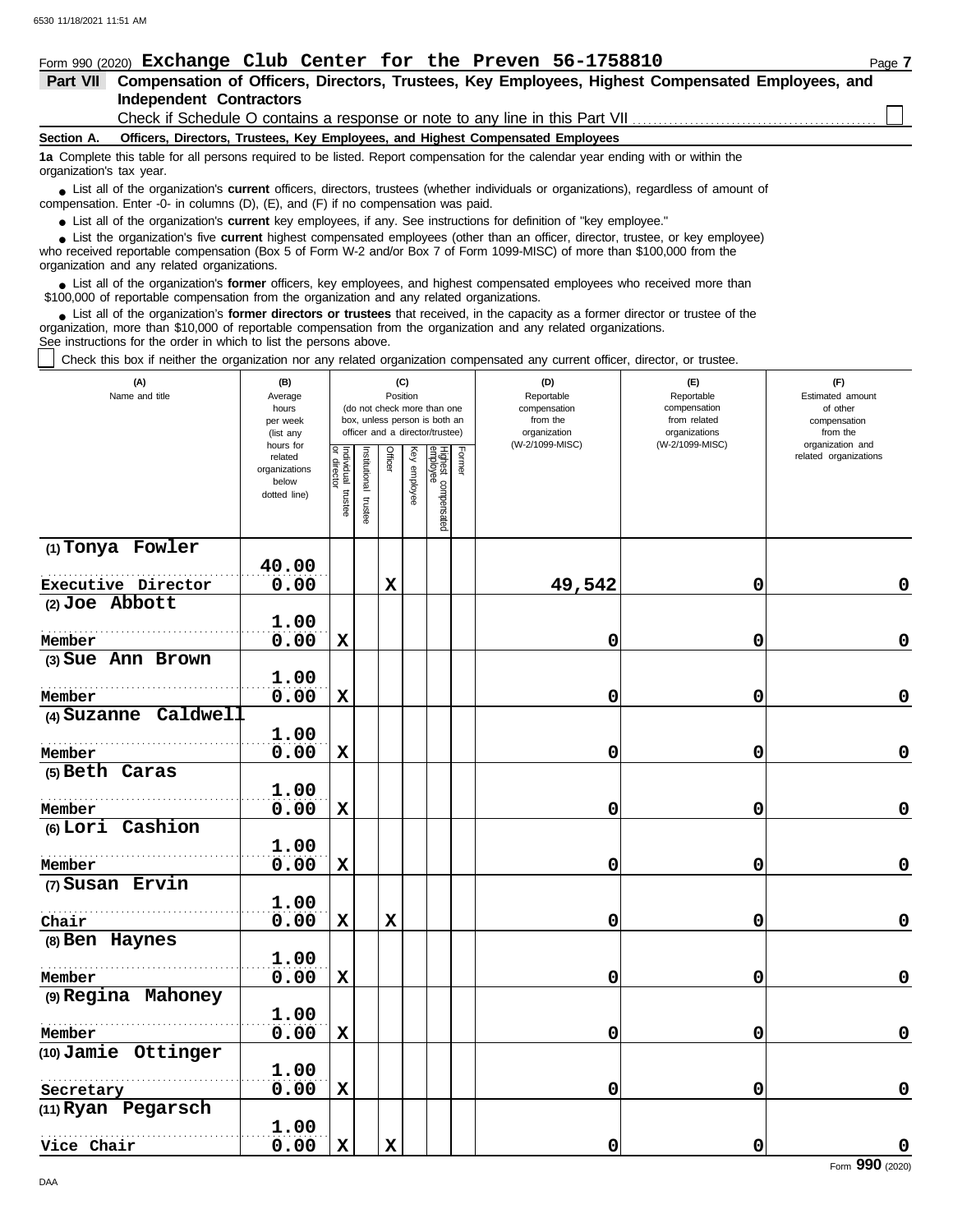| 6530 11/18/2021 11:51 AM |  |
|--------------------------|--|
|                          |  |

| Form 990 (2020) Exchange Club Center for the Preven 56-1758810<br>Part VII                                                                                                                                                                                  |                                                                |                                      |                                                                                                                    |         |              |                                 |              | Section A. Officers, Directors, Trustees, Key Employees, and Highest Compensated Employees (continued) |                                                                    |   |                                                                 | Page 8 |
|-------------------------------------------------------------------------------------------------------------------------------------------------------------------------------------------------------------------------------------------------------------|----------------------------------------------------------------|--------------------------------------|--------------------------------------------------------------------------------------------------------------------|---------|--------------|---------------------------------|--------------|--------------------------------------------------------------------------------------------------------|--------------------------------------------------------------------|---|-----------------------------------------------------------------|--------|
| (A)<br>Name and title                                                                                                                                                                                                                                       | (B)<br>Average<br>hours<br>per week<br>(list any               |                                      | (C)<br>Position<br>(do not check more than one<br>box, unless person is both an<br>officer and a director/trustee) |         |              |                                 |              | (D)<br>Reportable<br>compensation<br>from the<br>organization                                          | (F)<br>Reportable<br>compensation<br>from related<br>organizations |   | (F)<br>Estimated amount<br>of other<br>compensation<br>from the |        |
|                                                                                                                                                                                                                                                             | hours for<br>related<br>organizations<br>below<br>dotted line) | Individual<br>or director<br>trustee | nstitutional<br>trustee                                                                                            | Officer | Key employee | Highest compensated<br>employee | Former       | (W-2/1099-MISC)                                                                                        | (W-2/1099-MISC)                                                    |   | organization and<br>related organizations                       |        |
| Tamara Roach<br>(12)                                                                                                                                                                                                                                        | 1.00                                                           |                                      |                                                                                                                    |         |              |                                 |              |                                                                                                        |                                                                    |   |                                                                 |        |
| Treasurer<br>Joy Reep Shuford<br>(13)                                                                                                                                                                                                                       | 0.00                                                           | X                                    |                                                                                                                    | X       |              |                                 |              | 0                                                                                                      | 0                                                                  |   |                                                                 | 0      |
|                                                                                                                                                                                                                                                             | 1.00                                                           |                                      |                                                                                                                    |         |              |                                 |              |                                                                                                        |                                                                    |   |                                                                 |        |
| Member                                                                                                                                                                                                                                                      | 0.00                                                           | X                                    |                                                                                                                    |         |              |                                 |              | 0                                                                                                      | 0                                                                  |   |                                                                 | 0      |
| Summerville<br>Paul<br>(14)                                                                                                                                                                                                                                 | 1.00                                                           |                                      |                                                                                                                    |         |              |                                 |              |                                                                                                        |                                                                    |   |                                                                 |        |
| Member                                                                                                                                                                                                                                                      | 0.00                                                           | $\mathbf x$                          |                                                                                                                    |         |              |                                 |              | 0                                                                                                      | 0                                                                  |   |                                                                 | 0      |
| Asheli Thompson<br>(15)                                                                                                                                                                                                                                     | 1.00                                                           |                                      |                                                                                                                    |         |              |                                 |              |                                                                                                        |                                                                    |   |                                                                 |        |
| Member                                                                                                                                                                                                                                                      | 0.00                                                           | $\mathbf x$                          |                                                                                                                    |         |              |                                 |              | 0                                                                                                      | 0                                                                  |   |                                                                 | 0      |
|                                                                                                                                                                                                                                                             |                                                                |                                      |                                                                                                                    |         |              |                                 |              |                                                                                                        |                                                                    |   |                                                                 |        |
|                                                                                                                                                                                                                                                             |                                                                |                                      |                                                                                                                    |         |              |                                 |              |                                                                                                        |                                                                    |   |                                                                 |        |
|                                                                                                                                                                                                                                                             |                                                                |                                      |                                                                                                                    |         |              |                                 |              |                                                                                                        |                                                                    |   |                                                                 |        |
|                                                                                                                                                                                                                                                             |                                                                |                                      |                                                                                                                    |         |              |                                 |              |                                                                                                        |                                                                    |   |                                                                 |        |
|                                                                                                                                                                                                                                                             |                                                                |                                      |                                                                                                                    |         |              |                                 |              |                                                                                                        |                                                                    |   |                                                                 |        |
| Subtotal<br>1b.<br>Total from continuation sheets to Part VII, Section A<br>c                                                                                                                                                                               |                                                                |                                      |                                                                                                                    |         |              |                                 | u<br>u       | 49,542                                                                                                 |                                                                    |   |                                                                 |        |
| d                                                                                                                                                                                                                                                           |                                                                |                                      |                                                                                                                    |         |              |                                 | $\mathbf{u}$ | 49,542                                                                                                 |                                                                    |   |                                                                 |        |
| Total number of individuals (including but not limited to those listed above) who received more than \$100,000 of<br>$\mathbf{2}$<br>reportable compensation from the organization $\bf{u}$ 0                                                               |                                                                |                                      |                                                                                                                    |         |              |                                 |              |                                                                                                        |                                                                    |   |                                                                 |        |
| Did the organization list any former officer, director, trustee, key employee, or highest compensated<br>3                                                                                                                                                  |                                                                |                                      |                                                                                                                    |         |              |                                 |              |                                                                                                        |                                                                    |   | Yes                                                             | No     |
| employee on line 1a? If "Yes," complete Schedule J for such individual<br>For any individual listed on line 1a, is the sum of reportable compensation and other compensation from the<br>4                                                                  |                                                                |                                      |                                                                                                                    |         |              |                                 |              |                                                                                                        |                                                                    | 3 |                                                                 | X      |
| organization and related organizations greater than \$150,000? If "Yes," complete Schedule J for such<br>individual                                                                                                                                         |                                                                |                                      |                                                                                                                    |         |              |                                 |              |                                                                                                        |                                                                    | 4 |                                                                 | X      |
| Did any person listed on line 1a receive or accrue compensation from any unrelated organization or individual<br>5                                                                                                                                          |                                                                |                                      |                                                                                                                    |         |              |                                 |              |                                                                                                        |                                                                    | 5 |                                                                 | X      |
| Section B. Independent Contractors                                                                                                                                                                                                                          |                                                                |                                      |                                                                                                                    |         |              |                                 |              |                                                                                                        |                                                                    |   |                                                                 |        |
| Complete this table for your five highest compensated independent contractors that received more than \$100,000 of<br>1<br>compensation from the organization. Report compensation for the calendar year ending with or within the organization's tax year. |                                                                |                                      |                                                                                                                    |         |              |                                 |              |                                                                                                        |                                                                    |   |                                                                 |        |
|                                                                                                                                                                                                                                                             | (A)<br>Name and business address                               |                                      |                                                                                                                    |         |              |                                 |              |                                                                                                        | (B)<br>Description of services                                     |   | (C)<br>Compensation                                             |        |
|                                                                                                                                                                                                                                                             |                                                                |                                      |                                                                                                                    |         |              |                                 |              |                                                                                                        |                                                                    |   |                                                                 |        |
|                                                                                                                                                                                                                                                             |                                                                |                                      |                                                                                                                    |         |              |                                 |              |                                                                                                        |                                                                    |   |                                                                 |        |
|                                                                                                                                                                                                                                                             |                                                                |                                      |                                                                                                                    |         |              |                                 |              |                                                                                                        |                                                                    |   |                                                                 |        |
|                                                                                                                                                                                                                                                             |                                                                |                                      |                                                                                                                    |         |              |                                 |              |                                                                                                        |                                                                    |   |                                                                 |        |
|                                                                                                                                                                                                                                                             |                                                                |                                      |                                                                                                                    |         |              |                                 |              |                                                                                                        |                                                                    |   |                                                                 |        |
| Total number of independent contractors (including but not limited to those listed above) who<br>2<br>received more than \$100,000 of compensation from the organization u                                                                                  |                                                                |                                      |                                                                                                                    |         |              |                                 |              |                                                                                                        | 0                                                                  |   |                                                                 |        |

received more than \$100,000 of compensation from the organization **u** example that the state of the state of the top and the state of the state of the state of the state of the state of the state of the state of the state received more than \$100,000 of compensation from the organization  $\mathbf u$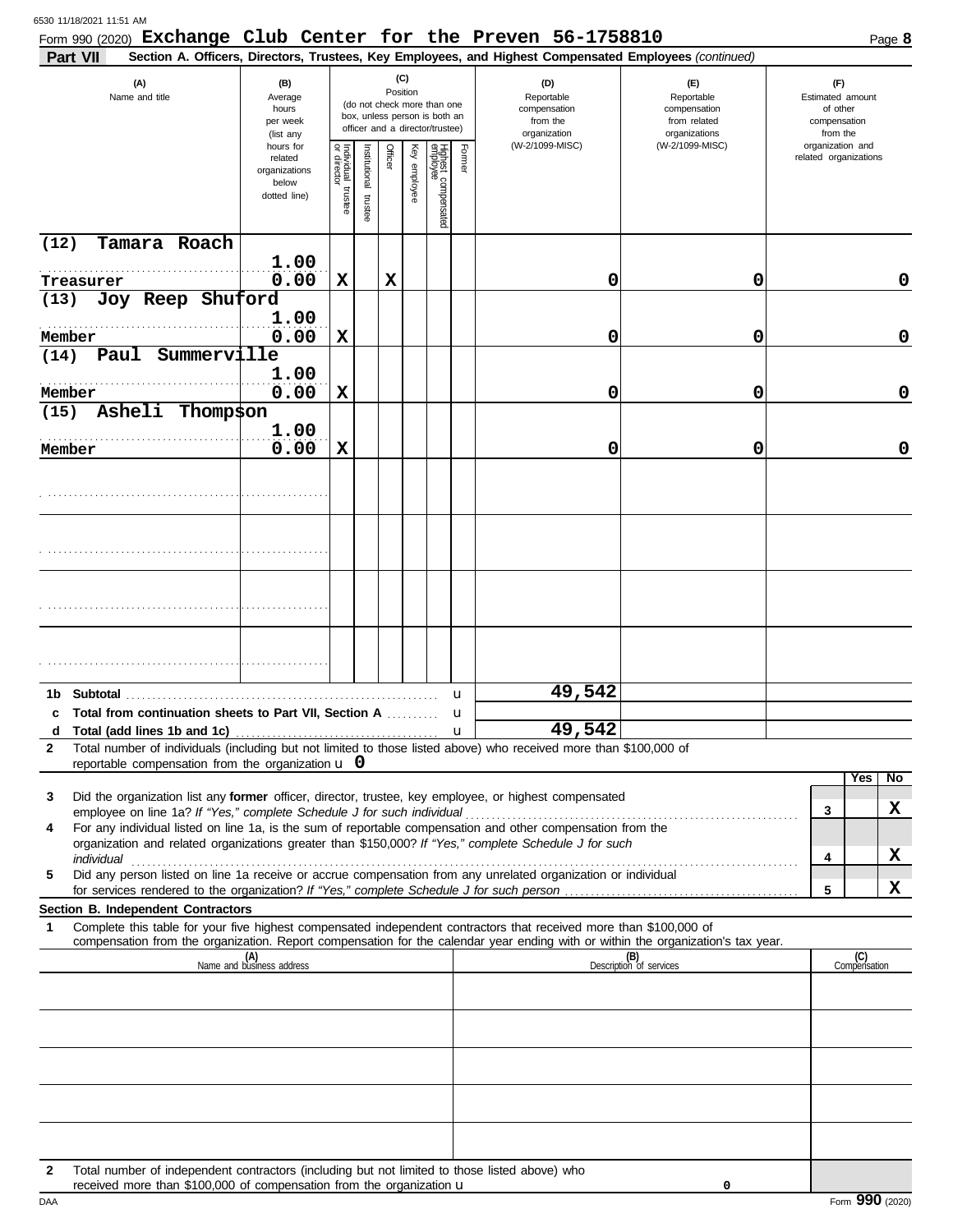### Form 990 (2020) Page **9 Exchange Club Center for the Preven 56-1758810**

### **Part VIII Statement of Revenue**

Check if Schedule O contains a response or note to any line in this Part VIII . . . . . . . . . . . . . . . . . . . . . . . . . . . . . . . . . . . . . . . . . . . .

|                                                           |                                                         |                                                                                           |    |                |                 |  |                      | (A)<br>Total revenue | (B)<br>Related or exempt<br>function revenue | (C)<br>Unrelated<br>business revenue | (D)<br>Revenue excluded<br>from tax under<br>sections 512-514 |
|-----------------------------------------------------------|---------------------------------------------------------|-------------------------------------------------------------------------------------------|----|----------------|-----------------|--|----------------------|----------------------|----------------------------------------------|--------------------------------------|---------------------------------------------------------------|
|                                                           |                                                         | 1a Federated campaigns                                                                    |    |                | 1a              |  |                      |                      |                                              |                                      |                                                               |
|                                                           |                                                         | <b>b</b> Membership dues                                                                  |    | .              | 1b              |  |                      |                      |                                              |                                      |                                                               |
|                                                           |                                                         | c Fundraising events                                                                      |    | .              | 1c              |  | 64,610               |                      |                                              |                                      |                                                               |
|                                                           |                                                         | d Related organizations                                                                   |    | .              | 1d              |  |                      |                      |                                              |                                      |                                                               |
|                                                           |                                                         | <b>e</b> Government grants (contributions)                                                |    |                | 1e              |  | 157,913              |                      |                                              |                                      |                                                               |
|                                                           |                                                         | <b>f</b> All other contributions, gifts, grants,                                          |    |                |                 |  |                      |                      |                                              |                                      |                                                               |
|                                                           |                                                         | and similar amounts not included above                                                    |    |                | 1f              |  | 184,716              |                      |                                              |                                      |                                                               |
| Contributions, Gifts, Grants<br>and Other Similar Amounts |                                                         | <b>g</b> Noncash contributions included in lines 1a-1f                                    |    |                | 1g $\sqrt{5}$   |  |                      |                      |                                              |                                      |                                                               |
|                                                           |                                                         |                                                                                           |    |                |                 |  | $\mathbf{u}$         | 407,239              |                                              |                                      |                                                               |
|                                                           |                                                         |                                                                                           |    |                |                 |  | <b>Business Code</b> |                      |                                              |                                      |                                                               |
|                                                           | 2a                                                      | Program services                                                                          |    |                |                 |  | 624100               | 24,142               | 24,142                                       |                                      |                                                               |
|                                                           | b                                                       |                                                                                           |    |                |                 |  |                      |                      |                                              |                                      |                                                               |
| Program Service                                           | с                                                       |                                                                                           |    |                |                 |  |                      |                      |                                              |                                      |                                                               |
|                                                           | d                                                       |                                                                                           |    |                |                 |  |                      |                      |                                              |                                      |                                                               |
|                                                           |                                                         |                                                                                           |    |                |                 |  |                      |                      |                                              |                                      |                                                               |
|                                                           |                                                         | f All other program service revenue                                                       |    |                |                 |  |                      |                      |                                              |                                      |                                                               |
|                                                           |                                                         |                                                                                           |    |                |                 |  | $\mathbf u$          | 24,142               |                                              |                                      |                                                               |
|                                                           | 3                                                       | Investment income (including dividends, interest, and                                     |    |                |                 |  |                      |                      |                                              |                                      |                                                               |
|                                                           |                                                         | other similar amounts)                                                                    |    |                |                 |  | u                    | 61                   |                                              |                                      | 61                                                            |
|                                                           | Income from investment of tax-exempt bond proceeds<br>4 |                                                                                           |    |                |                 |  | u                    |                      |                                              |                                      |                                                               |
|                                                           | 5                                                       |                                                                                           |    |                |                 |  | u                    |                      |                                              |                                      |                                                               |
|                                                           |                                                         |                                                                                           |    | (i) Real       |                 |  | (ii) Personal        |                      |                                              |                                      |                                                               |
|                                                           | 6а                                                      | Gross rents                                                                               | 6a |                | 4,200           |  |                      |                      |                                              |                                      |                                                               |
|                                                           |                                                         | Less: rental expenses                                                                     | 6b |                |                 |  |                      |                      |                                              |                                      |                                                               |
|                                                           |                                                         |                                                                                           | 6c |                | 4,200           |  |                      |                      |                                              |                                      |                                                               |
|                                                           | d                                                       | Rental inc. or (loss)<br>Net rental income or (loss)                                      |    |                |                 |  |                      | 4,200                | 4,200                                        |                                      |                                                               |
|                                                           |                                                         | <b>7a</b> Gross amount from                                                               |    | (i) Securities |                 |  | u<br>(ii) Other      |                      |                                              |                                      |                                                               |
|                                                           |                                                         | sales of assets<br>7a<br>other than inventory                                             |    |                |                 |  |                      |                      |                                              |                                      |                                                               |
|                                                           | b                                                       | Less: cost or other                                                                       |    |                |                 |  |                      |                      |                                              |                                      |                                                               |
| Revenue                                                   |                                                         | basis and sales exps.                                                                     | 7b |                |                 |  | 667                  |                      |                                              |                                      |                                                               |
|                                                           |                                                         | c Gain or (loss)                                                                          | 7c |                |                 |  | $-667$               |                      |                                              |                                      |                                                               |
|                                                           |                                                         |                                                                                           |    |                |                 |  | u                    | -667                 | -667                                         |                                      |                                                               |
| Other                                                     |                                                         | 8a Gross income from fundraising events                                                   |    |                |                 |  |                      |                      |                                              |                                      |                                                               |
|                                                           |                                                         |                                                                                           |    |                |                 |  |                      |                      |                                              |                                      |                                                               |
|                                                           |                                                         | of contributions reported on line 1c).                                                    |    |                |                 |  |                      |                      |                                              |                                      |                                                               |
|                                                           |                                                         | See Part IV, line 18                                                                      |    |                | 8а              |  | 16,735               |                      |                                              |                                      |                                                               |
|                                                           |                                                         | <b>b</b> Less: direct expenses <i>minimum</i>                                             |    |                | 8b              |  | 17,348               |                      |                                              |                                      |                                                               |
|                                                           | с                                                       | Net income or (loss) from fundraising events                                              |    |                |                 |  | u                    | $-613$               |                                              |                                      |                                                               |
|                                                           |                                                         | 9a Gross income from gaming activities.                                                   |    |                |                 |  |                      |                      |                                              |                                      |                                                               |
|                                                           |                                                         | See Part IV, line 19                                                                      |    |                | 9а              |  |                      |                      |                                              |                                      |                                                               |
|                                                           |                                                         | <b>b</b> Less: direct expenses                                                            |    |                | 9 <sub>b</sub>  |  |                      |                      |                                              |                                      |                                                               |
|                                                           |                                                         | c Net income or (loss) from gaming activities                                             |    |                |                 |  | u                    |                      |                                              |                                      |                                                               |
|                                                           |                                                         | 10a Gross sales of inventory, less                                                        |    |                |                 |  |                      |                      |                                              |                                      |                                                               |
|                                                           |                                                         | returns and allowances                                                                    |    |                | 10a             |  |                      |                      |                                              |                                      |                                                               |
|                                                           |                                                         | <b>b</b> Less: cost of goods sold                                                         |    |                | 10 <sub>b</sub> |  |                      |                      |                                              |                                      |                                                               |
|                                                           |                                                         | <b>c</b> Net income or (loss) from sales of inventory                                     |    |                |                 |  | $\mathbf{u}$         |                      |                                              |                                      |                                                               |
|                                                           |                                                         |                                                                                           |    |                |                 |  | <b>Business Code</b> |                      |                                              |                                      |                                                               |
|                                                           | 11a                                                     |                                                                                           |    |                |                 |  |                      |                      |                                              |                                      |                                                               |
| Miscellaneous<br>Revenue                                  | b                                                       |                                                                                           |    |                |                 |  |                      |                      |                                              |                                      |                                                               |
|                                                           |                                                         |                                                                                           |    |                |                 |  |                      |                      |                                              |                                      |                                                               |
|                                                           |                                                         | <b>d</b> All other revenue $\ldots$ $\ldots$ $\ldots$ $\ldots$ $\ldots$ $\ldots$ $\ldots$ |    |                |                 |  |                      |                      |                                              |                                      |                                                               |
|                                                           |                                                         |                                                                                           |    |                |                 |  | $\mathbf{u}$         |                      |                                              |                                      |                                                               |
|                                                           | 12                                                      |                                                                                           |    |                |                 |  | $\mathbf{u}$         | 434,362              | 27,675                                       | 0                                    | 61                                                            |

⅂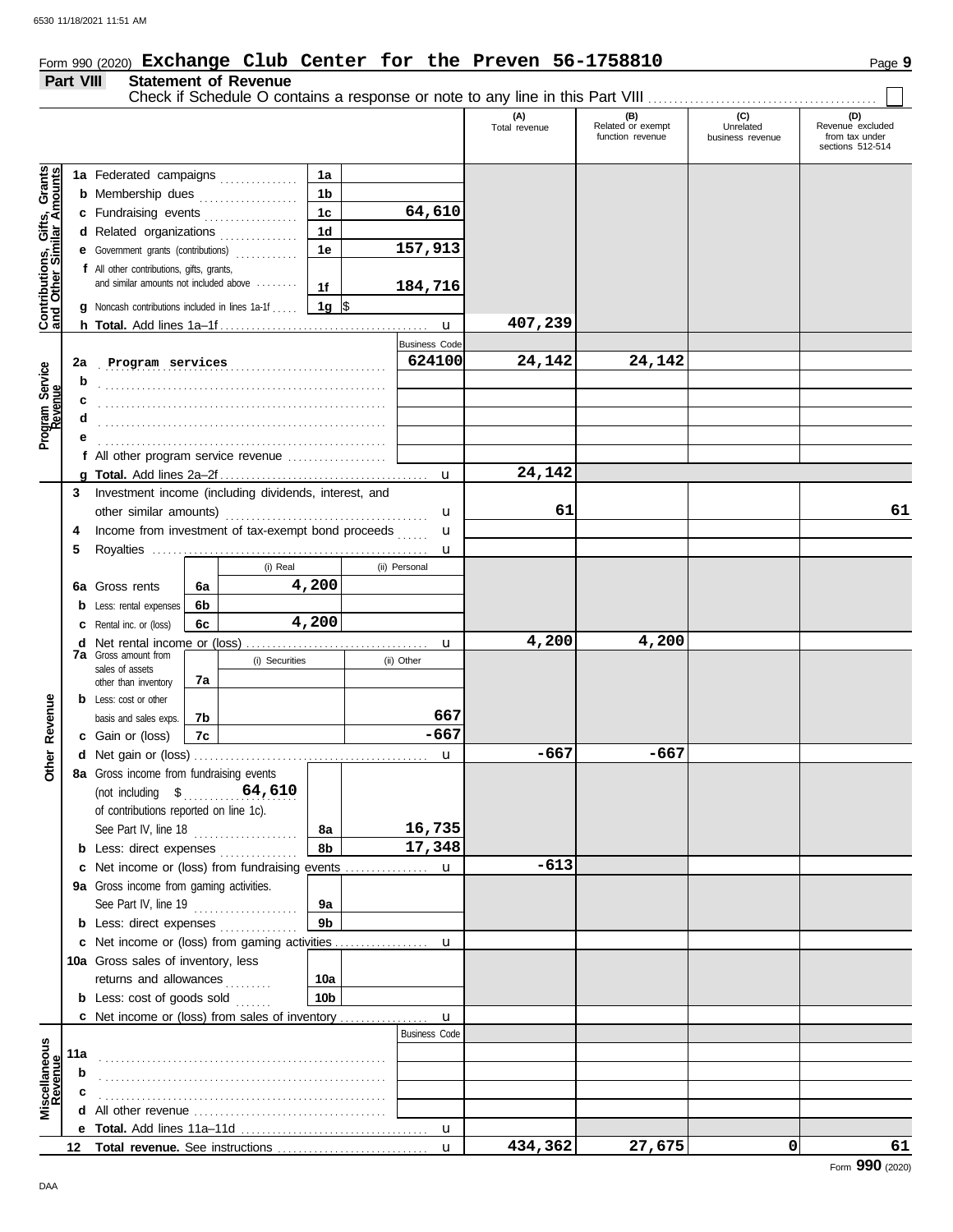### **Part IX Statement of Functional Expenses** Form 990 (2020) Page **10 Exchange Club Center for the Preven 56-1758810**

|          | Section 501(c)(3) and 501(c)(4) organizations must complete all columns. All other organizations must complete column (A). |                       |                        |                  |              |
|----------|----------------------------------------------------------------------------------------------------------------------------|-----------------------|------------------------|------------------|--------------|
|          | Check if Schedule O contains a response or note to any line in this Part IX                                                |                       |                        | (C)              | (D)          |
|          | Do not include amounts reported on lines 6b,                                                                               | (A)<br>Total expenses | (B)<br>Program service | Management and   | Fundraising  |
|          | 7b, 8b, 9b, and 10b of Part VIII.                                                                                          |                       | expenses               | general expenses | expenses     |
| 1        | Grants and other assistance to domestic organizations                                                                      |                       |                        |                  |              |
|          | and domestic governments. See Part IV, line 21                                                                             |                       |                        |                  |              |
| 2        | Grants and other assistance to domestic                                                                                    |                       |                        |                  |              |
|          | individuals. See Part IV, line 22                                                                                          |                       |                        |                  |              |
| 3        | Grants and other assistance to foreign                                                                                     |                       |                        |                  |              |
|          | organizations, foreign governments, and foreign<br>individuals. See Part IV, lines 15 and 16                               |                       |                        |                  |              |
| 4        | Benefits paid to or for members                                                                                            |                       |                        |                  |              |
| 5        | Compensation of current officers, directors,                                                                               |                       |                        |                  |              |
|          | trustees, and key employees                                                                                                |                       |                        |                  |              |
| 6        | Compensation not included above to disqualified                                                                            |                       |                        |                  |              |
|          | persons (as defined under section 4958(f)(1)) and                                                                          |                       |                        |                  |              |
|          | persons described in section 4958(c)(3)(B)                                                                                 |                       |                        |                  |              |
| 7        | Other salaries and wages                                                                                                   | $\overline{220,186}$  | 171,330                | 24,390           | 24,466       |
| 8        | Pension plan accruals and contributions (include                                                                           |                       |                        |                  |              |
|          | section 401(k) and 403(b) employer contributions)                                                                          |                       |                        |                  |              |
| 9        | Other employee benefits                                                                                                    | 4,399                 | 3,423                  | 487              | 489          |
| 10       | Payroll taxes                                                                                                              | 14,042                | 10,923                 | 1,557            | 1,562        |
| 11       | Fees for services (nonemployees):                                                                                          |                       |                        |                  |              |
| a        |                                                                                                                            |                       |                        |                  |              |
| b        |                                                                                                                            |                       |                        |                  |              |
|          |                                                                                                                            | 11,215                |                        | 11,215           |              |
| d        | Lobbying                                                                                                                   |                       |                        |                  |              |
| е        | Professional fundraising services. See Part IV, line 17                                                                    |                       |                        |                  |              |
| f        | Investment management fees                                                                                                 |                       |                        |                  |              |
| g        | Other. (If line 11g amount exceeds 10% of line 25, column                                                                  |                       |                        |                  |              |
|          | (A) amount, list line 11g expenses on Schedule O.)                                                                         | 432                   |                        | 432              |              |
| 12       | Advertising and promotion                                                                                                  | 67                    | 59                     |                  | 5            |
| 13       |                                                                                                                            | 3,540                 | 3,194                  | 335              | 11           |
| 14       |                                                                                                                            |                       |                        |                  |              |
| 15       |                                                                                                                            |                       |                        |                  |              |
| 16       |                                                                                                                            | 42,802                | 39,378                 | 2,140            | 1,284        |
| 17       | Travel                                                                                                                     |                       |                        |                  |              |
| 18       | Payments of travel or entertainment expenses                                                                               |                       |                        |                  |              |
|          | for any federal, state, or local public officials                                                                          |                       |                        |                  |              |
| 19       | Conferences, conventions, and meetings                                                                                     | 248                   | 248                    |                  |              |
| 20       |                                                                                                                            | 4,125                 |                        | 4,125            |              |
| 21       | Payments to affiliates                                                                                                     |                       |                        |                  |              |
| 22       | Depreciation, depletion, and amortization                                                                                  | 4,503                 | 4,278                  | 225              |              |
| 23       |                                                                                                                            | 6,571                 | 5,459                  | 597              | 515          |
| 24       | Other expenses. Itemize expenses not covered                                                                               |                       |                        |                  |              |
|          | above (List miscellaneous expenses on line 24e. If                                                                         |                       |                        |                  |              |
|          | line 24e amount exceeds 10% of line 25, column                                                                             |                       |                        |                  |              |
|          | (A) amount, list line 24e expenses on Schedule O.)                                                                         |                       |                        |                  |              |
| a        | Supervised visitation mon                                                                                                  | 8,439                 | 8,439                  |                  |              |
| b        | Educational/program suppl                                                                                                  | 7,675                 | 7,675                  |                  |              |
| C        | Mileage reimbursement                                                                                                      | 5,516                 | 5,087                  | 268              | 161          |
| d        | Fundraising                                                                                                                | 2,505                 |                        |                  | 2,505        |
| е        | All other expenses                                                                                                         | 7,569<br>343,834      | 3,231<br>262,724       | 4,325<br>50,099  | 13<br>31,011 |
| 25<br>26 | Total functional expenses. Add lines 1 through 24e<br>Joint costs. Complete this line only if the                          |                       |                        |                  |              |
|          | organization reported in column (B) joint costs                                                                            |                       |                        |                  |              |
|          | from a combined educational campaign and                                                                                   |                       |                        |                  |              |
|          | fundraising solicitation. Check here u<br>if<br>following SOP 98-2 (ASC 958-720)                                           |                       |                        |                  |              |
|          |                                                                                                                            |                       |                        |                  |              |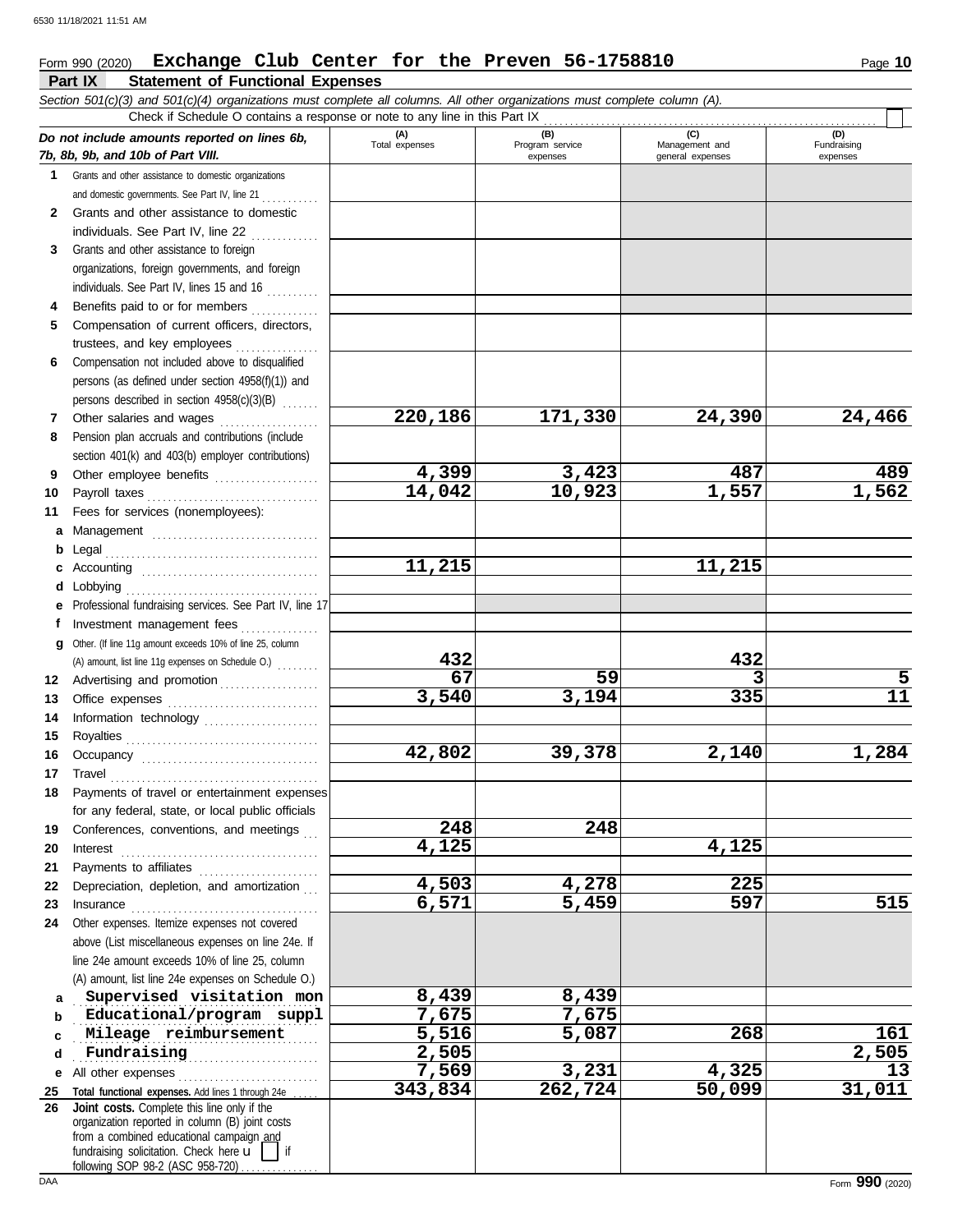### Form 990 (2020) Page **11 Exchange Club Center for the Preven 56-1758810**

|               | Part X | <b>Balance Sheet</b>                                                                                                                                                                                                                |  |        |                   |                |             |
|---------------|--------|-------------------------------------------------------------------------------------------------------------------------------------------------------------------------------------------------------------------------------------|--|--------|-------------------|----------------|-------------|
|               |        | Check if Schedule O contains a response or note to any line in this Part X                                                                                                                                                          |  |        |                   |                |             |
|               |        |                                                                                                                                                                                                                                     |  |        | (A)               |                | (B)         |
|               |        |                                                                                                                                                                                                                                     |  |        | Beginning of year |                | End of year |
|               | 1      | Cash-non-interest-bearing                                                                                                                                                                                                           |  |        | 74,900            | $\mathbf{1}$   | 83,234      |
|               | 2      |                                                                                                                                                                                                                                     |  |        | 202,693           | $\mathbf{2}$   | 202,754     |
|               | 3      |                                                                                                                                                                                                                                     |  |        | 31,148            | $\mathbf{3}$   | 96,375      |
|               | 4      |                                                                                                                                                                                                                                     |  |        |                   | 4              | 3,834       |
|               | 5      | Loans and other receivables from any current or former officer, director,                                                                                                                                                           |  |        |                   |                |             |
|               |        | trustee, key employee, creator or founder, substantial contributor, or 35%                                                                                                                                                          |  |        |                   |                |             |
|               |        |                                                                                                                                                                                                                                     |  |        |                   | 5              |             |
|               | 6      | Loans and other receivables from other disqualified persons (as defined                                                                                                                                                             |  |        |                   |                |             |
|               |        |                                                                                                                                                                                                                                     |  |        |                   | 6              |             |
| Assets        | 7      |                                                                                                                                                                                                                                     |  |        |                   | $\overline{7}$ |             |
|               | 8      | Inventories for sale or use <i>communication</i> and the state of the state of the state of the state of the state of the state of the state of the state of the state of the state of the state of the state of the state of the s |  |        |                   | 8              |             |
|               | 9      |                                                                                                                                                                                                                                     |  |        | 7,245             | 9              | 7,888       |
|               |        | 10a Land, buildings, and equipment: cost or other                                                                                                                                                                                   |  |        |                   |                |             |
|               |        |                                                                                                                                                                                                                                     |  | 33,398 |                   |                |             |
|               |        |                                                                                                                                                                                                                                     |  | 28,939 | 9,629             | 10c            | 4,459       |
|               | 11     |                                                                                                                                                                                                                                     |  |        |                   | 11             |             |
|               | 12     |                                                                                                                                                                                                                                     |  |        |                   | 12             |             |
|               | 13     |                                                                                                                                                                                                                                     |  |        |                   | 13             |             |
|               | 14     | Intangible assets                                                                                                                                                                                                                   |  |        |                   | 14             |             |
|               | 15     |                                                                                                                                                                                                                                     |  |        | 2,185             | 15             | 2,180       |
|               | 16     |                                                                                                                                                                                                                                     |  |        | 327,800           | 16             | 400,724     |
|               | 17     |                                                                                                                                                                                                                                     |  |        | 33,818            | 17             | 24,214      |
|               | 18     |                                                                                                                                                                                                                                     |  |        | 18                |                |             |
|               | 19     | Deferred revenue communications and contain a series of the contact of the contact of the contact of the contact of the contact of the contact of the contact of the contact of the contact of the contact of the contact of t      |  |        |                   | 19             |             |
|               | 20     |                                                                                                                                                                                                                                     |  |        |                   | 20             |             |
|               | 21     | Escrow or custodial account liability. Complete Part IV of Schedule D                                                                                                                                                               |  |        |                   | 21             |             |
|               | 22     | Loans and other payables to any current or former officer, director,                                                                                                                                                                |  |        |                   |                |             |
|               |        | trustee, key employee, creator or founder, substantial contributor, or 35%                                                                                                                                                          |  |        |                   |                |             |
| Liabilities   |        |                                                                                                                                                                                                                                     |  |        |                   | 22             |             |
|               | 23     | Secured mortgages and notes payable to unrelated third parties [[[[[[[[[[[[[[[[[[[[[[[[[[[[[]]]]]]]]                                                                                                                                |  |        | 158,000           | 23             | 150,000     |
|               | 24     | Unsecured notes and loans payable to unrelated third parties [[[[[[[[[[[[[[[[[[[[[[[]]]]]]]]]]]                                                                                                                                     |  |        |                   | 24             |             |
|               | 25     | Other liabilities (including federal income tax, payables to related third                                                                                                                                                          |  |        |                   |                |             |
|               |        | parties, and other liabilities not included on lines 17-24). Complete Part X                                                                                                                                                        |  |        |                   |                |             |
|               |        |                                                                                                                                                                                                                                     |  |        |                   | 25             |             |
|               | 26     |                                                                                                                                                                                                                                     |  |        | 191,818           | 26             | 174,214     |
|               |        | Organizations that follow FASB ASC 958, check here $\mathbf{u} \mathbf{X} $                                                                                                                                                         |  |        |                   |                |             |
|               |        | and complete lines 27, 28, 32, and 33.                                                                                                                                                                                              |  |        |                   |                | 156,967     |
| Fund Balances | 27     |                                                                                                                                                                                                                                     |  |        | 111,853<br>24,129 | 27             | 69,543      |
|               | 28     |                                                                                                                                                                                                                                     |  |        |                   | 28             |             |
|               |        | Organizations that do not follow FASB ASC 958, check here u                                                                                                                                                                         |  |        |                   |                |             |
|               |        | and complete lines 29 through 33.                                                                                                                                                                                                   |  |        |                   |                |             |
|               | 29     |                                                                                                                                                                                                                                     |  |        |                   | 29             |             |
| Assets or     | 30     | Paid-in or capital surplus, or land, building, or equipment fund                                                                                                                                                                    |  |        |                   | 30             |             |
|               | 31     | Retained earnings, endowment, accumulated income, or other funds                                                                                                                                                                    |  |        | 135,982           | 31             | 226,510     |
| Net           | 32     |                                                                                                                                                                                                                                     |  |        |                   | 32             |             |
|               | 33     |                                                                                                                                                                                                                                     |  |        | 327,800           | 33             | 400,724     |

Form **990** (2020)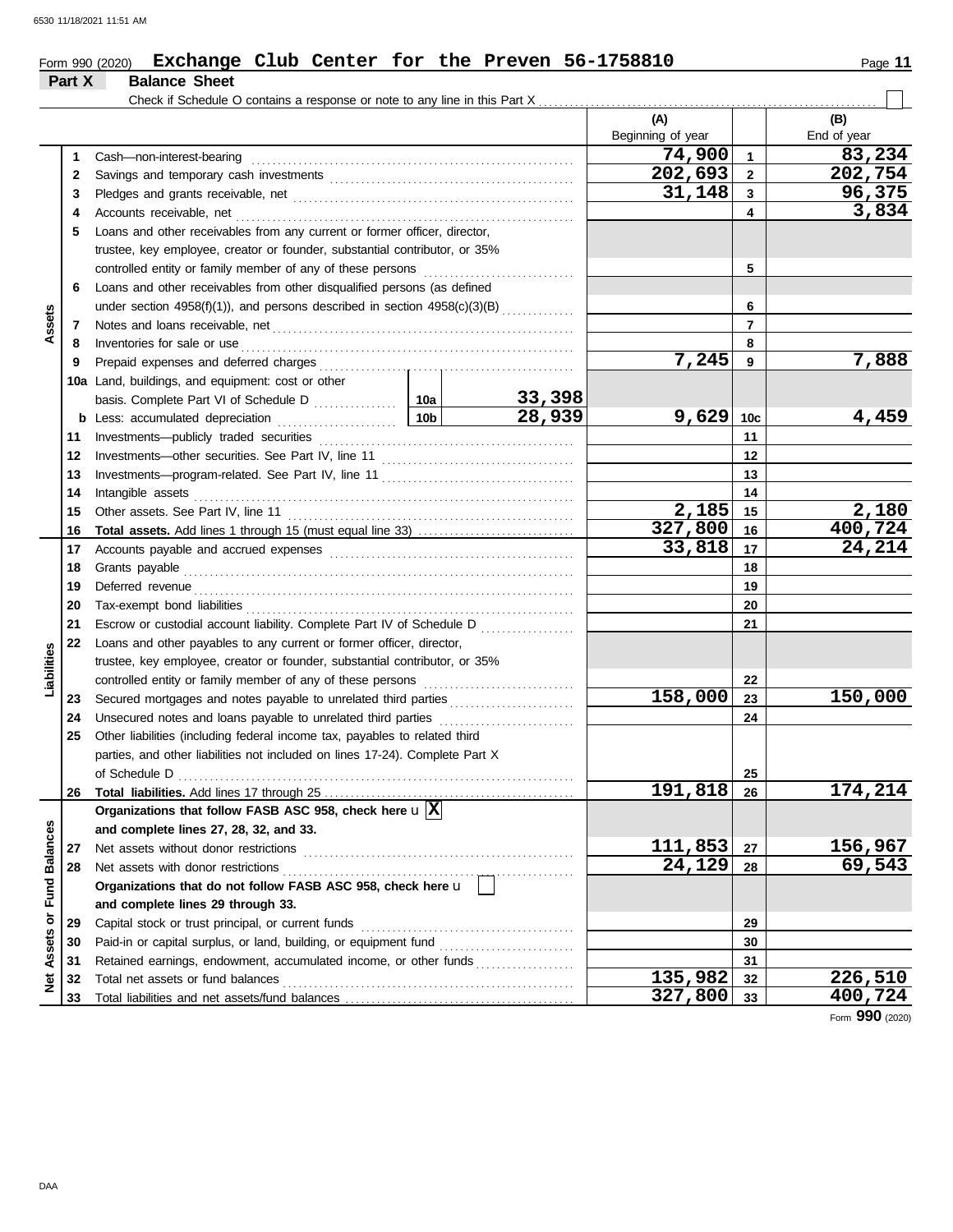|    | Form 990 (2020) Exchange Club Center for the Preven $56-1758810$                                                                                                                                                               |                         |         |          | Page 12 |
|----|--------------------------------------------------------------------------------------------------------------------------------------------------------------------------------------------------------------------------------|-------------------------|---------|----------|---------|
|    | Part XI<br><b>Reconciliation of Net Assets</b>                                                                                                                                                                                 |                         |         |          |         |
|    |                                                                                                                                                                                                                                |                         |         |          |         |
| 1  |                                                                                                                                                                                                                                | $\blacktriangleleft$    |         | 434, 362 |         |
| 2  |                                                                                                                                                                                                                                | $\overline{2}$          |         | 343,834  |         |
| 3  | Revenue less expenses. Subtract line 2 from line 1                                                                                                                                                                             | 3                       |         | 90,528   |         |
|    |                                                                                                                                                                                                                                | $\overline{\mathbf{4}}$ | 135,982 |          |         |
| 5  |                                                                                                                                                                                                                                | 5                       |         |          |         |
| 6  |                                                                                                                                                                                                                                | 6                       |         |          |         |
| 7  | Investment expenses <b>contract and the expenses</b>                                                                                                                                                                           | $\overline{7}$          |         |          |         |
| 8  | Prior period adjustments entertainments and adjustments and account of the contract of the contract of the contract of the contract of the contract of the contract of the contract of the contract of the contract of the con | 8                       |         |          |         |
| 9  |                                                                                                                                                                                                                                | 9                       |         |          |         |
| 10 | Net assets or fund balances at end of year. Combine lines 3 through 9 (must equal Part X, line                                                                                                                                 |                         |         |          |         |
|    | 32, column (B))                                                                                                                                                                                                                | 10                      |         | 226,510  |         |
|    | <b>Financial Statements and Reporting</b><br>Part XII                                                                                                                                                                          |                         |         |          |         |
|    |                                                                                                                                                                                                                                |                         |         |          |         |
|    |                                                                                                                                                                                                                                |                         |         | Yes      | No      |
| 1. | $ \mathbf{X} $ Accrual<br>Cash<br>Accounting method used to prepare the Form 990:<br>Other<br>$\mathbf{1}$                                                                                                                     |                         |         |          |         |
|    | If the organization changed its method of accounting from a prior year or checked "Other," explain in                                                                                                                          |                         |         |          |         |
|    | Schedule O.                                                                                                                                                                                                                    |                         |         |          |         |
|    | 2a Were the organization's financial statements compiled or reviewed by an independent accountant?                                                                                                                             |                         | 2a      |          | x       |
|    | If "Yes," check a box below to indicate whether the financial statements for the year were compiled or                                                                                                                         |                         |         |          |         |
|    | reviewed on a separate basis, consolidated basis, or both:                                                                                                                                                                     |                         |         |          |         |
|    | Consolidated basis<br>Separate basis<br>Both consolidated and separate basis                                                                                                                                                   |                         |         |          |         |
|    | <b>b</b> Were the organization's financial statements audited by an independent accountant?                                                                                                                                    |                         | 2b      | X        |         |
|    | If "Yes," check a box below to indicate whether the financial statements for the year were audited on a                                                                                                                        |                         |         |          |         |
|    | separate basis, consolidated basis, or both:                                                                                                                                                                                   |                         |         |          |         |
|    | $ \mathbf{X} $ Separate basis<br>Consolidated basis<br>Both consolidated and separate basis                                                                                                                                    |                         |         |          |         |
|    | c If "Yes" to line 2a or 2b, does the organization have a committee that assumes responsibility for oversight of                                                                                                               |                         |         |          |         |
|    | the audit, review, or compilation of its financial statements and selection of an independent accountant?                                                                                                                      |                         | 2c      | x        |         |
|    | If the organization changed either its oversight process or selection process during the tax year, explain on                                                                                                                  |                         |         |          |         |
|    | Schedule O.                                                                                                                                                                                                                    |                         |         |          |         |
|    | 3a As a result of a federal award, was the organization required to undergo an audit or audits as set forth in the                                                                                                             |                         |         |          |         |
|    | Single Audit Act and OMB Circular A-133?                                                                                                                                                                                       |                         | 3a      |          | x       |
|    | <b>b</b> If "Yes," did the organization undergo the required audit or audits? If the organization did not undergo the                                                                                                          |                         |         |          |         |
|    | required audit or audits, explain why on Schedule O and describe any steps taken to undergo such audits                                                                                                                        |                         | 3b      |          |         |
|    |                                                                                                                                                                                                                                |                         |         | $\sim$   |         |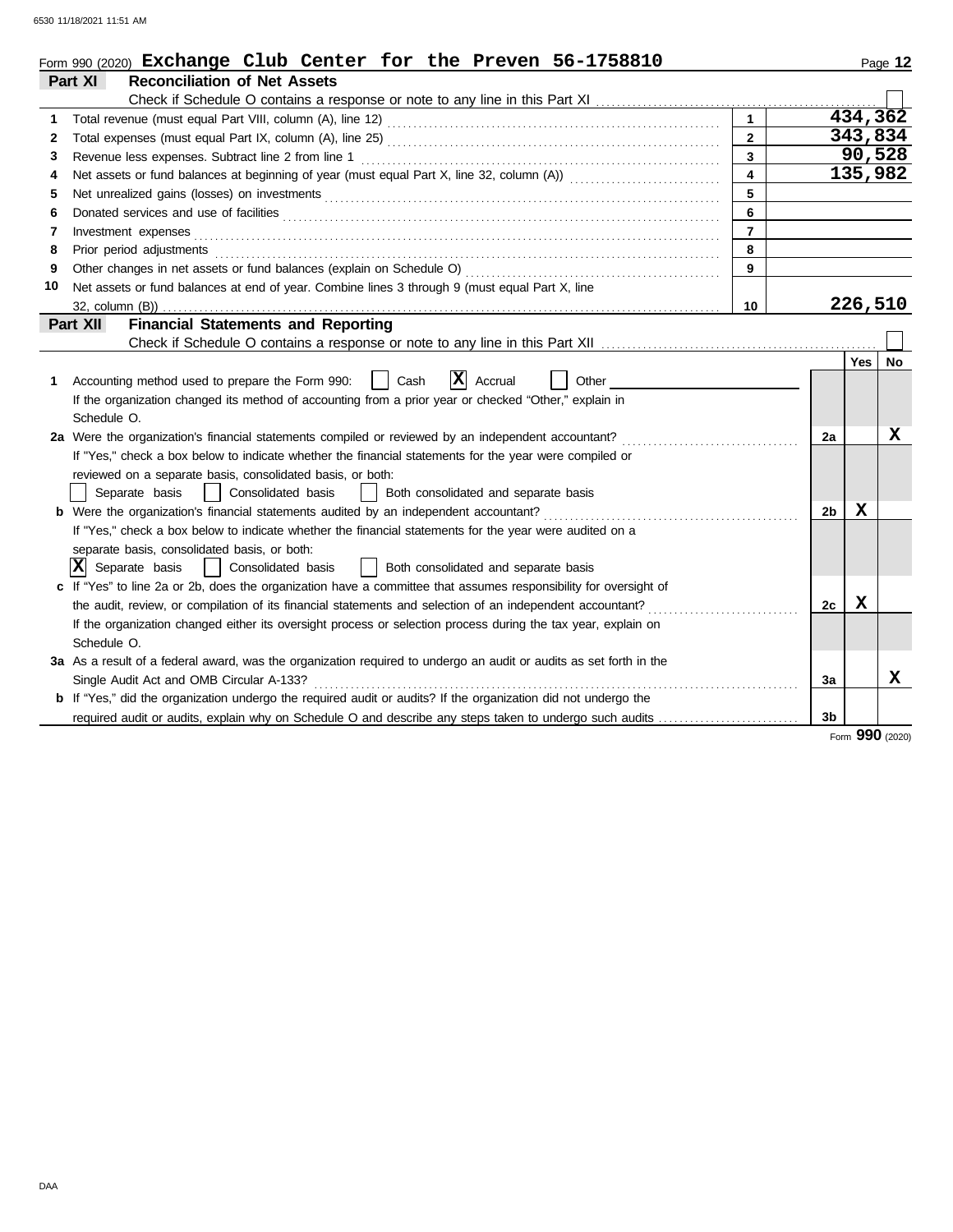6530 11/18/2021 11:51 AM

| <b>SCHEDULE A</b>                     |                                                                                                                                                                                                                                                  | <b>Public Charity Status and Public Support</b>                                                                                                                                                                                                           |                                                      |                                        | OMB No. 1545-0047                    |  |  |  |  |  |
|---------------------------------------|--------------------------------------------------------------------------------------------------------------------------------------------------------------------------------------------------------------------------------------------------|-----------------------------------------------------------------------------------------------------------------------------------------------------------------------------------------------------------------------------------------------------------|------------------------------------------------------|----------------------------------------|--------------------------------------|--|--|--|--|--|
| (Form 990 or 990-EZ)                  |                                                                                                                                                                                                                                                  | Complete if the organization is a section 501(c)(3) organization or a section 4947(a)(1) nonexempt charitable trust.                                                                                                                                      |                                                      |                                        | <b>2020</b>                          |  |  |  |  |  |
| Department of the Treasury            |                                                                                                                                                                                                                                                  | La Attach to Form 990 or Form 990-EZ.                                                                                                                                                                                                                     |                                                      |                                        | Open to Public                       |  |  |  |  |  |
| Internal Revenue Service              |                                                                                                                                                                                                                                                  | <b>u</b> Go to www.irs.gov/Form990 for instructions and the latest information.                                                                                                                                                                           |                                                      |                                        | <b>Inspection</b>                    |  |  |  |  |  |
| Name of the organization              |                                                                                                                                                                                                                                                  |                                                                                                                                                                                                                                                           |                                                      |                                        | Employer identification number       |  |  |  |  |  |
|                                       |                                                                                                                                                                                                                                                  | Exchange Club Center for the Preven                                                                                                                                                                                                                       |                                                      | 56-1758810                             |                                      |  |  |  |  |  |
| Part I                                |                                                                                                                                                                                                                                                  | Reason for Public Charity Status. (All organizations must complete this part.) See instructions.                                                                                                                                                          |                                                      |                                        |                                      |  |  |  |  |  |
| 1                                     |                                                                                                                                                                                                                                                  | The organization is not a private foundation because it is: (For lines 1 through 12, check only one box.)                                                                                                                                                 |                                                      |                                        |                                      |  |  |  |  |  |
| 2                                     |                                                                                                                                                                                                                                                  | A church, convention of churches, or association of churches described in section 170(b)(1)(A)(i).<br>A school described in section 170(b)(1)(A)(ii). (Attach Schedule E (Form 990 or 990-EZ).)                                                           |                                                      |                                        |                                      |  |  |  |  |  |
| 3                                     |                                                                                                                                                                                                                                                  | A hospital or a cooperative hospital service organization described in section 170(b)(1)(A)(iii).                                                                                                                                                         |                                                      |                                        |                                      |  |  |  |  |  |
|                                       |                                                                                                                                                                                                                                                  |                                                                                                                                                                                                                                                           |                                                      |                                        |                                      |  |  |  |  |  |
|                                       | A medical research organization operated in conjunction with a hospital described in section 170(b)(1)(A)(iii). Enter the hospital's name,<br>city, and state:                                                                                   |                                                                                                                                                                                                                                                           |                                                      |                                        |                                      |  |  |  |  |  |
| 5                                     |                                                                                                                                                                                                                                                  | An organization operated for the benefit of a college or university owned or operated by a governmental unit described in                                                                                                                                 |                                                      |                                        |                                      |  |  |  |  |  |
|                                       | section 170(b)(1)(A)(iv). (Complete Part II.)                                                                                                                                                                                                    | A federal, state, or local government or governmental unit described in section 170(b)(1)(A)(v).                                                                                                                                                          |                                                      |                                        |                                      |  |  |  |  |  |
| 6<br>$ {\bf x} $<br>7                 |                                                                                                                                                                                                                                                  | An organization that normally receives a substantial part of its support from a governmental unit or from the general public                                                                                                                              |                                                      |                                        |                                      |  |  |  |  |  |
|                                       | described in section 170(b)(1)(A)(vi). (Complete Part II.)                                                                                                                                                                                       |                                                                                                                                                                                                                                                           |                                                      |                                        |                                      |  |  |  |  |  |
| 8<br>9                                |                                                                                                                                                                                                                                                  | A community trust described in section 170(b)(1)(A)(vi). (Complete Part II.)<br>An agricultural research organization described in section 170(b)(1)(A)(ix) operated in conjunction with a land-grant college                                             |                                                      |                                        |                                      |  |  |  |  |  |
| university:                           |                                                                                                                                                                                                                                                  | or university or a non-land-grant college of agriculture (see instructions). Enter the name, city, and state of the college or                                                                                                                            |                                                      |                                        |                                      |  |  |  |  |  |
| 10                                    |                                                                                                                                                                                                                                                  | An organization that normally receives: (1) more than 33 1/3% of its support from contributions, membership fees, and gross                                                                                                                               |                                                      |                                        |                                      |  |  |  |  |  |
|                                       | receipts from activities related to its exempt functions, subject to certain exceptions; and (2) no more than 331/3% of its<br>support from gross investment income and unrelated business taxable income (less section 511 tax) from businesses |                                                                                                                                                                                                                                                           |                                                      |                                        |                                      |  |  |  |  |  |
|                                       | acquired by the organization after June 30, 1975. See section 509(a)(2). (Complete Part III.)                                                                                                                                                    |                                                                                                                                                                                                                                                           |                                                      |                                        |                                      |  |  |  |  |  |
| 11<br>12                              |                                                                                                                                                                                                                                                  | An organization organized and operated exclusively to test for public safety. See section 509(a)(4).<br>An organization organized and operated exclusively for the benefit of, to perform the functions of, or to carry out the purposes                  |                                                      |                                        |                                      |  |  |  |  |  |
|                                       |                                                                                                                                                                                                                                                  | of one or more publicly supported organizations described in section 509(a)(1) or section 509(a)(2). See section 509(a)(3).                                                                                                                               |                                                      |                                        |                                      |  |  |  |  |  |
|                                       |                                                                                                                                                                                                                                                  | Check the box in lines 12a through 12d that describes the type of supporting organization and complete lines 12e, 12f, and 12g.                                                                                                                           |                                                      |                                        |                                      |  |  |  |  |  |
| a                                     |                                                                                                                                                                                                                                                  | Type I. A supporting organization operated, supervised, or controlled by its supported organization(s), typically by giving<br>the supported organization(s) the power to regularly appoint or elect a majority of the directors or trustees of the       |                                                      |                                        |                                      |  |  |  |  |  |
| b                                     |                                                                                                                                                                                                                                                  | supporting organization. You must complete Part IV, Sections A and B.<br>Type II. A supporting organization supervised or controlled in connection with its supported organization(s), by having                                                          |                                                      |                                        |                                      |  |  |  |  |  |
|                                       |                                                                                                                                                                                                                                                  | control or management of the supporting organization vested in the same persons that control or manage the supported<br>organization(s). You must complete Part IV, Sections A and C.                                                                     |                                                      |                                        |                                      |  |  |  |  |  |
| c                                     |                                                                                                                                                                                                                                                  | Type III functionally integrated. A supporting organization operated in connection with, and functionally integrated with,                                                                                                                                |                                                      |                                        |                                      |  |  |  |  |  |
|                                       |                                                                                                                                                                                                                                                  | its supported organization(s) (see instructions). You must complete Part IV, Sections A, D, and E.                                                                                                                                                        |                                                      |                                        |                                      |  |  |  |  |  |
| d                                     |                                                                                                                                                                                                                                                  | Type III non-functionally integrated. A supporting organization operated in connection with its supported organization(s)<br>that is not functionally integrated. The organization generally must satisfy a distribution requirement and an attentiveness |                                                      |                                        |                                      |  |  |  |  |  |
|                                       |                                                                                                                                                                                                                                                  | requirement (see instructions). You must complete Part IV, Sections A and D, and Part V.                                                                                                                                                                  |                                                      |                                        |                                      |  |  |  |  |  |
| е                                     |                                                                                                                                                                                                                                                  | Check this box if the organization received a written determination from the IRS that it is a Type I, Type II, Type III<br>functionally integrated, or Type III non-functionally integrated supporting organization.                                      |                                                      |                                        |                                      |  |  |  |  |  |
| f                                     | Enter the number of supported organizations                                                                                                                                                                                                      |                                                                                                                                                                                                                                                           |                                                      |                                        |                                      |  |  |  |  |  |
| g                                     |                                                                                                                                                                                                                                                  | Provide the following information about the supported organization(s).                                                                                                                                                                                    |                                                      |                                        |                                      |  |  |  |  |  |
| (i) Name of supported<br>organization | $(ii)$ $EIN$                                                                                                                                                                                                                                     | (iii) Type of organization<br>(described on lines 1-10                                                                                                                                                                                                    | (iv) Is the organization<br>listed in your governing | (v) Amount of monetary<br>support (see | (vi) Amount of<br>other support (see |  |  |  |  |  |
|                                       |                                                                                                                                                                                                                                                  | above (see instructions))                                                                                                                                                                                                                                 | document?                                            | instructions)                          | instructions)                        |  |  |  |  |  |
|                                       |                                                                                                                                                                                                                                                  |                                                                                                                                                                                                                                                           | Yes<br>No                                            |                                        |                                      |  |  |  |  |  |
| (A)                                   |                                                                                                                                                                                                                                                  |                                                                                                                                                                                                                                                           |                                                      |                                        |                                      |  |  |  |  |  |
| (B)                                   |                                                                                                                                                                                                                                                  |                                                                                                                                                                                                                                                           |                                                      |                                        |                                      |  |  |  |  |  |
| (C)                                   |                                                                                                                                                                                                                                                  |                                                                                                                                                                                                                                                           |                                                      |                                        |                                      |  |  |  |  |  |
| (D)                                   |                                                                                                                                                                                                                                                  |                                                                                                                                                                                                                                                           |                                                      |                                        |                                      |  |  |  |  |  |
| (E)                                   |                                                                                                                                                                                                                                                  |                                                                                                                                                                                                                                                           |                                                      |                                        |                                      |  |  |  |  |  |
| Total                                 |                                                                                                                                                                                                                                                  |                                                                                                                                                                                                                                                           |                                                      |                                        |                                      |  |  |  |  |  |
|                                       |                                                                                                                                                                                                                                                  | For Paperwork Reduction Act Notice, see the Instructions for Form 990 or 990-EZ.                                                                                                                                                                          |                                                      |                                        | Schedule A (Form 990 or 990-EZ) 2020 |  |  |  |  |  |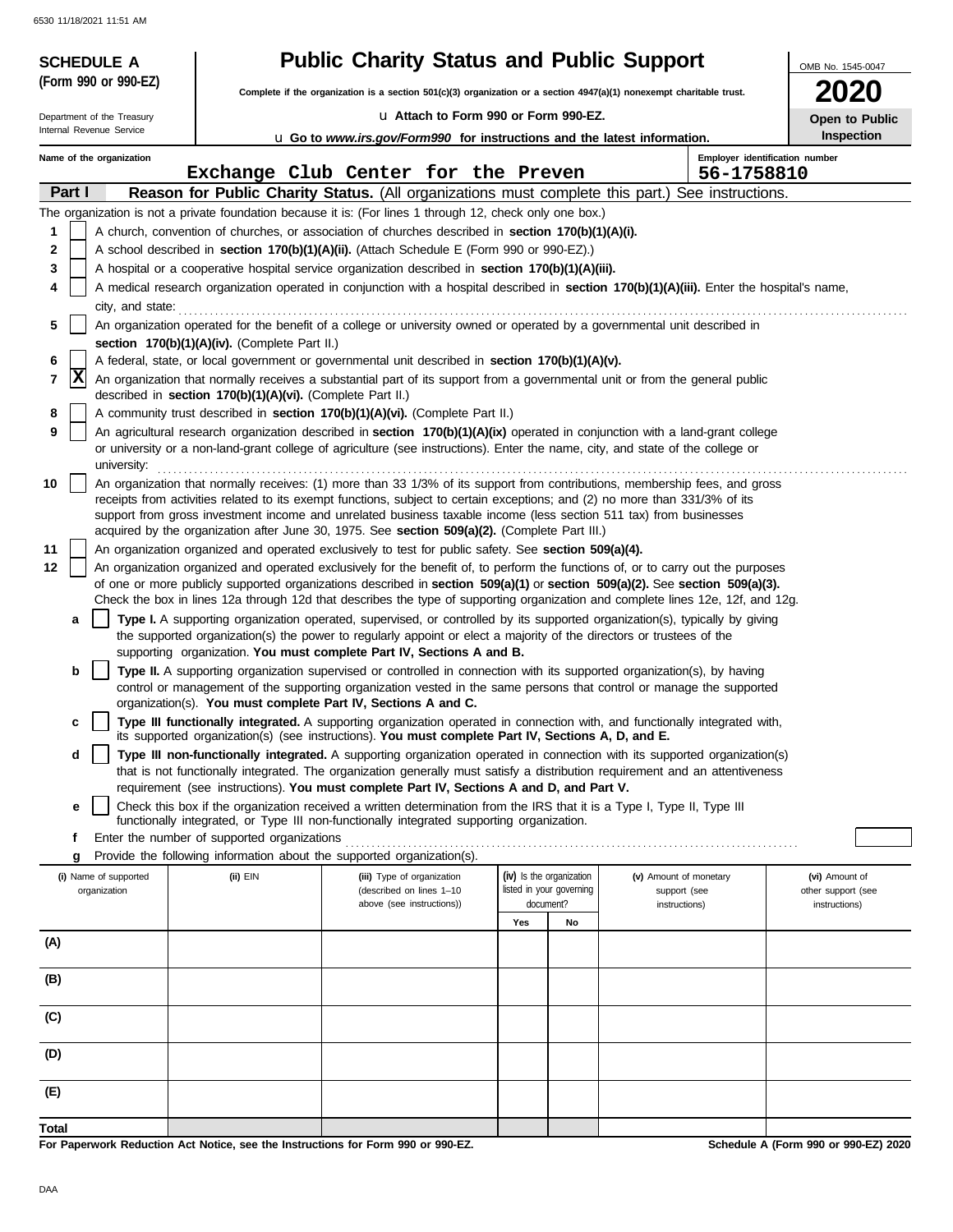### Schedule A (Form 990 or 990-EZ) 2020 Page **2 Exchange Club Center for the Preven 56-1758810**

(Complete only if you checked the box on line 5, 7, or 8 of Part I or if the organization failed to qualify under **Part II** Support Schedule for Organizations Described in Sections 170(b)(1)(A)(iv) and 170(b)(1)(A)(vi) Part III. If the organization fails to qualify under the tests listed below, please complete Part III.)

|              | <b>Section A. Public Support</b>                                                                                                                                                                                   |          |            |            |            |                                      |                         |
|--------------|--------------------------------------------------------------------------------------------------------------------------------------------------------------------------------------------------------------------|----------|------------|------------|------------|--------------------------------------|-------------------------|
|              | Calendar year (or fiscal year beginning in)<br>u                                                                                                                                                                   | (a) 2016 | (b) $2017$ | $(c)$ 2018 | $(d)$ 2019 | (e) 2020                             | (f) Total               |
| 1            | Gifts, grants, contributions, and<br>membership fees received. (Do not<br>include any "unusual grants.")                                                                                                           | 265,106  | 307,576    | 310,357    | 311,494    | 407,239                              | 1,601,772               |
| $\mathbf{2}$ | Tax revenues levied for the<br>organization's benefit and either paid<br>to or expended on its behalf                                                                                                              |          |            |            |            |                                      |                         |
| 3            | The value of services or facilities<br>furnished by a governmental unit to the<br>organization without charge                                                                                                      |          |            |            |            |                                      |                         |
| 4            | Total. Add lines 1 through 3                                                                                                                                                                                       | 265,106  | 307,576    | 310,357    | 311,494    | 407,239                              | 1,601,772               |
| 5            | The portion of total contributions by<br>each person (other than a<br>governmental unit or publicly<br>supported organization) included on<br>line 1 that exceeds 2% of the amount<br>shown on line 11, column (f) |          |            |            |            |                                      |                         |
| 6            | Public support. Subtract line 5 from line 4                                                                                                                                                                        |          |            |            |            |                                      | 1,601,772               |
|              | <b>Section B. Total Support</b>                                                                                                                                                                                    |          |            |            |            |                                      |                         |
|              | Calendar year (or fiscal year beginning in)<br>$\mathbf{u}$                                                                                                                                                        | (a) 2016 | (b) $2017$ | $(c)$ 2018 | $(d)$ 2019 | (e) 2020                             | (f) Total               |
| 7            | Amounts from line 4                                                                                                                                                                                                | 265,106  | 307,576    | 310,357    | 311,494    | 407,239                              | 1,601,772               |
| 8            | Gross income from interest, dividends,<br>payments received on securities loans,<br>rents, royalties, and income from<br>similar sources                                                                           | 23       | 23         | 28         | 22         | 61                                   | 157                     |
| 9            | Net income from unrelated business<br>activities, whether or not the business                                                                                                                                      |          |            |            |            |                                      |                         |
| 10<br>11     | Other income. Do not include gain or<br>loss from the sale of capital assets<br>(Explain in Part VI.)<br>Total support. Add lines 7 through 10                                                                     |          |            |            |            |                                      |                         |
|              |                                                                                                                                                                                                                    |          |            |            |            |                                      | 1,601,929               |
| 12<br>13     | Gross receipts from related activities, etc. (see instructions)<br>First 5 years. If the Form 990 is for the organization's first, second, third, fourth, or fifth tax year as a section 501(c)(3)                 |          |            |            |            | 12                                   | 190,802                 |
|              | organization, check this box and stop here                                                                                                                                                                         |          |            |            |            |                                      |                         |
|              | Section C. Computation of Public Support Percentage                                                                                                                                                                |          |            |            |            |                                      |                         |
| 14           | Public support percentage for 2020 (line 6, column (f) divided by line 11, column (f)) [[[[[[[[[[[[[[[[[[[[[[                                                                                                      |          |            |            |            | 14                                   | 99.99%                  |
| 15           |                                                                                                                                                                                                                    |          |            |            |            | 15                                   | 99.99%                  |
| 16a          | Public support percentage from 2019 Schedule A, Part II, line 14<br>33 1/3% support test-2020. If the organization did not check the box on line 13, and line 14 is 33 1/3% or more, check this                    |          |            |            |            |                                      |                         |
|              | box and stop here. The organization qualifies as a publicly supported organization                                                                                                                                 |          |            |            |            |                                      | $\overline{\mathbf{x}}$ |
| b            | 33 1/3% support test-2019. If the organization did not check a box on line 13 or 16a, and line 15 is 33 1/3% or more, check                                                                                        |          |            |            |            |                                      |                         |
|              | this box and stop here. The organization qualifies as a publicly supported organization                                                                                                                            |          |            |            |            |                                      |                         |
| 17а          | 10%-facts-and-circumstances test-2020. If the organization did not check a box on line 13, 16a, or 16b, and line 14 is                                                                                             |          |            |            |            |                                      |                         |
|              | 10% or more, and if the organization meets the "facts-and-circumstances" test, check this box and stop here. Explain in                                                                                            |          |            |            |            |                                      |                         |
|              | Part VI how the organization meets the "facts-and-circumstances" test. The organization qualifies as a publicly supported                                                                                          |          |            |            |            |                                      |                         |
|              | organization                                                                                                                                                                                                       |          |            |            |            |                                      |                         |
| b            | 10%-facts-and-circumstances test-2019. If the organization did not check a box on line 13, 16a, 16b, or 17a, and line                                                                                              |          |            |            |            |                                      |                         |
|              | 15 is 10% or more, and if the organization meets the "facts-and-circumstances" test, check this box and stop here. Explain                                                                                         |          |            |            |            |                                      |                         |
|              | in Part VI how the organization meets the "facts-and-circumstances" test. The organization qualifies as a publicly supported                                                                                       |          |            |            |            |                                      |                         |
| 18           | organization<br>Private foundation. If the organization did not check a box on line 13, 16a, 16b, 17a, or 17b, check this box and see                                                                              |          |            |            |            |                                      |                         |
|              | instructions                                                                                                                                                                                                       |          |            |            |            |                                      |                         |
|              |                                                                                                                                                                                                                    |          |            |            |            |                                      |                         |
|              |                                                                                                                                                                                                                    |          |            |            |            | Schedule A (Form 990 or 990-EZ) 2020 |                         |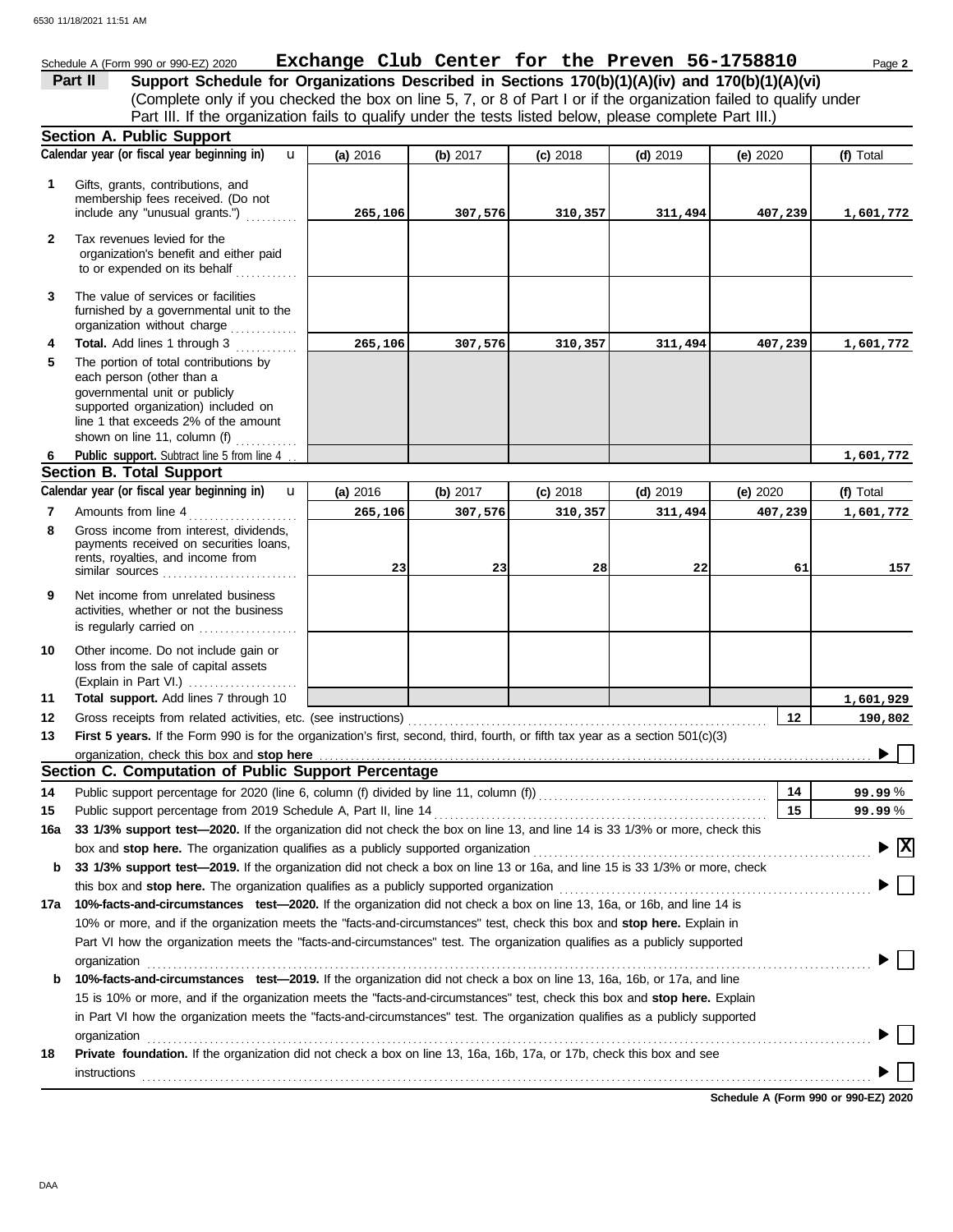## Schedule A (Form 990 or 990-EZ) 2020 Page **3 Exchange Club Center for the Preven 56-1758810**

**Part III Support Schedule for Organizations Described in Section 509(a)(2)** (Complete only if you checked the box on line 10 of Part I or if the organization failed to qualify under Part II. If the organization fails to qualify under the tests listed below, please complete Part II.)

|     | <b>Section A. Public Support</b>                                                                                                                                                  |          |          |            |            |            |                |
|-----|-----------------------------------------------------------------------------------------------------------------------------------------------------------------------------------|----------|----------|------------|------------|------------|----------------|
|     | Calendar year (or fiscal year beginning in)<br>$\mathbf{u}$                                                                                                                       | (a) 2016 | (b) 2017 | $(c)$ 2018 | $(d)$ 2019 | (e) 2020   | (f) Total      |
| 1   | Gifts, grants, contributions, and membership fees<br>received. (Do not include any "unusual grants.")                                                                             |          |          |            |            |            |                |
| 2   | Gross receipts from admissions, merchandise<br>sold or services performed, or facilities<br>furnished in any activity that is related to the<br>organization's tax-exempt purpose |          |          |            |            |            |                |
| 3   | Gross receipts from activities that are not an<br>unrelated trade or business under section 513                                                                                   |          |          |            |            |            |                |
| 4   | Tax revenues levied for the<br>organization's benefit and either paid<br>to or expended on its behalf<br><u>.</u>                                                                 |          |          |            |            |            |                |
| 5   | The value of services or facilities<br>furnished by a governmental unit to the                                                                                                    |          |          |            |            |            |                |
| 6   | Total. Add lines 1 through 5                                                                                                                                                      |          |          |            |            |            |                |
| 7а  | Amounts included on lines 1, 2, and 3<br>received from disqualified persons                                                                                                       |          |          |            |            |            |                |
| b   | Amounts included on lines 2 and 3<br>received from other than disqualified<br>persons that exceed the greater of \$5,000<br>or 1% of the amount on line 13 for the year $\ldots$  |          |          |            |            |            |                |
| c   | Add lines 7a and 7b                                                                                                                                                               |          |          |            |            |            |                |
| 8   | Public support. (Subtract line 7c from<br>line $6.$ )<br>.                                                                                                                        |          |          |            |            |            |                |
|     | <b>Section B. Total Support</b>                                                                                                                                                   |          |          |            |            |            |                |
|     | Calendar year (or fiscal year beginning in)<br>$\mathbf{u}$                                                                                                                       | (a) 2016 | (b) 2017 | $(c)$ 2018 | $(d)$ 2019 | (e) $2020$ | (f) Total      |
| 9   | Amounts from line 6                                                                                                                                                               |          |          |            |            |            |                |
| 10a | Gross income from interest, dividends,<br>payments received on securities loans, rents,<br>royalties, and income from similar sources                                             |          |          |            |            |            |                |
| b   | Unrelated business taxable income (less<br>section 511 taxes) from businesses<br>acquired after June 30, 1975                                                                     |          |          |            |            |            |                |
|     | Add lines 10a and 10b                                                                                                                                                             |          |          |            |            |            |                |
| 11  | Net income from unrelated business<br>activities not included in line 10b, whether<br>or not the business is regularly carried on                                                 |          |          |            |            |            |                |
| 12  | Other income. Do not include gain or<br>loss from the sale of capital assets<br>(Explain in Part VI.)                                                                             |          |          |            |            |            |                |
| 13  | Total support. (Add lines 9, 10c, 11,                                                                                                                                             |          |          |            |            |            |                |
|     | and $12.$ )                                                                                                                                                                       |          |          |            |            |            |                |
| 14  | First 5 years. If the Form 990 is for the organization's first, second, third, fourth, or fifth tax year as a section 501(c)(3)                                                   |          |          |            |            |            |                |
|     | organization, check this box and stop here                                                                                                                                        |          |          |            |            |            |                |
|     | Section C. Computation of Public Support Percentage                                                                                                                               |          |          |            |            | 15         | %              |
| 15  |                                                                                                                                                                                   |          |          |            |            | 16         | %              |
| 16  | Section D. Computation of Investment Income Percentage                                                                                                                            |          |          |            |            |            |                |
| 17  |                                                                                                                                                                                   |          |          |            |            | 17         | %              |
| 18  |                                                                                                                                                                                   |          |          |            |            | 18         | %              |
| 19a | 33 1/3% support tests-2020. If the organization did not check the box on line 14, and line 15 is more than 33 1/3%, and line                                                      |          |          |            |            |            |                |
|     |                                                                                                                                                                                   |          |          |            |            |            | $\mathbb{R}^2$ |
| b   | 33 1/3% support tests-2019. If the organization did not check a box on line 14 or line 19a, and line 16 is more than 33 1/3%, and                                                 |          |          |            |            |            |                |
|     |                                                                                                                                                                                   |          |          |            |            |            |                |
| 20  |                                                                                                                                                                                   |          |          |            |            |            |                |

**Schedule A (Form 990 or 990-EZ) 2020**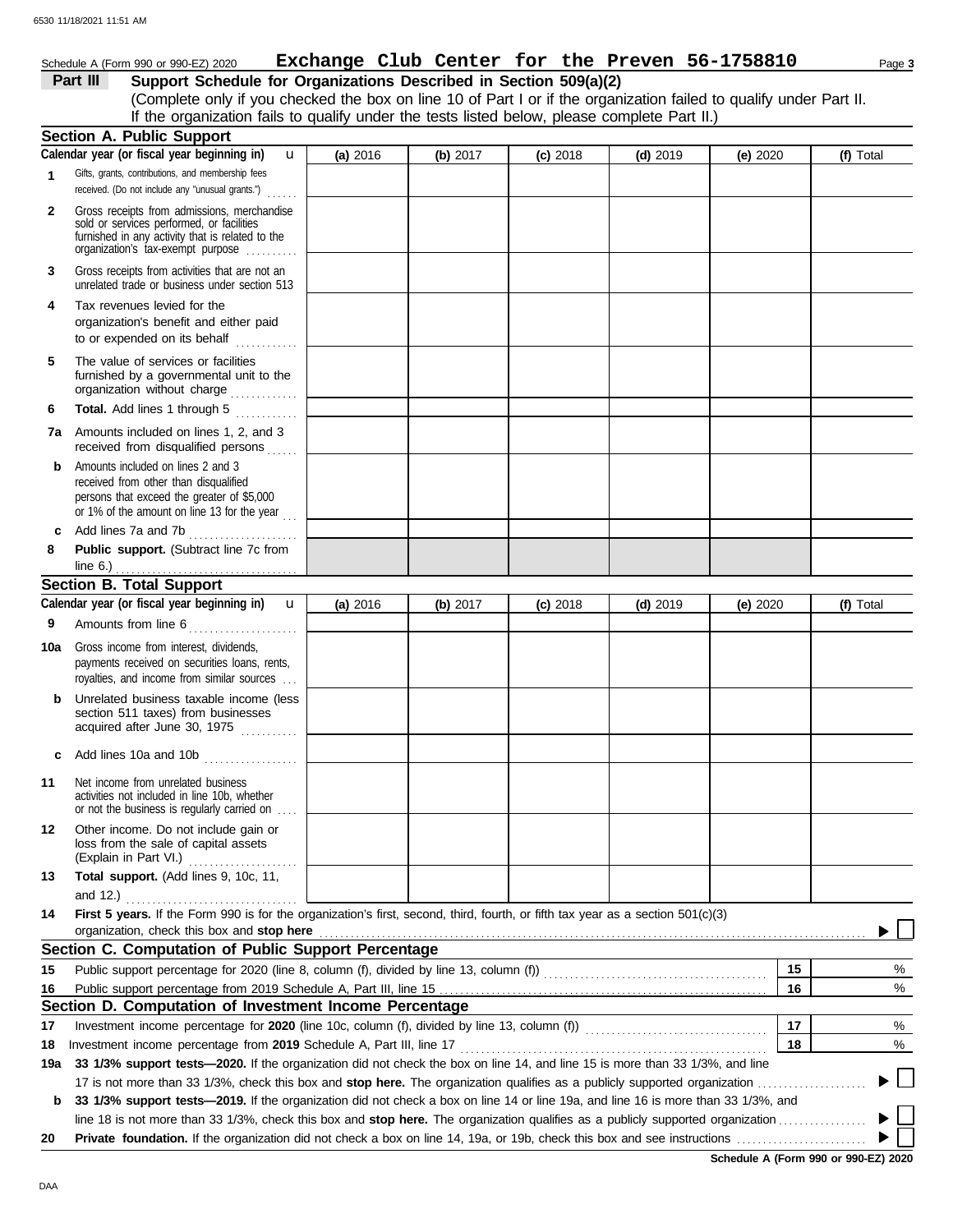# **Part IV Supporting Organizations**

Sections A, D, and E. If you checked box 12d, Part I, complete Sections A and D, and complete Part V.) (Complete only if you checked a box in line 12 on Part I. If you checked box 12a, Part I, complete Sections A and B. If you checked box 12b, Part I, complete Sections A and C. If you checked box 12c, Part I, complete

### **Section A. All Supporting Organizations**

- Are all of the organization's supported organizations listed by name in the organization's governing documents? *If "No," describe in Part VI how the supported organizations are designated. If designated by class or purpose, describe the designation. If historic and continuing relationship, explain.* **1**
- Did the organization have any supported organization that does not have an IRS determination of status under section 509(a)(1) or (2)? *If "Yes," explain in Part VI how the organization determined that the supported organization was described in section 509(a)(1) or (2).* **2**
- **3a** Did the organization have a supported organization described in section 501(c)(4), (5), or (6)? *If "Yes," answer lines 3b and 3c below.*
- **b** Did the organization confirm that each supported organization qualified under section 501(c)(4), (5), or (6) and satisfied the public support tests under section 509(a)(2)? *If "Yes," describe in Part VI when and how the organization made the determination.*
- **c** Did the organization ensure that all support to such organizations was used exclusively for section 170(c)(2)(B) purposes? *If "Yes," explain in Part VI what controls the organization put in place to ensure such use.*
- **4a** Was any supported organization not organized in the United States ("foreign supported organization")? *If "Yes," and if you checked 12a or 12b in Part I, answer (b) and (c) below.*
- **b** Did the organization have ultimate control and discretion in deciding whether to make grants to the foreign supported organization? *If "Yes," describe in Part VI how the organization had such control and discretion despite being controlled or supervised by or in connection with its supported organizations.*
- **c** Did the organization support any foreign supported organization that does not have an IRS determination under sections 501(c)(3) and 509(a)(1) or (2)? *If "Yes," explain in Part VI what controls the organization used to ensure that all support to the foreign supported organization was used exclusively for section 170(c)(2)(B) purposes.*
- **5a** Did the organization add, substitute, or remove any supported organizations during the tax year? *If "Yes," answer lines 5b and 5c below (if applicable). Also, provide detail in Part VI, including (i) the names and EIN numbers of the supported organizations added, substituted, or removed; (ii) the reasons for each such action; (iii) the authority under the organization's organizing document authorizing such action; and (iv) how the action was accomplished (such as by amendment to the organizing document).*
- **b Type I or Type II only.** Was any added or substituted supported organization part of a class already designated in the organization's organizing document?
- **c** Substitutions only. Was the substitution the result of an event beyond the organization's control?
- **6** Did the organization provide support (whether in the form of grants or the provision of services or facilities) to anyone other than (i) its supported organizations, (ii) individuals that are part of the charitable class benefited by one or more of its supported organizations, or (iii) other supporting organizations that also support or benefit one or more of the filing organization's supported organizations? *If "Yes," provide detail in Part VI.*
- **7** Did the organization provide a grant, loan, compensation, or other similar payment to a substantial contributor (as defined in section 4958(c)(3)(C)), a family member of a substantial contributor, or a 35% controlled entity with regard to a substantial contributor? *If "Yes," complete Part I of Schedule L (Form 990 or 990-EZ).*
- **8** Did the organization make a loan to a disqualified person (as defined in section 4958) not described in line 7? *If "Yes," complete Part I of Schedule L (Form 990 or 990-EZ).*
- **9a** Was the organization controlled directly or indirectly at any time during the tax year by one or more disqualified persons, as defined in section 4946 (other than foundation managers and organizations described in section 509(a)(1) or (2))? *If "Yes," provide detail in Part VI.*
- **b** Did one or more disqualified persons (as defined in line 9a) hold a controlling interest in any entity in which the supporting organization had an interest? *If "Yes," provide detail in Part VI.*
- **c** Did a disqualified person (as defined in line 9a) have an ownership interest in, or derive any personal benefit from, assets in which the supporting organization also had an interest? *If "Yes," provide detail in Part VI.*
- **10a** Was the organization subject to the excess business holdings rules of section 4943 because of section 4943(f) (regarding certain Type II supporting organizations, and all Type III non-functionally integrated supporting organizations)? *If "Yes," answer line 10b below.*
	- **b** Did the organization have any excess business holdings in the tax year? *(Use Schedule C, Form 4720, to determine whether the organization had excess business holdings.)*

|                 | Yes | No |
|-----------------|-----|----|
|                 |     |    |
| 1               |     |    |
|                 |     |    |
| $\overline{2}$  |     |    |
|                 |     |    |
| <u>3a</u>       |     |    |
|                 |     |    |
| 3 <sub>b</sub>  |     |    |
| $\frac{3c}{2}$  |     |    |
|                 |     |    |
| <u>4a</u>       |     |    |
|                 |     |    |
| 4b              |     |    |
|                 |     |    |
|                 |     |    |
| 4c              |     |    |
|                 |     |    |
|                 |     |    |
|                 |     |    |
| $\frac{5a}{2}$  |     |    |
| $\frac{5b}{2}$  |     |    |
| <u>5c</u>       |     |    |
|                 |     |    |
|                 |     |    |
| 6               |     |    |
|                 |     |    |
| 7               |     |    |
| 8               |     |    |
|                 |     |    |
|                 |     |    |
| <u>9a</u>       |     |    |
| <u>9b</u>       |     |    |
|                 |     |    |
| <u>9c</u>       |     |    |
|                 |     |    |
| 10a             |     |    |
| 10 <sub>b</sub> |     |    |

**Schedule A (Form 990 or 990-EZ) 2020**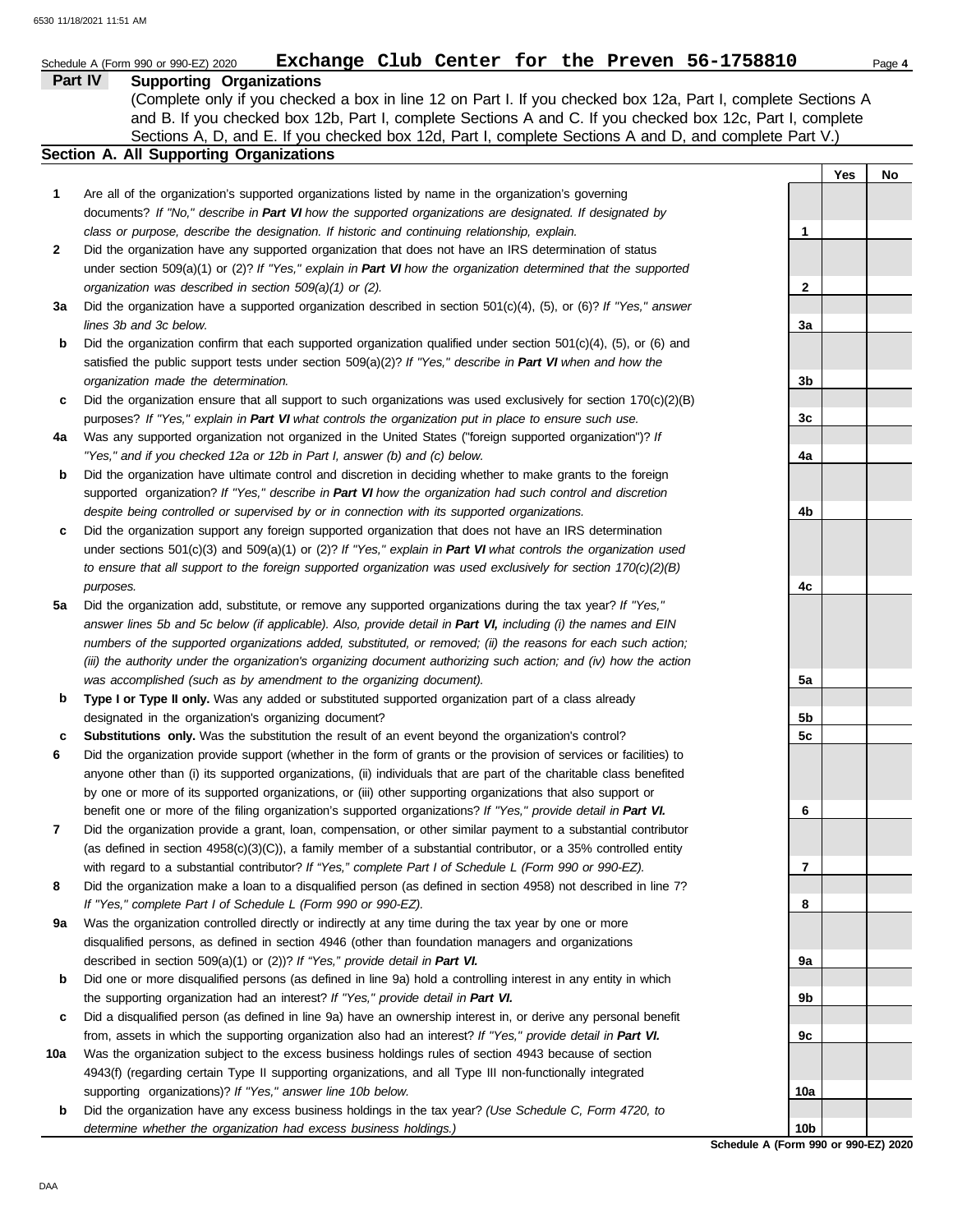#### **Part IV Supporting Organizations** *(continued)* Schedule A (Form 990 or 990-EZ) 2020 Page **5 Exchange Club Center for the Preven 56-1758810 Yes No Section B. Type I Supporting Organizations 11 c** A 35% controlled entity of a person described in line 11a or 11b above? *If "Yes" to line 11a, 11b, or 11c, provide* **b** A family member of a person described in line 11a above? **a** A person who directly or indirectly controls, either alone or together with persons described in lines 11b and Has the organization accepted a gift or contribution from any of the following persons? 11c below, the governing body of a supported organization? *detail in Part VI.* **11a 11b 11c Yes No**

|              |                                                                                                                                                                                                                                                                                                                                                                                        |   | 155 | IVU |
|--------------|----------------------------------------------------------------------------------------------------------------------------------------------------------------------------------------------------------------------------------------------------------------------------------------------------------------------------------------------------------------------------------------|---|-----|-----|
| 1            | Did the governing body, members of the governing body, officers acting in their official capacity, or membership of one or<br>more supported organizations have the power to regularly appoint or elect at least a majority of the organization's officers,<br>directors, or trustees at all times during the tax year? If "No," describe in Part VI how the supported organization(s) |   |     |     |
|              | effectively operated, supervised, or controlled the organization's activities. If the organization had more than one supported<br>organization, describe how the powers to appoint and/or remove officers, directors, or trustees were allocated among the                                                                                                                             |   |     |     |
|              | supported organizations and what conditions or restrictions, if any, applied to such powers during the tax year.                                                                                                                                                                                                                                                                       |   |     |     |
| $\mathbf{2}$ | Did the organization operate for the benefit of any supported organization other than the supported<br>organization(s) that operated, supervised, or controlled the supporting organization? If "Yes," explain in Part<br>VI how providing such benefit carried out the purposes of the supported organization(s) that operated,                                                       |   |     |     |
|              | supervised, or controlled the supporting organization.                                                                                                                                                                                                                                                                                                                                 | ົ |     |     |

### *supervised, or controlled the supporting organization.* **Section C. Type II Supporting Organizations**

|                                                                                                                  |  | <b>N</b> c |
|------------------------------------------------------------------------------------------------------------------|--|------------|
| Were a majority of the organization's directors or trustees during the tax year also a majority of the directors |  |            |
| or trustees of each of the organization's supported organization(s)? If "No," describe in Part VI how control    |  |            |
| or management of the supporting organization was vested in the same persons that controlled or managed           |  |            |
| the supported organization(s).                                                                                   |  |            |

### **Section D. All Type III Supporting Organizations**

|                |                                                                                                                        |   | Yes | No |
|----------------|------------------------------------------------------------------------------------------------------------------------|---|-----|----|
| 1              | Did the organization provide to each of its supported organizations, by the last day of the fifth month of the         |   |     |    |
|                | organization's tax year, (i) a written notice describing the type and amount of support provided during the prior tax  |   |     |    |
|                | year, (ii) a copy of the Form 990 that was most recently filed as of the date of notification, and (iii) copies of the |   |     |    |
|                | organization's governing documents in effect on the date of notification, to the extent not previously provided?       |   |     |    |
| $\overline{2}$ | Were any of the organization's officers, directors, or trustees either (i) appointed or elected by the supported       |   |     |    |
|                | organization(s) or (ii) serving on the governing body of a supported organization? If "No," explain in Part VI how     |   |     |    |
|                | the organization maintained a close and continuous working relationship with the supported organization(s).            | 2 |     |    |
| $\mathbf{3}$   | By reason of the relationship described in line 2, above, did the organization's supported organizations have          |   |     |    |
|                | a significant voice in the organization's investment policies and in directing the use of the organization's           |   |     |    |
|                | income or assets at all times during the tax year? If "Yes," describe in Part VI the role the organization's           |   |     |    |
|                | supported organizations played in this regard.                                                                         | 3 |     |    |

### **Section E. Type III Functionally-Integrated Supporting Organizations**

- **1** *Check the box next to the method that the organization used to satisfy the Integral Part Test during the year (see instructions).*
	- The organization satisfied the Activities Test. *Complete line 2 below.* **a**
	- The organization is the parent of each of its supported organizations. *Complete line 3 below.* **b**
	- The organization supported a governmental entity. *Describe in Part VI how you supported a governmental entity (see instructions).* **c**
- **2** Activities Test. *Answer lines 2a and 2b below.*
- **a** Did substantially all of the organization's activities during the tax year directly further the exempt purposes of the supported organization(s) to which the organization was responsive? *If "Yes," then in Part VI identify those supported organizations and explain how these activities directly furthered their exempt purposes, how the organization was responsive to those supported organizations, and how the organization determined that these activities constituted substantially all of its activities.*
- **b** Did the activities described in line 2a, above, constitute activities that, but for the organization's involvement, one or more of the organization's supported organization(s) would have been engaged in? If "Yes," explain in *Part VI the reasons for the organization's position that its supported organization(s) would have engaged in these activities but for the organization's involvement.*
- **3** Parent of Supported Organizations. *Answer lines 3a and 3b below.*
- **a** Did the organization have the power to regularly appoint or elect a majority of the officers, directors, or trustees of each of the supported organizations? *If "Yes" or "No," provide details in Part VI.*
- **b** Did the organization exercise a substantial degree of direction over the policies, programs, and activities of each of its supported organizations? *If "Yes," describe in Part VI the role played by the organization in this regard.*

**2b 3a 3b**

**Yes No**

DAA **Schedule A (Form 990 or 990-EZ) 2020**

**2a**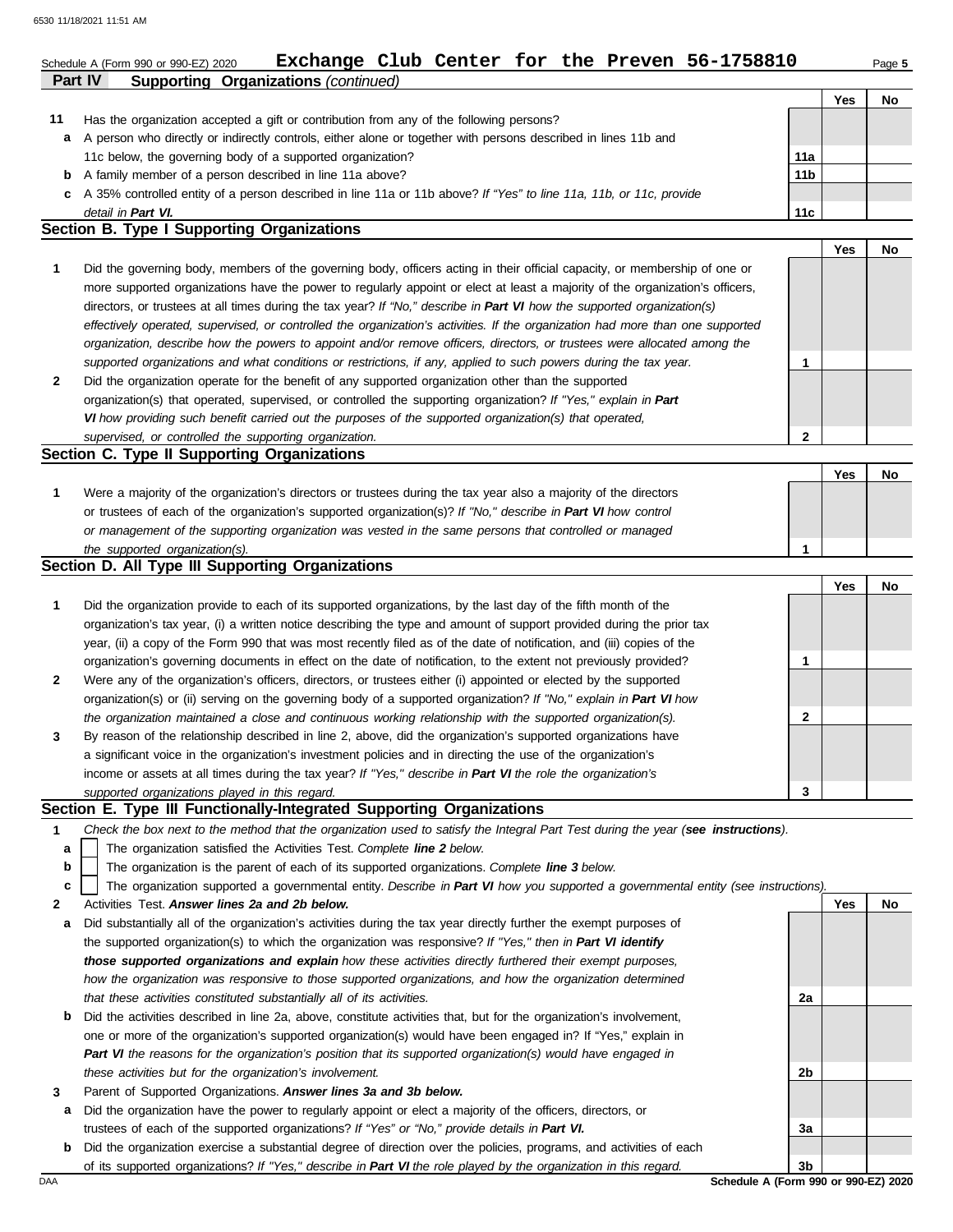|                                                                       | Exchange Club Center for the Preven 56-1758810<br>Schedule A (Form 990 or 990-EZ) 2020                                           |                |  |                | Page 6                         |  |  |  |  |
|-----------------------------------------------------------------------|----------------------------------------------------------------------------------------------------------------------------------|----------------|--|----------------|--------------------------------|--|--|--|--|
| <b>Part V</b>                                                         | Type III Non-Functionally Integrated 509(a)(3) Supporting Organizations                                                          |                |  |                |                                |  |  |  |  |
| $\mathbf{1}$                                                          | Check here if the organization satisfied the Integral Part Test as a qualifying trust on Nov. 20, 1970 (explain in Part VI). See |                |  |                |                                |  |  |  |  |
|                                                                       | instructions. All other Type III non-functionally integrated supporting organizations must complete Sections A through E.        |                |  |                |                                |  |  |  |  |
| (B) Current Year<br>Section A - Adjusted Net Income<br>(A) Prior Year |                                                                                                                                  |                |  |                |                                |  |  |  |  |
| 1                                                                     | Net short-term capital gain                                                                                                      | $\mathbf{1}$   |  |                |                                |  |  |  |  |
| 2                                                                     | Recoveries of prior-year distributions                                                                                           | $\overline{2}$ |  |                |                                |  |  |  |  |
| 3                                                                     | Other gross income (see instructions)                                                                                            | 3              |  |                |                                |  |  |  |  |
| 4                                                                     | Add lines 1 through 3.                                                                                                           | 4              |  |                |                                |  |  |  |  |
| 5                                                                     | Depreciation and depletion                                                                                                       | 5              |  |                |                                |  |  |  |  |
| 6                                                                     | Portion of operating expenses paid or incurred for production or collection of                                                   |                |  |                |                                |  |  |  |  |
|                                                                       | gross income or for management, conservation, or maintenance of property                                                         |                |  |                |                                |  |  |  |  |
|                                                                       | held for production of income (see instructions)                                                                                 | 6              |  |                |                                |  |  |  |  |
| 7                                                                     | Other expenses (see instructions)                                                                                                | 7              |  |                |                                |  |  |  |  |
| 8                                                                     | Adjusted Net Income (subtract lines 5, 6, and 7 from line 4)                                                                     | 8              |  |                |                                |  |  |  |  |
|                                                                       | Section B - Minimum Asset Amount                                                                                                 |                |  | (A) Prior Year | (B) Current Year<br>(optional) |  |  |  |  |
| 1                                                                     | Aggregate fair market value of all non-exempt-use assets (see                                                                    |                |  |                |                                |  |  |  |  |
|                                                                       | instructions for short tax year or assets held for part of year):                                                                |                |  |                |                                |  |  |  |  |
|                                                                       | a Average monthly value of securities                                                                                            | 1a             |  |                |                                |  |  |  |  |
|                                                                       | <b>b</b> Average monthly cash balances                                                                                           | 1b             |  |                |                                |  |  |  |  |
|                                                                       | c Fair market value of other non-exempt-use assets                                                                               | 1c             |  |                |                                |  |  |  |  |
|                                                                       | <b>d Total</b> (add lines 1a, 1b, and 1c)                                                                                        | 1d             |  |                |                                |  |  |  |  |
|                                                                       | e Discount claimed for blockage or other factors                                                                                 |                |  |                |                                |  |  |  |  |
|                                                                       | (explain in detail in Part VI):                                                                                                  |                |  |                |                                |  |  |  |  |
| $\mathbf{2}$                                                          | Acquisition indebtedness applicable to non-exempt-use assets                                                                     | $\overline{2}$ |  |                |                                |  |  |  |  |
| 3                                                                     | Subtract line 2 from line 1d.                                                                                                    | 3              |  |                |                                |  |  |  |  |
| 4                                                                     | Cash deemed held for exempt use. Enter 0.015 of line 3 (for greater amount,                                                      |                |  |                |                                |  |  |  |  |
|                                                                       | see instructions).                                                                                                               | 4              |  |                |                                |  |  |  |  |
| 5                                                                     | Net value of non-exempt-use assets (subtract line 4 from line 3)                                                                 | 5              |  |                |                                |  |  |  |  |
| 6                                                                     | Multiply line 5 by 0.035.                                                                                                        | 6              |  |                |                                |  |  |  |  |
| 7                                                                     | Recoveries of prior-year distributions                                                                                           | $\overline{7}$ |  |                |                                |  |  |  |  |
| 8                                                                     | Minimum Asset Amount (add line 7 to line 6)                                                                                      | 8              |  |                |                                |  |  |  |  |
|                                                                       | Section C - Distributable Amount                                                                                                 |                |  |                | <b>Current Year</b>            |  |  |  |  |
| 1                                                                     | Adjusted net income for prior year (from Section A, line 8, column A)                                                            | $\mathbf{1}$   |  |                |                                |  |  |  |  |
| $\mathbf{2}$                                                          | Enter 0.85 of line 1.                                                                                                            | $\mathbf{2}$   |  |                |                                |  |  |  |  |
| 3                                                                     | Minimum asset amount for prior year (from Section B, line 8, column A)                                                           | 3              |  |                |                                |  |  |  |  |
| 4                                                                     | Enter greater of line 2 or line 3.                                                                                               | 4              |  |                |                                |  |  |  |  |
| 5                                                                     | Income tax imposed in prior year                                                                                                 | 5              |  |                |                                |  |  |  |  |
| 6                                                                     | Distributable Amount. Subtract line 5 from line 4, unless subject to                                                             |                |  |                |                                |  |  |  |  |
|                                                                       | emergency temporary reduction (see instructions).                                                                                | 6              |  |                |                                |  |  |  |  |
|                                                                       |                                                                                                                                  |                |  |                |                                |  |  |  |  |

**7** | Check here if the current year is the organization's first as a non-functionally integrated Type III supporting organization (see instructions).

**Schedule A (Form 990 or 990-EZ) 2020**

DAA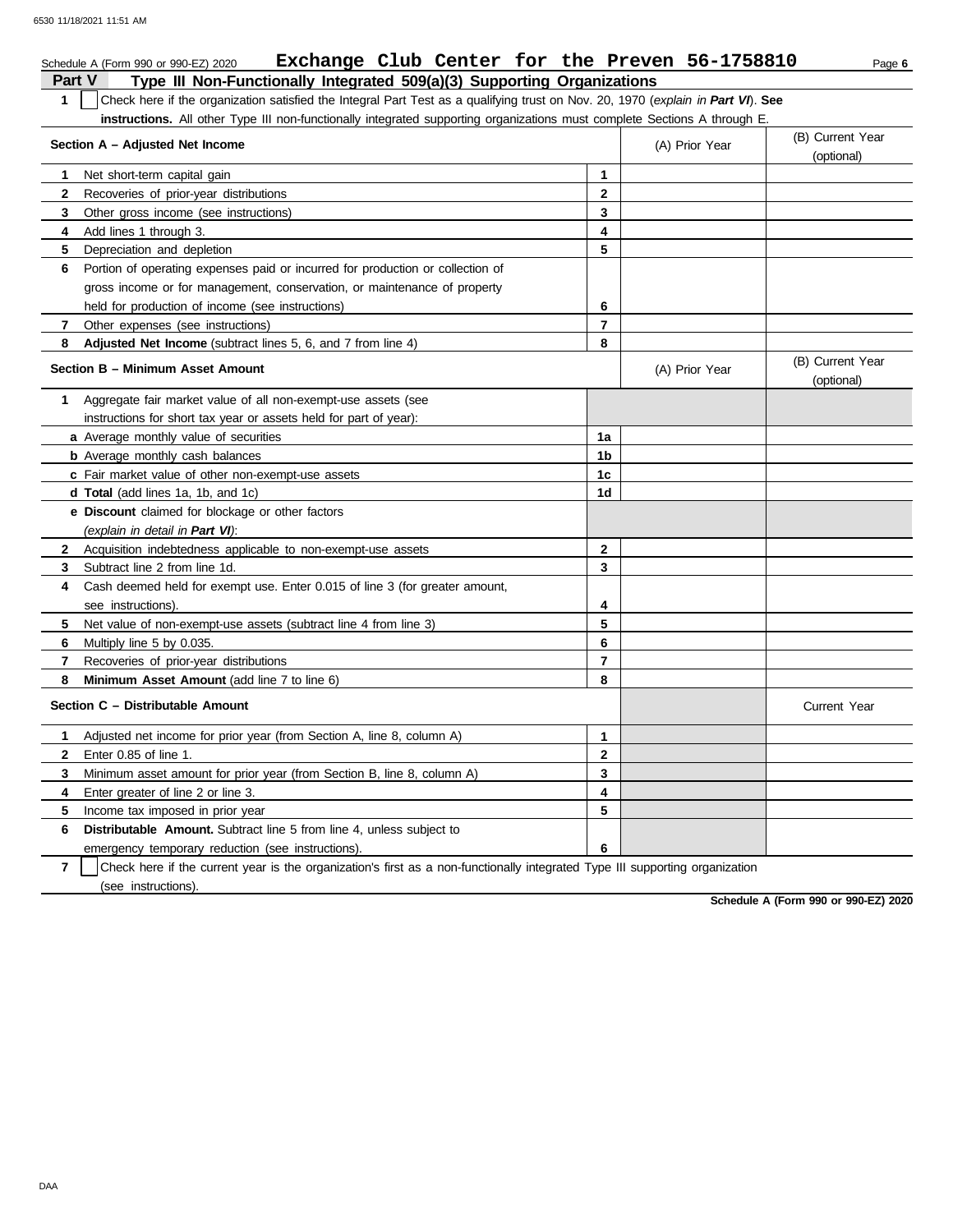### Schedule A (Form 990 or 990-EZ) 2020 Page **7 Exchange Club Center for the Preven 56-1758810**

| Type III Non-Functionally Integrated 509(a)(3) Supporting Organizations (continued)<br>Part V |                                                                                                                                                               |                                    |                                                      |                                                  |  |  |  |
|-----------------------------------------------------------------------------------------------|---------------------------------------------------------------------------------------------------------------------------------------------------------------|------------------------------------|------------------------------------------------------|--------------------------------------------------|--|--|--|
|                                                                                               | Section D - Distributions                                                                                                                                     |                                    |                                                      | <b>Current Year</b>                              |  |  |  |
| 1.                                                                                            |                                                                                                                                                               |                                    |                                                      |                                                  |  |  |  |
| $\mathbf{2}$                                                                                  | Amounts paid to supported organizations to accomplish exempt purposes<br>Amounts paid to perform activity that directly furthers exempt purposes of supported |                                    |                                                      |                                                  |  |  |  |
|                                                                                               | organizations, in excess of income from activity                                                                                                              |                                    |                                                      |                                                  |  |  |  |
| 3                                                                                             | Administrative expenses paid to accomplish exempt purposes of supported organizations                                                                         |                                    |                                                      |                                                  |  |  |  |
| 4                                                                                             | Amounts paid to acquire exempt-use assets                                                                                                                     |                                    |                                                      |                                                  |  |  |  |
| 5                                                                                             | Qualified set-aside amounts (prior IRS approval required—provide details in Part VI)                                                                          |                                    |                                                      |                                                  |  |  |  |
| 6                                                                                             | Other distributions (describe in Part VI). See instructions.                                                                                                  |                                    |                                                      |                                                  |  |  |  |
| 7                                                                                             | Total annual distributions. Add lines 1 through 6.                                                                                                            |                                    |                                                      |                                                  |  |  |  |
| 8                                                                                             | Distributions to attentive supported organizations to which the organization is responsive                                                                    |                                    |                                                      |                                                  |  |  |  |
|                                                                                               | (provide details in Part VI). See instructions.                                                                                                               |                                    |                                                      |                                                  |  |  |  |
| 9                                                                                             | Distributable amount for 2020 from Section C, line 6                                                                                                          |                                    |                                                      |                                                  |  |  |  |
| 10                                                                                            | Line 8 amount divided by line 9 amount                                                                                                                        |                                    |                                                      |                                                  |  |  |  |
|                                                                                               | <b>Section E - Distribution Allocations (see instructions)</b>                                                                                                | (i)<br><b>Excess Distributions</b> | (ii)<br><b>Underdistributions</b><br><b>Pre-2020</b> | (iii)<br><b>Distributable</b><br>Amount for 2020 |  |  |  |
| 1                                                                                             | Distributable amount for 2020 from Section C, line 6                                                                                                          |                                    |                                                      |                                                  |  |  |  |
| 2                                                                                             | Underdistributions, if any, for years prior to 2020                                                                                                           |                                    |                                                      |                                                  |  |  |  |
|                                                                                               | (reasonable cause required-explain in Part VI). See                                                                                                           |                                    |                                                      |                                                  |  |  |  |
|                                                                                               | instructions.                                                                                                                                                 |                                    |                                                      |                                                  |  |  |  |
| 3.                                                                                            | Excess distributions carryover, if any, to 2020                                                                                                               |                                    |                                                      |                                                  |  |  |  |
|                                                                                               |                                                                                                                                                               |                                    |                                                      |                                                  |  |  |  |
|                                                                                               |                                                                                                                                                               |                                    |                                                      |                                                  |  |  |  |
|                                                                                               |                                                                                                                                                               |                                    |                                                      |                                                  |  |  |  |
|                                                                                               |                                                                                                                                                               |                                    |                                                      |                                                  |  |  |  |
|                                                                                               |                                                                                                                                                               |                                    |                                                      |                                                  |  |  |  |
|                                                                                               | f Total of lines 3a through 3e                                                                                                                                |                                    |                                                      |                                                  |  |  |  |
|                                                                                               | g Applied to underdistributions of prior years                                                                                                                |                                    |                                                      |                                                  |  |  |  |
|                                                                                               | h Applied to 2020 distributable amount                                                                                                                        |                                    |                                                      |                                                  |  |  |  |
|                                                                                               | <i>i</i> Carryover from 2015 not applied (see instructions)                                                                                                   |                                    |                                                      |                                                  |  |  |  |
|                                                                                               | Remainder. Subtract lines 3g, 3h, and 3i from line 3f.                                                                                                        |                                    |                                                      |                                                  |  |  |  |
| 4                                                                                             | Distributions for 2020 from                                                                                                                                   |                                    |                                                      |                                                  |  |  |  |
|                                                                                               | \$<br>Section D. line 7:                                                                                                                                      |                                    |                                                      |                                                  |  |  |  |
|                                                                                               | <b>a</b> Applied to underdistributions of prior years                                                                                                         |                                    |                                                      |                                                  |  |  |  |
|                                                                                               | <b>b</b> Applied to 2020 distributable amount                                                                                                                 |                                    |                                                      |                                                  |  |  |  |
|                                                                                               | <b>c</b> Remainder. Subtract lines 4a and 4b from line 4.                                                                                                     |                                    |                                                      |                                                  |  |  |  |
| 5                                                                                             | Remaining underdistributions for years prior to 2020, if                                                                                                      |                                    |                                                      |                                                  |  |  |  |
|                                                                                               | any. Subtract lines 3g and 4a from line 2. For result                                                                                                         |                                    |                                                      |                                                  |  |  |  |
| 6                                                                                             | greater than zero, explain in Part VI. See instructions.<br>Remaining underdistributions for 2020 Subtract lines 3h                                           |                                    |                                                      |                                                  |  |  |  |
|                                                                                               | and 4b from line 1. For result greater than zero, explain in                                                                                                  |                                    |                                                      |                                                  |  |  |  |
|                                                                                               | Part VI. See instructions.                                                                                                                                    |                                    |                                                      |                                                  |  |  |  |
| 7                                                                                             | Excess distributions carryover to 2021. Add lines 3j                                                                                                          |                                    |                                                      |                                                  |  |  |  |
|                                                                                               | and 4c.                                                                                                                                                       |                                    |                                                      |                                                  |  |  |  |
| 8                                                                                             | Breakdown of line 7:                                                                                                                                          |                                    |                                                      |                                                  |  |  |  |
|                                                                                               |                                                                                                                                                               |                                    |                                                      |                                                  |  |  |  |
|                                                                                               |                                                                                                                                                               |                                    |                                                      |                                                  |  |  |  |
|                                                                                               |                                                                                                                                                               |                                    |                                                      |                                                  |  |  |  |
|                                                                                               |                                                                                                                                                               |                                    |                                                      |                                                  |  |  |  |
|                                                                                               |                                                                                                                                                               |                                    |                                                      |                                                  |  |  |  |

**Schedule A (Form 990 or 990-EZ) 2020**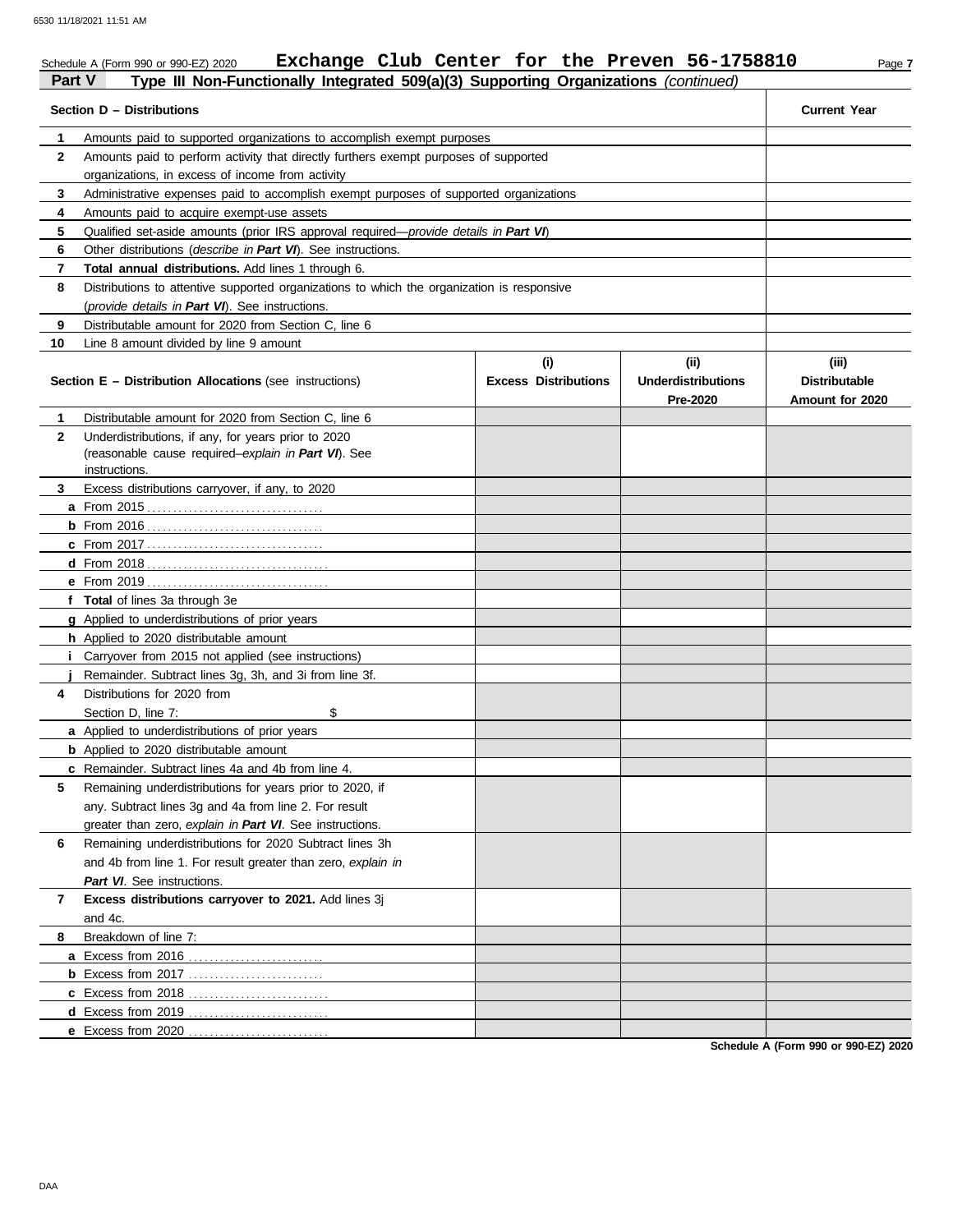| Part VI | Exchange Club Center for the Preven 56-1758810<br>Schedule A (Form 990 or 990-EZ) 2020<br>Supplemental Information. Provide the explanations required by Part II, line 10; Part II, line 17a or 17b; Part                                                                                                                                                                                                                                                                | Page 8 |
|---------|--------------------------------------------------------------------------------------------------------------------------------------------------------------------------------------------------------------------------------------------------------------------------------------------------------------------------------------------------------------------------------------------------------------------------------------------------------------------------|--------|
|         | III, line 12; Part IV, Section A, lines 1, 2, 3b, 3c, 4b, 4c, 5a, 6, 9a, 9b, 9c, 11a, 11b, and 11c; Part IV, Section<br>B, lines 1 and 2; Part IV, Section C, line 1; Part IV, Section D, lines 2 and 3; Part IV, Section E, lines 1c, 2a, 2b,<br>3a, and 3b; Part V, line 1; Part V, Section B, line 1e; Part V, Section D, lines 5, 6, and 8; and Part V, Section E,<br>lines 2, 5, and 6. Also complete this part for any additional information. (See instructions.) |        |
|         |                                                                                                                                                                                                                                                                                                                                                                                                                                                                          |        |
|         |                                                                                                                                                                                                                                                                                                                                                                                                                                                                          |        |
|         |                                                                                                                                                                                                                                                                                                                                                                                                                                                                          |        |
|         |                                                                                                                                                                                                                                                                                                                                                                                                                                                                          |        |
|         |                                                                                                                                                                                                                                                                                                                                                                                                                                                                          |        |
|         |                                                                                                                                                                                                                                                                                                                                                                                                                                                                          |        |
|         |                                                                                                                                                                                                                                                                                                                                                                                                                                                                          |        |
|         |                                                                                                                                                                                                                                                                                                                                                                                                                                                                          |        |
|         |                                                                                                                                                                                                                                                                                                                                                                                                                                                                          |        |
|         |                                                                                                                                                                                                                                                                                                                                                                                                                                                                          |        |
|         |                                                                                                                                                                                                                                                                                                                                                                                                                                                                          |        |
|         |                                                                                                                                                                                                                                                                                                                                                                                                                                                                          |        |
|         |                                                                                                                                                                                                                                                                                                                                                                                                                                                                          |        |
|         |                                                                                                                                                                                                                                                                                                                                                                                                                                                                          |        |
|         |                                                                                                                                                                                                                                                                                                                                                                                                                                                                          |        |
|         |                                                                                                                                                                                                                                                                                                                                                                                                                                                                          |        |
|         |                                                                                                                                                                                                                                                                                                                                                                                                                                                                          |        |
|         |                                                                                                                                                                                                                                                                                                                                                                                                                                                                          |        |
|         |                                                                                                                                                                                                                                                                                                                                                                                                                                                                          |        |
|         |                                                                                                                                                                                                                                                                                                                                                                                                                                                                          |        |
|         |                                                                                                                                                                                                                                                                                                                                                                                                                                                                          |        |
|         |                                                                                                                                                                                                                                                                                                                                                                                                                                                                          |        |
|         |                                                                                                                                                                                                                                                                                                                                                                                                                                                                          |        |
|         |                                                                                                                                                                                                                                                                                                                                                                                                                                                                          |        |
|         |                                                                                                                                                                                                                                                                                                                                                                                                                                                                          |        |
|         |                                                                                                                                                                                                                                                                                                                                                                                                                                                                          |        |
|         |                                                                                                                                                                                                                                                                                                                                                                                                                                                                          |        |
|         |                                                                                                                                                                                                                                                                                                                                                                                                                                                                          |        |
|         |                                                                                                                                                                                                                                                                                                                                                                                                                                                                          |        |
|         |                                                                                                                                                                                                                                                                                                                                                                                                                                                                          |        |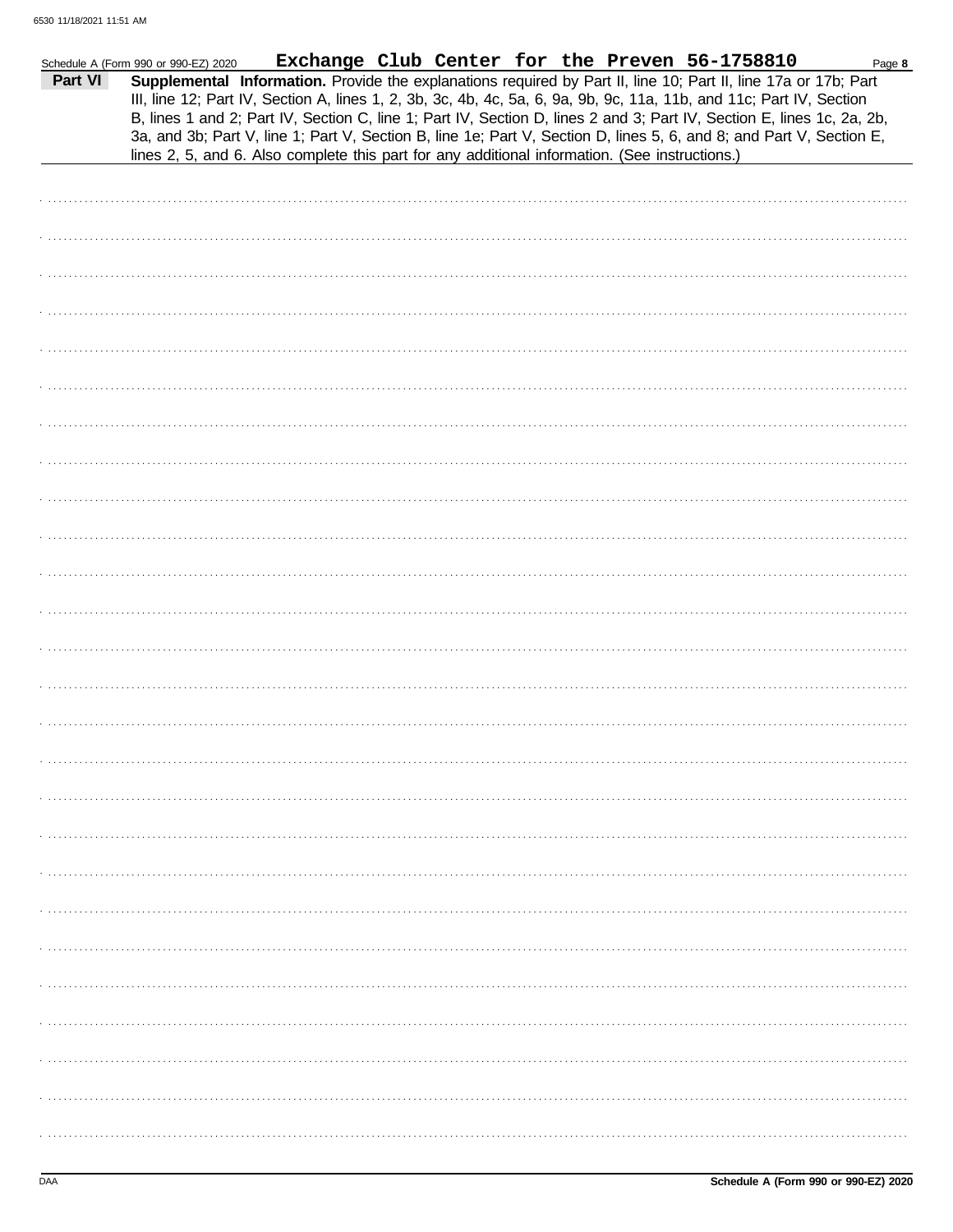### OMB No. 1545-0047 Department of the Treasury Internal Revenue Service Name of the organization **2020 Schedule of Contributors Schedule B (Form 990, 990-EZ, or 990-PF)** u **Attach to Form 990, Form 990-EZ, or Form 990-PF. Employer identification number Organization type** (check one): **Filers of: Section:** Form 990 or 990-EZ  $|\mathbf{X}|$  501(c)( 3) (enter number) organization 4947(a)(1) nonexempt charitable trust **not** treated as a private foundation 527 political organization Form 990-PF 1501(c)(3) exempt private foundation u **Go to** *www.irs.gov/Form990* **for the latest information. Exchange Club Center for the Preven 198810**  $|\mathbf{\overline{X}}|$  501(c)(

4947(a)(1) nonexempt charitable trust treated as a private foundation

501(c)(3) taxable private foundation

Check if your organization is covered by the **General Rule** or a **Special Rule. Note:** Only a section 501(c)(7), (8), or (10) organization can check boxes for both the General Rule and a Special Rule. See instructions.

#### **General Rule**

For an organization filing Form 990, 990-EZ, or 990-PF that received, during the year, contributions totaling \$5,000 or more (in money or property) from any one contributor. Complete Parts I and II. See instructions for determining a contributor's total contributions.

#### **Special Rules**

For an organization described in section 501(c)(3) filing Form 990 or 990-EZ that met the 33<sup>1</sup> /3% support test of the **X** regulations under sections 509(a)(1) and 170(b)(1)(A)(vi), that checked Schedule A (Form 990 or 990-EZ), Part II, line 13, 16a, or 16b, and that received from any one contributor, during the year, total contributions of the greater of **(1)** \$5,000; or **(2)** 2% of the amount on (i) Form 990, Part VIII, line 1h; or (ii) Form 990-EZ, line 1. Complete Parts I and II.

literary, or educational purposes, or for the prevention of cruelty to children or animals. Complete Parts I (entering For an organization described in section 501(c)(7), (8), or (10) filing Form 990 or 990-EZ that received from any one contributor, during the year, total contributions of more than \$1,000 *exclusively* for religious, charitable, scientific, "N/A" in column (b) instead of the contributor name and address), II, and III.

For an organization described in section 501(c)(7), (8), or (10) filing Form 990 or 990-EZ that received from any one contributor, during the year, contributions *exclusively* for religious, charitable, etc., purposes, but no such contributions totaled more than \$1,000. If this box is checked, enter here the total contributions that were received during the year for an *exclusively* religious, charitable, etc., purpose. Don't complete any of the parts unless the **General Rule** applies to this organization because it received *nonexclusively* religious, charitable, etc., contributions totaling \$5,000 or more during the year . . . . . . . . . . . . . . . . . . . . . . . . . . . . . . . . . . . . . . . . . . . . . . . . . . . . . . . . . . . . . . . . . . . . . . . . . . . . . . . .

990-EZ, or 990-PF), but it **must** answer "No" on Part IV, line 2, of its Form 990; or check the box on line H of its Form 990-EZ or on its Form 990-PF, Part I, line 2, to certify that it doesn't meet the filing requirements of Schedule B (Form 990, 990-EZ, or 990-PF). **Caution:** An organization that isn't covered by the General Rule and/or the Special Rules doesn't file Schedule B (Form 990,

**For Paperwork Reduction Act Notice, see the instructions for Form 990, 990-EZ, or 990-PF.**

\$ . . . . . . . . . . . . . . . . . . . . . . . . . . .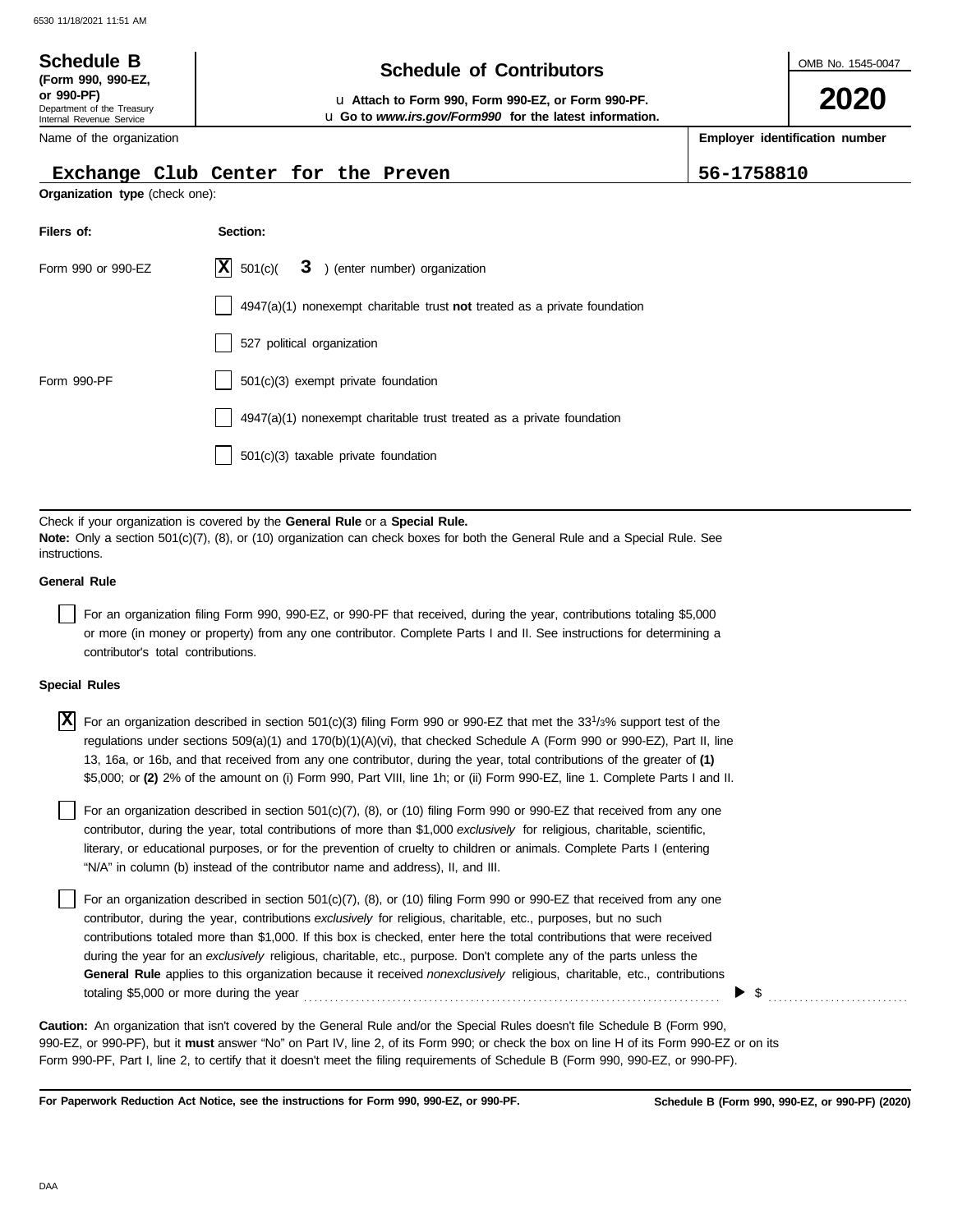|                     | Schedule B (Form 990, 990-EZ, or 990-PF) (2020)                                                                             |                                                                                                                                                                                                                                       | Page 1 of 2<br>Page 2                            |  |  |  |  |  |  |
|---------------------|-----------------------------------------------------------------------------------------------------------------------------|---------------------------------------------------------------------------------------------------------------------------------------------------------------------------------------------------------------------------------------|--------------------------------------------------|--|--|--|--|--|--|
|                     | Employer identification number<br>Name of organization<br>56-1758810<br>Exchange Club Center for the Preven                 |                                                                                                                                                                                                                                       |                                                  |  |  |  |  |  |  |
| Part I              | <b>Contributors</b> (see instructions). Use duplicate copies of Part I if additional space is needed.                       |                                                                                                                                                                                                                                       |                                                  |  |  |  |  |  |  |
| (a)<br>$\mathbf{A}$ | (b)<br>$\mathbf{M}$ and $\mathbf{M}$ are all the set of $\mathbf{M}$ and $\mathbf{M}$ are all $\mathbf{M}$ and $\mathbf{M}$ | (c)<br>The field of the control of the control of the control of the control of the control of the control of the control of the control of the control of the control of the control of the control of the control of the control of | (d)<br>The contract of the contract contract was |  |  |  |  |  |  |

| No.             | Name, address, and $ZIP + 4$                                                                             | <b>Total contributions</b>                                                                                                                                                                                                               | Type of contribution                                                                                          |
|-----------------|----------------------------------------------------------------------------------------------------------|------------------------------------------------------------------------------------------------------------------------------------------------------------------------------------------------------------------------------------------|---------------------------------------------------------------------------------------------------------------|
| $1$ <sub></sub> | United Way of Iredell County<br>PO Box 1312<br>Statesville<br>NC 28687                                   | $$$ 47,597                                                                                                                                                                                                                               | ΙX<br>Person<br>Payroll<br><b>Noncash</b><br>(Complete Part II for<br>noncash contributions.)                 |
| (a)             | (b)                                                                                                      | (c)                                                                                                                                                                                                                                      | (d)                                                                                                           |
| No.             | Name, address, and ZIP + 4                                                                               | <b>Total contributions</b>                                                                                                                                                                                                               | Type of contribution                                                                                          |
| 2               | United Way of Central Carolinas<br>301 South Brevard St<br>Charlotte<br>NC 28210                         | 20,081<br>$\sim$                                                                                                                                                                                                                         | ΙX<br>Person<br>Payroll<br><b>Noncash</b><br>(Complete Part II for<br>noncash contributions.)                 |
| (a)             | (b)                                                                                                      | (c)                                                                                                                                                                                                                                      | (d)                                                                                                           |
| No.             | Name, address, and ZIP + 4                                                                               | <b>Total contributions</b>                                                                                                                                                                                                               | Type of contribution                                                                                          |
| 3               | Iredell County Board of Commissioner<br>PO Box 788<br>Statesville<br>NC 28687                            | 15,000<br>$\sim$                                                                                                                                                                                                                         | x<br>Person<br>Payroll<br><b>Noncash</b><br>(Complete Part II for<br>noncash contributions.)                  |
| (a)             | (b)                                                                                                      | (c)                                                                                                                                                                                                                                      | (d)                                                                                                           |
| No.             | Name, address, and ZIP + 4                                                                               | <b>Total contributions</b>                                                                                                                                                                                                               | Type of contribution                                                                                          |
| 4               | DSS (Coaching to Permanence)<br>549 Eastside Drive<br>Statesville<br>NC 28625                            | 31,540<br>$\sim$                                                                                                                                                                                                                         | X<br>Person<br>Payroll<br>Noncash<br>(Complete Part II for<br>noncash contributions.)                         |
| (a)             | (b)                                                                                                      | (c)                                                                                                                                                                                                                                      | (d)                                                                                                           |
| No.<br>5        | Name, address, and ZIP + 4<br>NC Department of Public Safety<br>1201 Front Street<br>NC 27609<br>Raleigh | <b>Total contributions</b><br>65,873<br>$\frac{1}{2}$                                                                                                                                                                                    | Type of contribution<br>X<br>Person<br>Payroll<br>Noncash<br>(Complete Part II for<br>noncash contributions.) |
| (a)             | (b)                                                                                                      | (c)                                                                                                                                                                                                                                      | (d)                                                                                                           |
| No.             | Name, address, and ZIP + 4                                                                               | <b>Total contributions</b>                                                                                                                                                                                                               | Type of contribution                                                                                          |
| 6 <sub>1</sub>  | Small Business Administration<br>U.S.<br>6302 Fairview Rd<br>Suite 300<br>NC 28210<br>Charlotte          | 60,500<br>S and the set of the set of the set of the set of the set of the set of the set of the set of the set of the set of the set of the set of the set of the set of the set of the set of the set of the set of the set of the set | X<br>Person<br>Payroll<br>Noncash<br>(Complete Part II for<br>noncash contributions.)                         |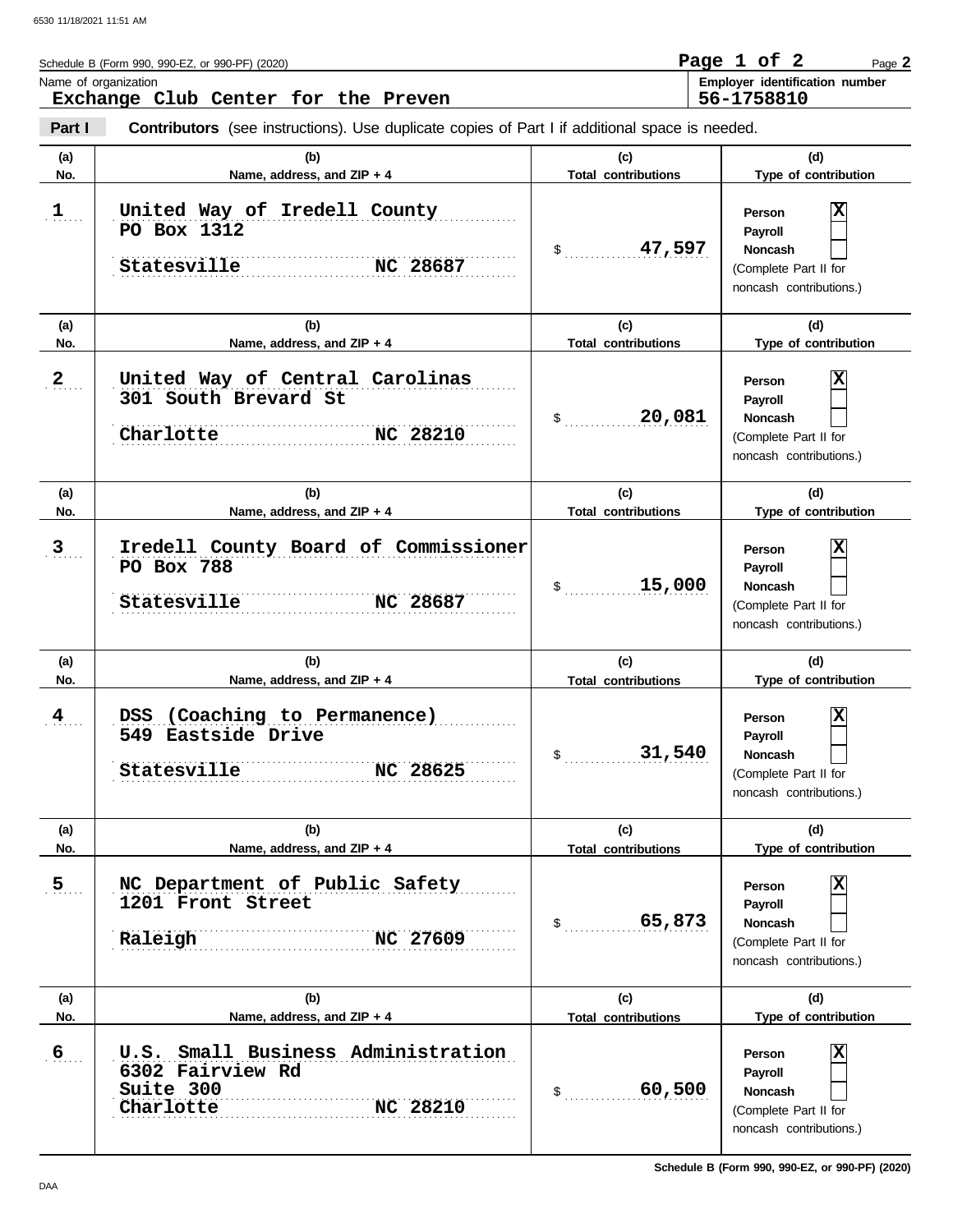|              | Schedule B (Form 990, 990-EZ, or 990-PF) (2020)                                                       |                                   | Page 2 of 2<br>Page 2                                                                          |
|--------------|-------------------------------------------------------------------------------------------------------|-----------------------------------|------------------------------------------------------------------------------------------------|
|              | Name of organization<br>Exchange Club Center for the Preven                                           |                                   | Employer identification number<br>56-1758810                                                   |
| Part I       | <b>Contributors</b> (see instructions). Use duplicate copies of Part I if additional space is needed. |                                   |                                                                                                |
| (a)<br>No.   | (b)<br>Name, address, and ZIP + 4                                                                     | (c)<br><b>Total contributions</b> | (d)<br>Type of contribution                                                                    |
| $7_{\ldots}$ | Richard & Marie Reynolds Foundation<br>800 S Gay Street 5th Floor<br>Knoxville<br>TN 37929            | 18,000<br>$\mathsf{\$}$           | <b>Person</b><br>Payroll<br><b>Noncash</b><br>(Complete Part II for<br>noncash contributions.) |
| (a)<br>No.   | (b)<br>Name, address, and ZIP + 4                                                                     | (c)<br><b>Total contributions</b> | (d)<br>Type of contribution                                                                    |
| 8            | E. Rhodes & Leona Carpenter Foundati<br>1735 Market St #3420<br><b>Philadelphia</b><br>PA 19103       | 36,000<br>$\sim$                  | х<br><b>Person</b><br>Payroll<br>Noncash<br>(Complete Part II for<br>noncash contributions.)   |
| (a)<br>No.   | (b)<br>Name, address, and ZIP + 4                                                                     | (c)<br><b>Total contributions</b> | (d)<br>Type of contribution                                                                    |
|              |                                                                                                       | $\mathsf{\$}$                     | <b>Person</b><br>Payroll<br><b>Noncash</b><br>(Complete Part II for<br>noncash contributions.) |
| (a)<br>No.   | (b)<br>Name, address, and ZIP + 4                                                                     | (c)<br><b>Total contributions</b> | (d)<br>Type of contribution                                                                    |
|              |                                                                                                       | \$                                | <b>Person</b><br>Payroll<br>Noncash<br>(Complete Part II for<br>noncash contributions.)        |
| (a)<br>No.   | (b)<br>Name, address, and ZIP + 4                                                                     | (c)<br><b>Total contributions</b> | (d)<br>Type of contribution                                                                    |
|              |                                                                                                       | \$                                | Person<br>Payroll<br><b>Noncash</b><br>(Complete Part II for<br>noncash contributions.)        |
| (a)<br>No.   | (b)<br>Name, address, and ZIP + 4                                                                     | (c)<br><b>Total contributions</b> | (d)<br>Type of contribution                                                                    |
|              |                                                                                                       | \$                                | Person<br>Payroll<br><b>Noncash</b><br>(Complete Part II for<br>noncash contributions.)        |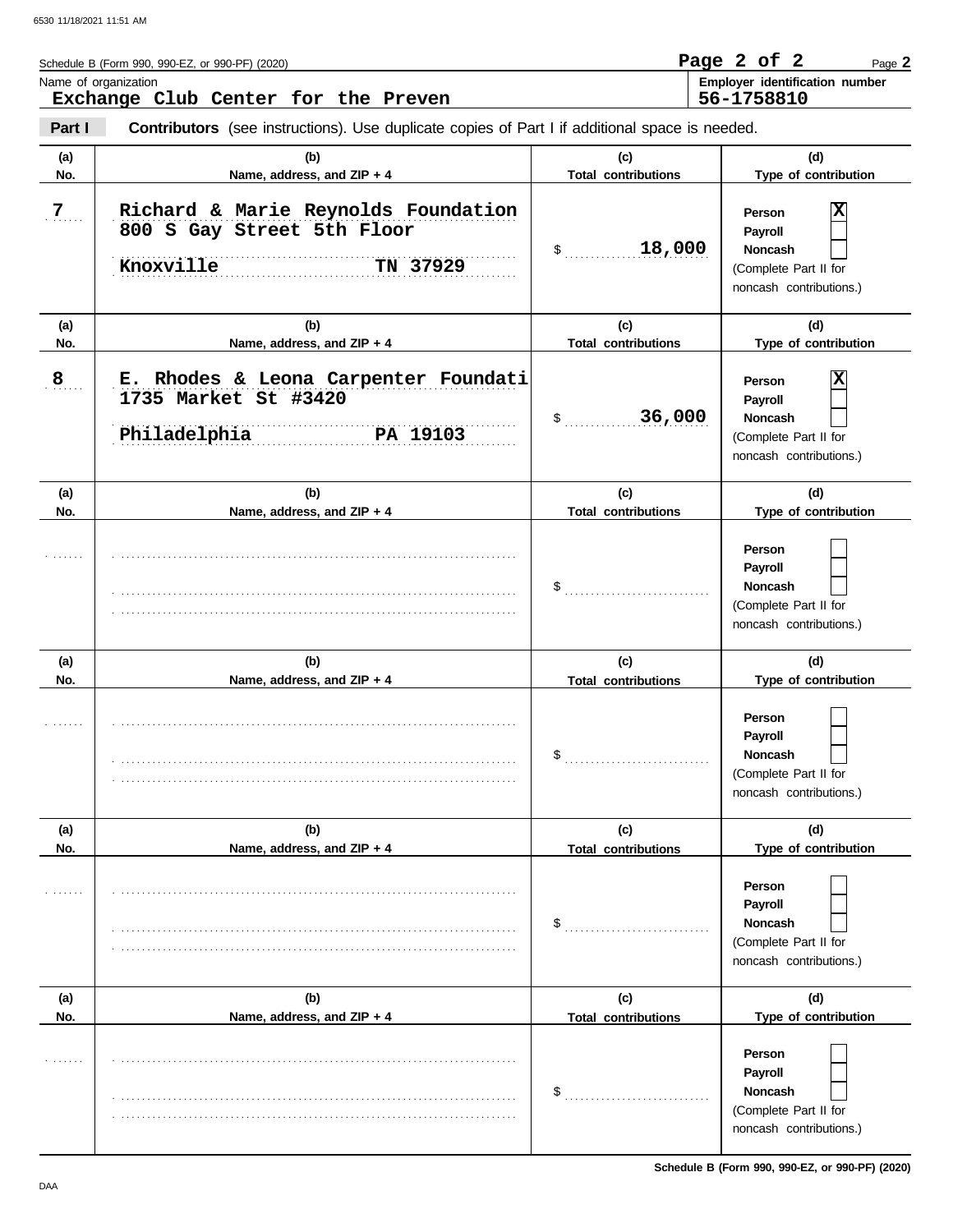|    | <b>SCHEDULE D</b>                                                                                               | <b>Supplemental Financial Statements</b>                                                                                                                                                                                                                                                                                                                      |                       |                                                    |                                | OMB No. 1545-0047               |
|----|-----------------------------------------------------------------------------------------------------------------|---------------------------------------------------------------------------------------------------------------------------------------------------------------------------------------------------------------------------------------------------------------------------------------------------------------------------------------------------------------|-----------------------|----------------------------------------------------|--------------------------------|---------------------------------|
|    | (Form 990)                                                                                                      | u Complete if the organization answered "Yes" on Form 990,                                                                                                                                                                                                                                                                                                    |                       |                                                    |                                |                                 |
|    | Department of the Treasury                                                                                      | Part IV, line 6, 7, 8, 9, 10, 11a, 11b, 11c, 11d, 11e, 11f, 12a, or 12b.                                                                                                                                                                                                                                                                                      | u Attach to Form 990. |                                                    |                                | Open to Public                  |
|    | Internal Revenue Service                                                                                        | u Go to www.irs.gov/Form990 for instructions and the latest information.                                                                                                                                                                                                                                                                                      |                       |                                                    |                                | Inspection                      |
|    | Name of the organization                                                                                        |                                                                                                                                                                                                                                                                                                                                                               |                       |                                                    | Employer identification number |                                 |
|    |                                                                                                                 | Exchange Club Center for the Preven                                                                                                                                                                                                                                                                                                                           |                       |                                                    | 56-1758810                     |                                 |
|    | Part I                                                                                                          | Organizations Maintaining Donor Advised Funds or Other Similar Funds or Accounts.                                                                                                                                                                                                                                                                             |                       |                                                    |                                |                                 |
|    |                                                                                                                 | Complete if the organization answered "Yes" on Form 990, Part IV, line 6.                                                                                                                                                                                                                                                                                     |                       |                                                    |                                |                                 |
|    |                                                                                                                 |                                                                                                                                                                                                                                                                                                                                                               |                       | (a) Donor advised funds                            |                                | (b) Funds and other accounts    |
| 1  | Total number at end of year                                                                                     |                                                                                                                                                                                                                                                                                                                                                               |                       |                                                    |                                |                                 |
| 2  |                                                                                                                 |                                                                                                                                                                                                                                                                                                                                                               |                       |                                                    |                                |                                 |
| 3  |                                                                                                                 |                                                                                                                                                                                                                                                                                                                                                               |                       |                                                    |                                |                                 |
| 4  |                                                                                                                 |                                                                                                                                                                                                                                                                                                                                                               |                       |                                                    |                                |                                 |
|    | Did the organization inform all donors and donor advisors in writing that the assets held in donor advised<br>5 |                                                                                                                                                                                                                                                                                                                                                               |                       |                                                    |                                | Yes<br>No                       |
| 6  |                                                                                                                 | Did the organization inform all grantees, donors, and donor advisors in writing that grant funds can be used                                                                                                                                                                                                                                                  |                       |                                                    |                                |                                 |
|    |                                                                                                                 | only for charitable purposes and not for the benefit of the donor or donor advisor, or for any other purpose                                                                                                                                                                                                                                                  |                       |                                                    |                                |                                 |
|    |                                                                                                                 |                                                                                                                                                                                                                                                                                                                                                               |                       |                                                    |                                | <b>Yes</b><br><b>No</b>         |
|    | Part II                                                                                                         | <b>Conservation Easements.</b>                                                                                                                                                                                                                                                                                                                                |                       |                                                    |                                |                                 |
|    |                                                                                                                 | Complete if the organization answered "Yes" on Form 990, Part IV, line 7.                                                                                                                                                                                                                                                                                     |                       |                                                    |                                |                                 |
| 1. |                                                                                                                 | Purpose(s) of conservation easements held by the organization (check all that apply).                                                                                                                                                                                                                                                                         |                       |                                                    |                                |                                 |
|    |                                                                                                                 | Preservation of land for public use (for example, recreation or education)                                                                                                                                                                                                                                                                                    |                       | Preservation of a historically important land area |                                |                                 |
|    | Protection of natural habitat                                                                                   |                                                                                                                                                                                                                                                                                                                                                               |                       | Preservation of a certified historic structure     |                                |                                 |
|    | Preservation of open space                                                                                      |                                                                                                                                                                                                                                                                                                                                                               |                       |                                                    |                                |                                 |
| 2  |                                                                                                                 | Complete lines 2a through 2d if the organization held a qualified conservation contribution in the form of a conservation                                                                                                                                                                                                                                     |                       |                                                    |                                |                                 |
|    | easement on the last day of the tax year.                                                                       |                                                                                                                                                                                                                                                                                                                                                               |                       |                                                    |                                | Held at the End of the Tax Year |
| а  | Total number of conservation easements                                                                          |                                                                                                                                                                                                                                                                                                                                                               |                       |                                                    | 2a                             |                                 |
|    |                                                                                                                 |                                                                                                                                                                                                                                                                                                                                                               |                       |                                                    | 2 <sub>b</sub>                 |                                 |
|    |                                                                                                                 | Number of conservation easements on a certified historic structure included in (a) [[[[[ [ [ ]]]                                                                                                                                                                                                                                                              |                       |                                                    | 2c                             |                                 |
| d  |                                                                                                                 | Number of conservation easements included in (c) acquired after 7/25/06, and not on a                                                                                                                                                                                                                                                                         |                       |                                                    | <b>2d</b>                      |                                 |
| 3  |                                                                                                                 | historic structure listed in the National Register [11] contained a structure of the National Register [11] contained a structure of the National Register [11] contained a structure of the National Register [11] contained<br>Number of conservation easements modified, transferred, released, extinguished, or terminated by the organization during the |                       |                                                    |                                |                                 |
|    | tax year <b>u</b>                                                                                               |                                                                                                                                                                                                                                                                                                                                                               |                       |                                                    |                                |                                 |
|    |                                                                                                                 | Number of states where property subject to conservation easement is located u                                                                                                                                                                                                                                                                                 |                       |                                                    |                                |                                 |
| 5  |                                                                                                                 | Does the organization have a written policy regarding the periodic monitoring, inspection, handling of                                                                                                                                                                                                                                                        |                       |                                                    |                                |                                 |
|    |                                                                                                                 |                                                                                                                                                                                                                                                                                                                                                               |                       |                                                    |                                | $\Box$ Yes $\Box$ No            |
| 6  |                                                                                                                 | Staff and volunteer hours devoted to monitoring, inspecting, handling of violations, and enforcing conservation easements during the year                                                                                                                                                                                                                     |                       |                                                    |                                |                                 |
|    | <b>u</b>                                                                                                        |                                                                                                                                                                                                                                                                                                                                                               |                       |                                                    |                                |                                 |
| 7  |                                                                                                                 | Amount of expenses incurred in monitoring, inspecting, handling of violations, and enforcing conservation easements during the year                                                                                                                                                                                                                           |                       |                                                    |                                |                                 |
|    | <b>u</b> \$                                                                                                     |                                                                                                                                                                                                                                                                                                                                                               |                       |                                                    |                                |                                 |
| 8  |                                                                                                                 | Does each conservation easement reported on line 2(d) above satisfy the requirements of section 170(h)(4)(B)(i)                                                                                                                                                                                                                                               |                       |                                                    |                                |                                 |
|    |                                                                                                                 |                                                                                                                                                                                                                                                                                                                                                               |                       |                                                    |                                | Yes<br>No                       |
| 9  |                                                                                                                 | In Part XIII, describe how the organization reports conservation easements in its revenue and expense statement and                                                                                                                                                                                                                                           |                       |                                                    |                                |                                 |
|    |                                                                                                                 | balance sheet, and include, if applicable, the text of the footnote to the organization's financial statements that describes the                                                                                                                                                                                                                             |                       |                                                    |                                |                                 |
|    | Part III                                                                                                        | organization's accounting for conservation easements.<br>Organizations Maintaining Collections of Art, Historical Treasures, or Other Similar Assets.                                                                                                                                                                                                         |                       |                                                    |                                |                                 |
|    |                                                                                                                 | Complete if the organization answered "Yes" on Form 990, Part IV, line 8.                                                                                                                                                                                                                                                                                     |                       |                                                    |                                |                                 |
|    |                                                                                                                 | 1a If the organization elected, as permitted under FASB ASC 958, not to report in its revenue statement and balance sheet works                                                                                                                                                                                                                               |                       |                                                    |                                |                                 |
|    |                                                                                                                 | of art, historical treasures, or other similar assets held for public exhibition, education, or research in furtherance of public                                                                                                                                                                                                                             |                       |                                                    |                                |                                 |
|    |                                                                                                                 | service, provide in Part XIII the text of the footnote to its financial statements that describes these items.                                                                                                                                                                                                                                                |                       |                                                    |                                |                                 |
| b  |                                                                                                                 | If the organization elected, as permitted under FASB ASC 958, to report in its revenue statement and balance sheet works of                                                                                                                                                                                                                                   |                       |                                                    |                                |                                 |
|    |                                                                                                                 | art, historical treasures, or other similar assets held for public exhibition, education, or research in furtherance of public service,                                                                                                                                                                                                                       |                       |                                                    |                                |                                 |
|    |                                                                                                                 | provide the following amounts relating to these items:                                                                                                                                                                                                                                                                                                        |                       |                                                    |                                |                                 |
|    |                                                                                                                 |                                                                                                                                                                                                                                                                                                                                                               |                       |                                                    |                                |                                 |
|    | (ii) Assets included in Form 990, Part X                                                                        |                                                                                                                                                                                                                                                                                                                                                               |                       |                                                    |                                |                                 |
| 2  |                                                                                                                 | If the organization received or held works of art, historical treasures, or other similar assets for financial gain, provide the                                                                                                                                                                                                                              |                       |                                                    |                                |                                 |
|    |                                                                                                                 | following amounts required to be reported under FASB ASC 958 relating to these items:                                                                                                                                                                                                                                                                         |                       |                                                    |                                |                                 |
| a  |                                                                                                                 |                                                                                                                                                                                                                                                                                                                                                               |                       |                                                    |                                |                                 |
|    |                                                                                                                 |                                                                                                                                                                                                                                                                                                                                                               |                       |                                                    |                                |                                 |

**For Paperwork Reduction Act Notice, see the Instructions for Form 990.**<br><sub>DAA</sub>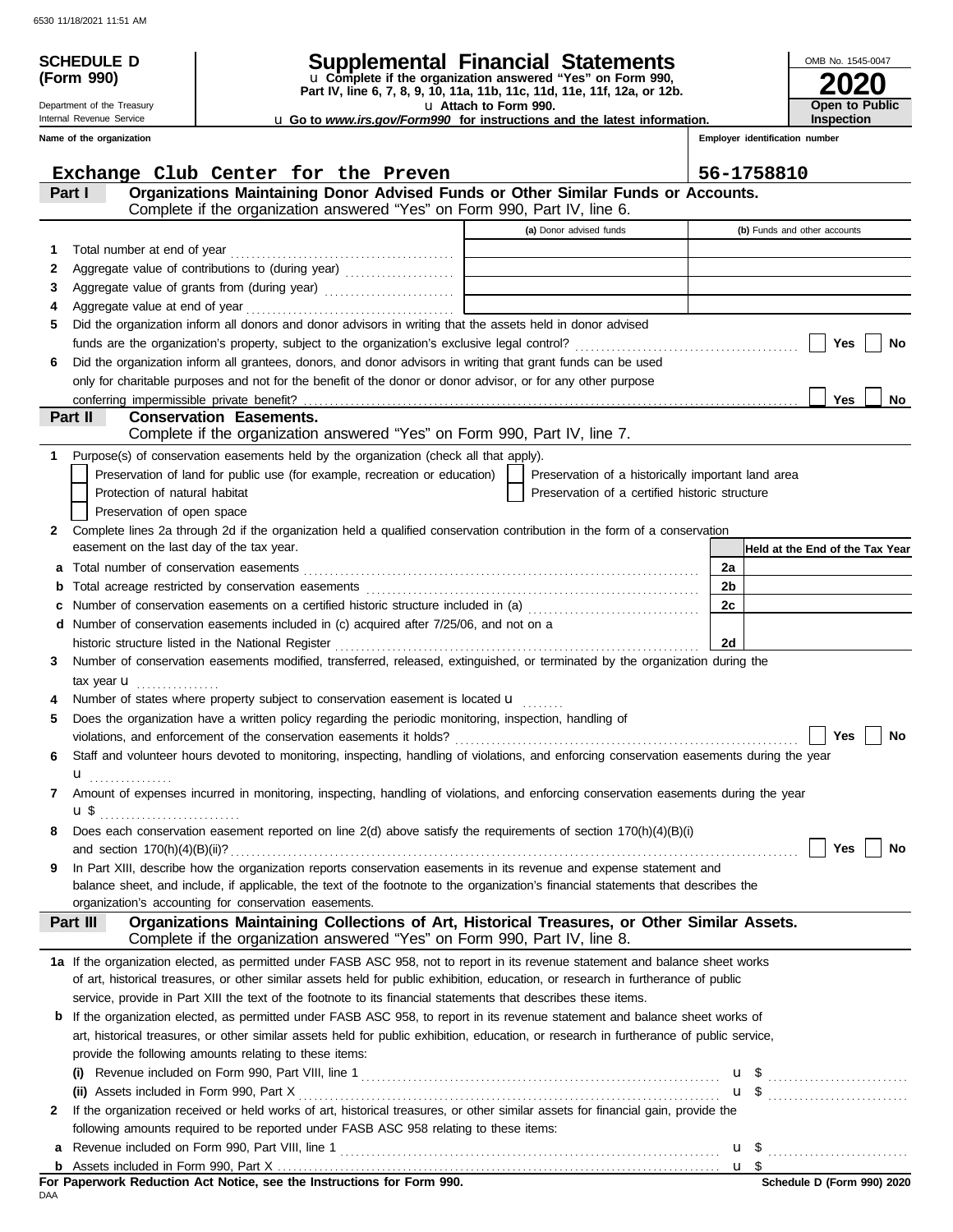|    | Schedule D (Form 990) 2020 Exchange Club Center for the Preven 56-1758810                                                                                                     |                         |                          |                         |                 |                      |                     | Page 2 |
|----|-------------------------------------------------------------------------------------------------------------------------------------------------------------------------------|-------------------------|--------------------------|-------------------------|-----------------|----------------------|---------------------|--------|
|    | Organizations Maintaining Collections of Art, Historical Treasures, or Other Similar Assets (continued)<br>Part III                                                           |                         |                          |                         |                 |                      |                     |        |
|    | 3 Using the organization's acquisition, accession, and other records, check any of the following that make significant use of its<br>collection items (check all that apply): |                         |                          |                         |                 |                      |                     |        |
| a  | Public exhibition                                                                                                                                                             | d                       | Loan or exchange program |                         |                 |                      |                     |        |
| b  | Scholarly research                                                                                                                                                            | е                       |                          |                         |                 |                      |                     |        |
| c  | Preservation for future generations                                                                                                                                           |                         |                          |                         |                 |                      |                     |        |
|    | Provide a description of the organization's collections and explain how they further the organization's exempt purpose in Part                                                |                         |                          |                         |                 |                      |                     |        |
|    | XIII.                                                                                                                                                                         |                         |                          |                         |                 |                      |                     |        |
| 5. | During the year, did the organization solicit or receive donations of art, historical treasures, or other similar                                                             |                         |                          |                         |                 |                      |                     |        |
|    |                                                                                                                                                                               |                         |                          |                         |                 |                      | <b>Yes</b>          | No     |
|    | <b>Escrow and Custodial Arrangements.</b><br>Part IV                                                                                                                          |                         |                          |                         |                 |                      |                     |        |
|    |                                                                                                                                                                               |                         |                          |                         |                 |                      |                     |        |
|    | Complete if the organization answered "Yes" on Form 990, Part IV, line 9, or reported an amount on Form                                                                       |                         |                          |                         |                 |                      |                     |        |
|    | 990, Part X, line 21.                                                                                                                                                         |                         |                          |                         |                 |                      |                     |        |
|    | 1a Is the organization an agent, trustee, custodian or other intermediary for contributions or other assets not                                                               |                         |                          |                         |                 |                      |                     |        |
|    |                                                                                                                                                                               |                         |                          |                         |                 |                      | Yes                 | No     |
|    | <b>b</b> If "Yes," explain the arrangement in Part XIII and complete the following table:                                                                                     |                         |                          |                         |                 |                      |                     |        |
|    |                                                                                                                                                                               |                         |                          |                         |                 |                      | Amount              |        |
| c  | Beginning balance                                                                                                                                                             |                         |                          |                         |                 | 1c                   |                     |        |
|    |                                                                                                                                                                               |                         |                          |                         |                 | 1 <sub>d</sub>       |                     |        |
|    |                                                                                                                                                                               |                         |                          |                         |                 | 1е                   |                     |        |
|    |                                                                                                                                                                               |                         |                          |                         |                 | 1f                   |                     |        |
|    | 2a Did the organization include an amount on Form 990, Part X, line 21, for escrow or custodial account liability?                                                            |                         |                          |                         |                 |                      | Yes                 | No     |
|    |                                                                                                                                                                               |                         |                          |                         |                 |                      |                     |        |
|    | Part V<br><b>Endowment Funds.</b>                                                                                                                                             |                         |                          |                         |                 |                      |                     |        |
|    | Complete if the organization answered "Yes" on Form 990, Part IV, line 10.                                                                                                    |                         |                          |                         |                 |                      |                     |        |
|    |                                                                                                                                                                               | (a) Current year        | (b) Prior year           | (c) Two years back      |                 | (d) Three years back | (e) Four years back |        |
|    | <b>1a</b> Beginning of year balance                                                                                                                                           |                         |                          |                         |                 |                      |                     |        |
|    | Contributions                                                                                                                                                                 |                         |                          |                         |                 |                      |                     |        |
| c  | Net investment earnings, gains, and                                                                                                                                           |                         |                          |                         |                 |                      |                     |        |
|    | losses                                                                                                                                                                        |                         |                          |                         |                 |                      |                     |        |
|    | Grants or scholarships                                                                                                                                                        |                         |                          |                         |                 |                      |                     |        |
|    | Other expenditures for facilities and                                                                                                                                         |                         |                          |                         |                 |                      |                     |        |
|    | programs                                                                                                                                                                      |                         |                          |                         |                 |                      |                     |        |
| f  |                                                                                                                                                                               |                         |                          |                         |                 |                      |                     |        |
|    |                                                                                                                                                                               |                         |                          |                         |                 |                      |                     |        |
|    | End of year balance<br>Provide the estimated percentage of the current year end balance (line 1g, column (a)) held as:                                                        |                         |                          |                         |                 |                      |                     |        |
|    | Board designated or quasi-endowment u                                                                                                                                         |                         |                          |                         |                 |                      |                     |        |
|    |                                                                                                                                                                               |                         |                          |                         |                 |                      |                     |        |
|    | <b>b</b> Permanent endowment <b>u</b> %                                                                                                                                       |                         |                          |                         |                 |                      |                     |        |
|    | Term endowment <b>u</b><br>. %                                                                                                                                                |                         |                          |                         |                 |                      |                     |        |
|    | The percentages on lines 2a, 2b, and 2c should equal 100%.                                                                                                                    |                         |                          |                         |                 |                      |                     |        |
|    | 3a Are there endowment funds not in the possession of the organization that are held and administered for the                                                                 |                         |                          |                         |                 |                      |                     |        |
|    | organization by:                                                                                                                                                              |                         |                          |                         |                 |                      | Yes                 | No.    |
|    |                                                                                                                                                                               |                         |                          |                         |                 |                      | 3a(i)               |        |
|    | (ii) Related organizations                                                                                                                                                    |                         |                          |                         |                 |                      | 3a(ii)              |        |
|    |                                                                                                                                                                               |                         |                          |                         |                 |                      | 3b                  |        |
|    | Describe in Part XIII the intended uses of the organization's endowment funds.                                                                                                |                         |                          |                         |                 |                      |                     |        |
|    | Part VI<br>Land, Buildings, and Equipment.                                                                                                                                    |                         |                          |                         |                 |                      |                     |        |
|    | Complete if the organization answered "Yes" on Form 990, Part IV, line 11a. See Form 990, Part X, line 10.                                                                    |                         |                          |                         |                 |                      |                     |        |
|    | Description of property                                                                                                                                                       | (a) Cost or other basis |                          | (b) Cost or other basis | (c) Accumulated |                      | (d) Book value      |        |
|    |                                                                                                                                                                               | (investment)            |                          | (other)                 | depreciation    |                      |                     |        |
|    |                                                                                                                                                                               |                         |                          |                         |                 |                      |                     |        |
| b  |                                                                                                                                                                               |                         |                          |                         |                 |                      |                     |        |
|    | c Leasehold improvements                                                                                                                                                      |                         |                          |                         |                 |                      |                     |        |
| d  |                                                                                                                                                                               |                         |                          | 33,398                  |                 | 28,939               |                     | 4,459  |
|    |                                                                                                                                                                               |                         |                          |                         |                 |                      |                     |        |
|    | Total. Add lines 1a through 1e. (Column (d) must equal Form 990, Part X, column (B), line 10c.)                                                                               |                         |                          |                         |                 | u                    |                     | 4,459  |
|    |                                                                                                                                                                               |                         |                          |                         |                 |                      |                     |        |

**Schedule D (Form 990) 2020**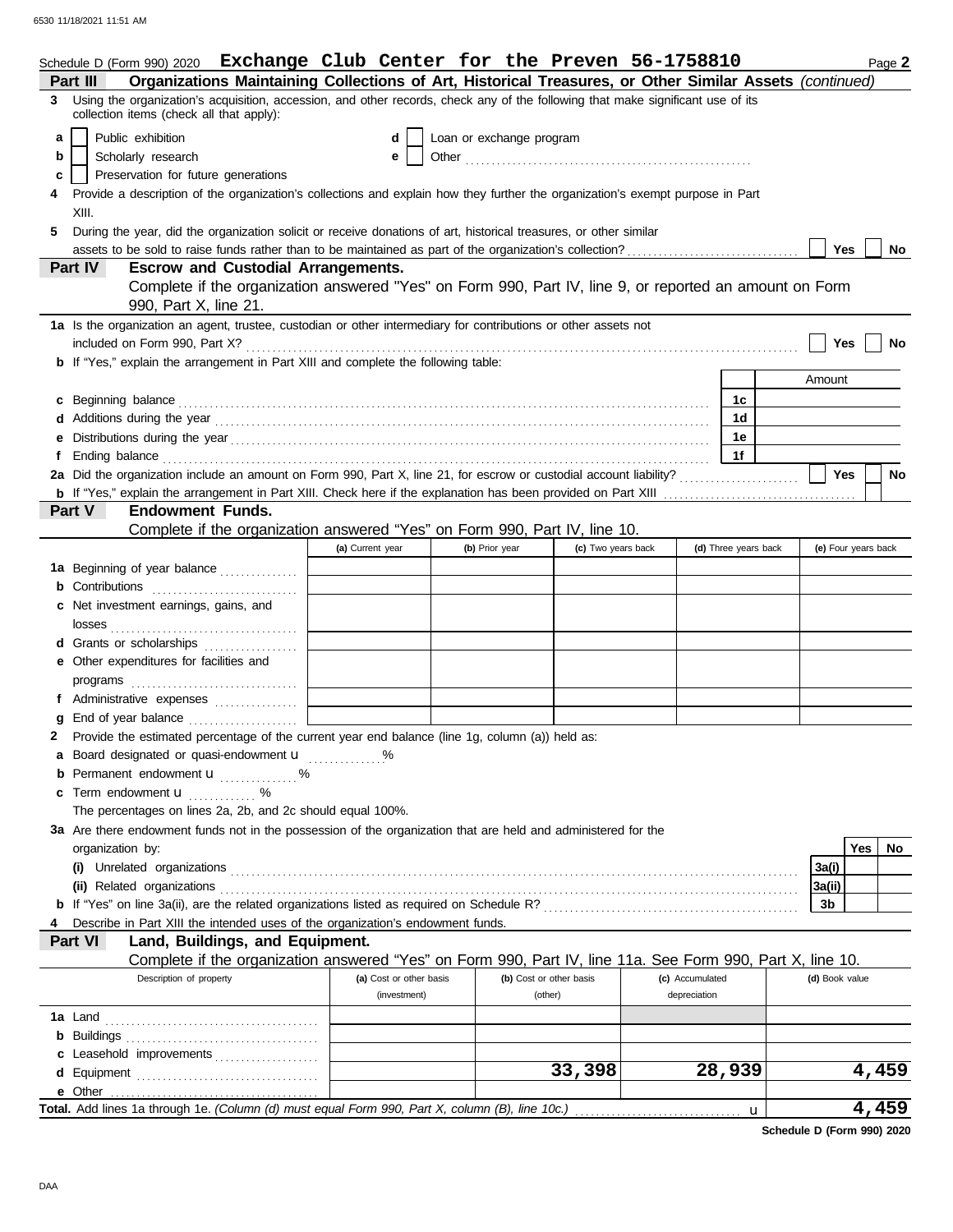|                 | Schedule D (Form 990) 2020 Exchange Club Center for the Preven 56-1758810                                                                            |          |                |                                                              | Page 3         |
|-----------------|------------------------------------------------------------------------------------------------------------------------------------------------------|----------|----------------|--------------------------------------------------------------|----------------|
| <b>Part VII</b> | <b>Investments - Other Securities.</b>                                                                                                               |          |                |                                                              |                |
|                 | Complete if the organization answered "Yes" on Form 990, Part IV, line 11b. See Form 990, Part X, line 12.                                           |          |                |                                                              |                |
|                 | (a) Description of security or category<br>(including name of security)                                                                              |          | (b) Book value | (c) Method of valuation:<br>Cost or end-of-year market value |                |
|                 |                                                                                                                                                      |          |                |                                                              |                |
|                 |                                                                                                                                                      |          |                |                                                              |                |
|                 | (3) Other                                                                                                                                            |          |                |                                                              |                |
| (A)             |                                                                                                                                                      |          |                |                                                              |                |
| (B)             |                                                                                                                                                      |          |                |                                                              |                |
| (C)             |                                                                                                                                                      |          |                |                                                              |                |
| (D)             |                                                                                                                                                      |          |                |                                                              |                |
|                 |                                                                                                                                                      |          |                |                                                              |                |
| (F)             |                                                                                                                                                      |          |                |                                                              |                |
| (G)             |                                                                                                                                                      |          |                |                                                              |                |
| (H)             |                                                                                                                                                      |          |                |                                                              |                |
|                 | Total. (Column (b) must equal Form 990, Part X, col. (B) line 12.)                                                                                   | <b>u</b> |                |                                                              |                |
| Part VIII       | Investments - Program Related.                                                                                                                       |          |                |                                                              |                |
|                 | Complete if the organization answered "Yes" on Form 990, Part IV, line 11c. See Form 990, Part X, line 13.                                           |          |                |                                                              |                |
|                 | (a) Description of investment                                                                                                                        |          | (b) Book value | (c) Method of valuation:<br>Cost or end-of-year market value |                |
|                 |                                                                                                                                                      |          |                |                                                              |                |
| (1)             |                                                                                                                                                      |          |                |                                                              |                |
| (2)             |                                                                                                                                                      |          |                |                                                              |                |
| (3)<br>(4)      |                                                                                                                                                      |          |                |                                                              |                |
| (5)             |                                                                                                                                                      |          |                |                                                              |                |
| (6)             |                                                                                                                                                      |          |                |                                                              |                |
| (7)             |                                                                                                                                                      |          |                |                                                              |                |
| (8)             |                                                                                                                                                      |          |                |                                                              |                |
| (9)             |                                                                                                                                                      |          |                |                                                              |                |
|                 | Total. (Column (b) must equal Form 990, Part X, col. (B) line 13.) $\dots$ $\mathbf u$                                                               |          |                |                                                              |                |
| Part IX         | Other Assets.                                                                                                                                        |          |                |                                                              |                |
|                 | Complete if the organization answered "Yes" on Form 990, Part IV, line 11d. See Form 990, Part X, line 15.                                           |          |                |                                                              |                |
|                 | (a) Description                                                                                                                                      |          |                |                                                              | (b) Book value |
| (1)             |                                                                                                                                                      |          |                |                                                              |                |
| (2)             |                                                                                                                                                      |          |                |                                                              |                |
| (3)             |                                                                                                                                                      |          |                |                                                              |                |
| (4)             |                                                                                                                                                      |          |                |                                                              |                |
| (5)             |                                                                                                                                                      |          |                |                                                              |                |
| (6)             |                                                                                                                                                      |          |                |                                                              |                |
| (7)             |                                                                                                                                                      |          |                |                                                              |                |
| (8)<br>(9)      |                                                                                                                                                      |          |                |                                                              |                |
|                 | Total. (Column (b) must equal Form 990, Part X, col. (B) line 15.)                                                                                   |          |                | u                                                            |                |
| Part X          | Other Liabilities.                                                                                                                                   |          |                |                                                              |                |
|                 | Complete if the organization answered "Yes" on Form 990, Part IV, line 11e or 11f. See Form 990, Part X,                                             |          |                |                                                              |                |
|                 | line $25$ .                                                                                                                                          |          |                |                                                              |                |
| 1.              | (a) Description of liability                                                                                                                         |          |                |                                                              | (b) Book value |
| (1)             | Federal income taxes                                                                                                                                 |          |                |                                                              |                |
| (2)             |                                                                                                                                                      |          |                |                                                              |                |
| (3)             |                                                                                                                                                      |          |                |                                                              |                |
| (4)             |                                                                                                                                                      |          |                |                                                              |                |
| (5)             |                                                                                                                                                      |          |                |                                                              |                |
| (6)             |                                                                                                                                                      |          |                |                                                              |                |
| (7)             |                                                                                                                                                      |          |                |                                                              |                |
| (8)             |                                                                                                                                                      |          |                |                                                              |                |
| (9)             |                                                                                                                                                      |          |                |                                                              |                |
|                 | Total. (Column (b) must equal Form 990, Part X, col. (B) line 25.)                                                                                   |          |                | u                                                            |                |
|                 | 2. Liability for uncertain tax positions. In Part XIII, provide the text of the footnote to the organization's financial statements that reports the |          |                |                                                              |                |
|                 | organization's liability for uncertain tax positions under FASB ASC 740. Check here if the text of the footnote has been provided in Part XIII       |          |                |                                                              | $ \mathbf{x} $ |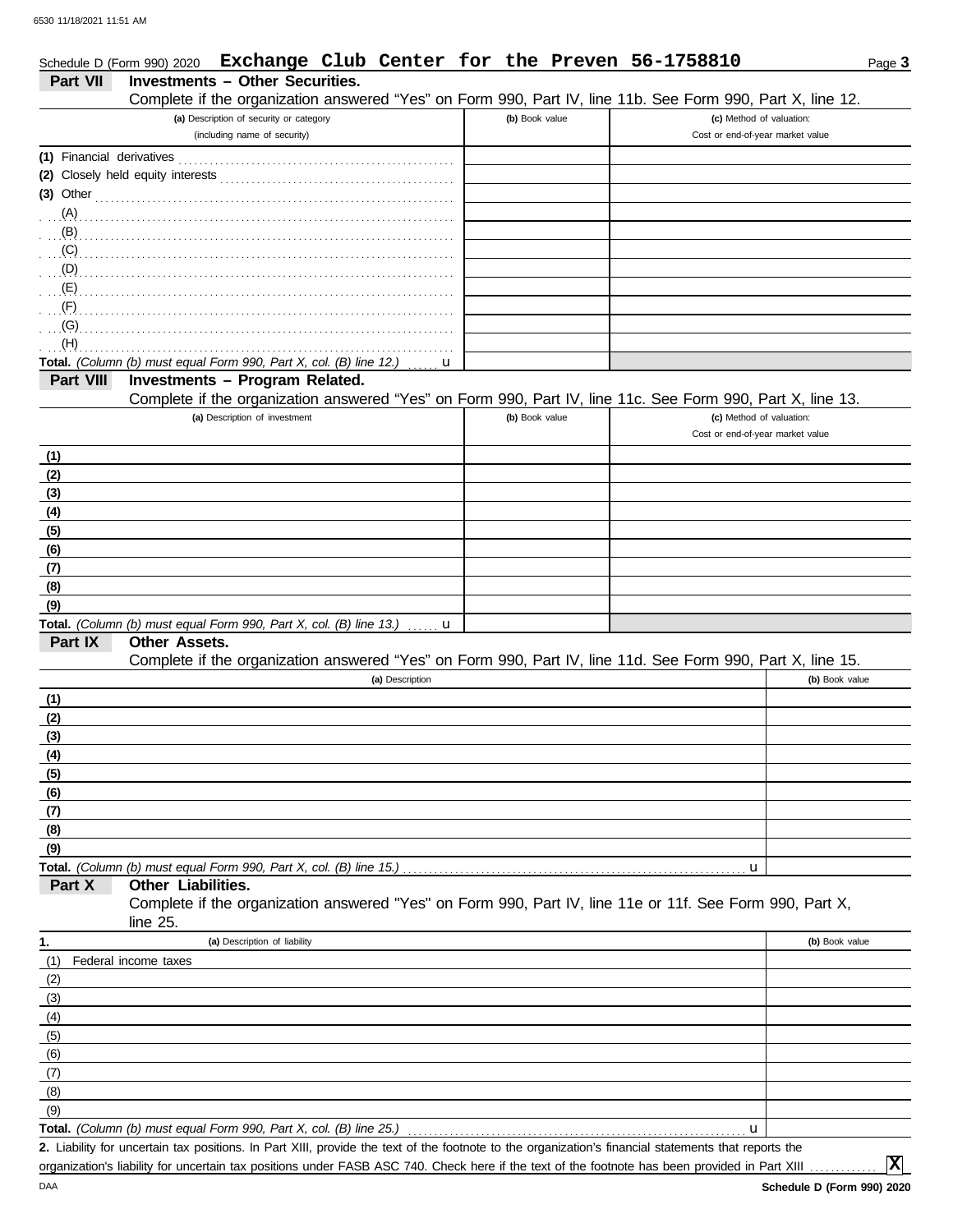|    | Schedule D (Form 990) 2020 Exchange Club Center for the Preven 56-1758810                                                                                                                                                     |                |              | Page 4  |
|----|-------------------------------------------------------------------------------------------------------------------------------------------------------------------------------------------------------------------------------|----------------|--------------|---------|
|    | Reconciliation of Revenue per Audited Financial Statements With Revenue per Return.<br>Part XI                                                                                                                                |                |              |         |
|    | Complete if the organization answered "Yes" on Form 990, Part IV, line 12a.                                                                                                                                                   |                |              |         |
| 1. |                                                                                                                                                                                                                               |                | $\mathbf{1}$ | 434,362 |
| 2  | Amounts included on line 1 but not on Form 990, Part VIII, line 12:                                                                                                                                                           |                |              |         |
| a  |                                                                                                                                                                                                                               | 2a             |              |         |
| b  |                                                                                                                                                                                                                               | 2 <sub>b</sub> |              |         |
| c  |                                                                                                                                                                                                                               | 2c             |              |         |
| d  |                                                                                                                                                                                                                               | 2d             |              |         |
| е  | Add lines 2a through 2d [11] Additional Property and Property and Property and Property and Property and Property and Property and Property and Property and Property and Property and Property and Property and Property and |                | 2е           |         |
| 3  |                                                                                                                                                                                                                               |                | $\mathbf{3}$ | 434,362 |
| 4  | Amounts included on Form 990, Part VIII, line 12, but not on line 1:                                                                                                                                                          |                |              |         |
| a  |                                                                                                                                                                                                                               | 4а             |              |         |
|    |                                                                                                                                                                                                                               | 4 <sub>b</sub> |              |         |
|    | Add lines 4a and 4b                                                                                                                                                                                                           |                | 4c           |         |
|    |                                                                                                                                                                                                                               |                | 5            | 434,362 |
|    | Reconciliation of Expenses per Audited Financial Statements With Expenses per Return.<br>Part XII                                                                                                                             |                |              |         |
|    | Complete if the organization answered "Yes" on Form 990, Part IV, line 12a.                                                                                                                                                   |                |              |         |
| 1  |                                                                                                                                                                                                                               |                | $\mathbf 1$  | 343,834 |
| 2  | Amounts included on line 1 but not on Form 990, Part IX, line 25:                                                                                                                                                             |                |              |         |
|    |                                                                                                                                                                                                                               | 2a             |              |         |
| b  |                                                                                                                                                                                                                               | 2 <sub>b</sub> |              |         |
| c  | Other losses                                                                                                                                                                                                                  | 2с             |              |         |
| d  |                                                                                                                                                                                                                               | 2d             |              |         |
| е  | Add lines 2a through 2d [11] Add [12] Add [12] Add lines 2a through 2d [12] Add lines 2a through 2d [12] Add [12] Add [12] Add [12] Add [12] Add [12] Add [12] Add [12] Add [12] Add [12] Add [12] Add [12] Add [12] Add [12] |                | 2e           |         |
| 3  |                                                                                                                                                                                                                               |                | 3            | 343,834 |
|    | Amounts included on Form 990, Part IX, line 25, but not on line 1:                                                                                                                                                            |                |              |         |
| a  | Investment expenses not included on Form 990, Part VIII, line 7b                                                                                                                                                              | 4a             |              |         |
|    |                                                                                                                                                                                                                               | 4 <sub>b</sub> |              |         |
| c  | Add lines 4a and 4b                                                                                                                                                                                                           |                | 4с           |         |
|    |                                                                                                                                                                                                                               |                | 5            | 343,834 |

**Part XIII Supplemental Information.**

Provide the descriptions required for Part II, lines 3, 5, and 9; Part III, lines 1a and 4; Part IV, lines 1b and 2b; Part V, line 4; Part X, line 2; Part XI, lines 2d and 4b; and Part XII, lines 2d and 4b. Also complete this part to provide any additional information.

Part X - FIN 48 Footnote

Exchange Club Center for the Prevention of Child Abuse of Iredell County, Inc. is an organization exempt from income taxation under Section 501(c)(3) of the Internal Revenue Code. Accordingly, no provision for income taxes has been made in the accompanying financial statements. The Center may recognize the tax benefit from a tax position only if it is more likely than not that the tax position will be sustained on examination by taxing related to the potential sources of unrelated business taxable income authorities based on the technical merits of the position. Examples of tax positions include the tax-exempt status of the Center and various positions (UBIT). The Center has analyzed its tax positions taken for filings with the Internal Revenue Service. The Center believes that its income tax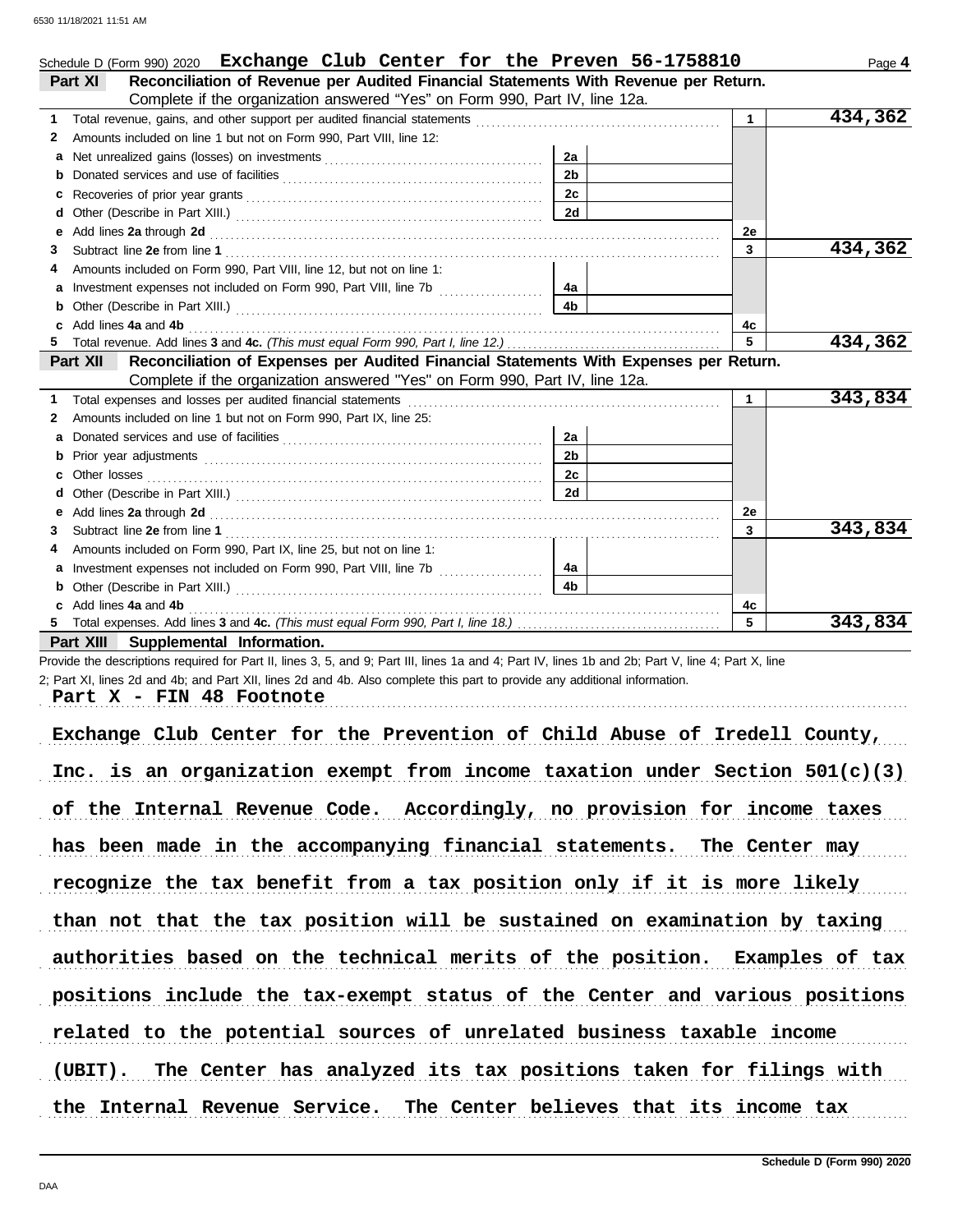| Exchange Club Center for the Preven 56-1758810<br>Schedule D (Form 990) 2020<br>Page 5<br>Supplemental Information (continued)<br>Part XIII |
|---------------------------------------------------------------------------------------------------------------------------------------------|
| filing positions will be sustained upon examination and does not anticipate                                                                 |
| any adjustments that would result in a material adverse effect on the                                                                       |
| Center's financial condition, results of operations, or cash flows.<br>The                                                                  |
| Center's federal return of organization exempt from income tax (Form 990)                                                                   |
| for the years ended June 30, 2019 through June 30, 2021 are subject to                                                                      |
| examination by the IRS, generally for three years after they are filed.                                                                     |
|                                                                                                                                             |
|                                                                                                                                             |
|                                                                                                                                             |
|                                                                                                                                             |
|                                                                                                                                             |
|                                                                                                                                             |
|                                                                                                                                             |
|                                                                                                                                             |
|                                                                                                                                             |
|                                                                                                                                             |
|                                                                                                                                             |
|                                                                                                                                             |
|                                                                                                                                             |
|                                                                                                                                             |
|                                                                                                                                             |
|                                                                                                                                             |
|                                                                                                                                             |
|                                                                                                                                             |
|                                                                                                                                             |
|                                                                                                                                             |
|                                                                                                                                             |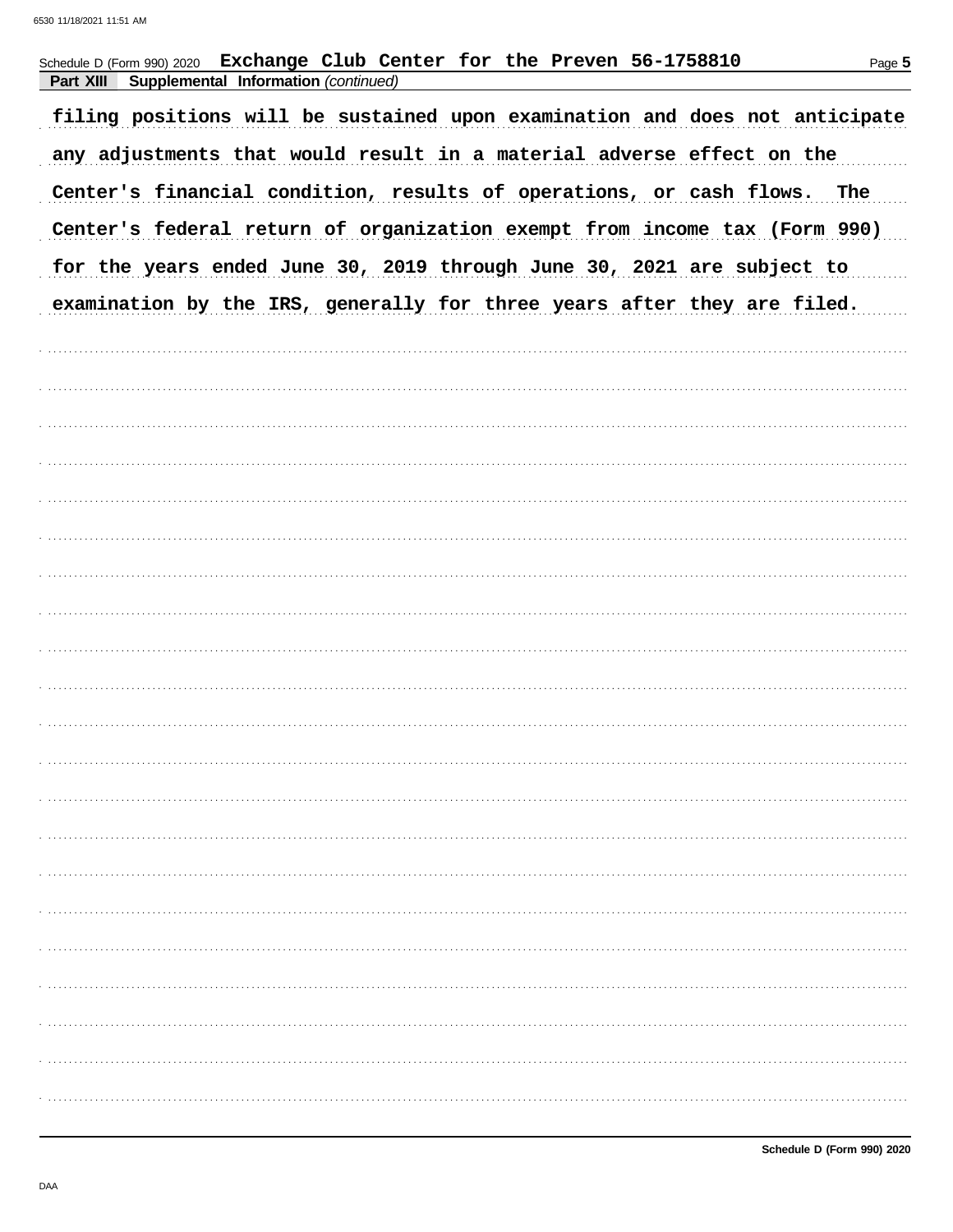6530 11/18/2021 11:51 AM

| <b>SCHEDULE G</b>                                      | Supplemental Information Regarding Fundraising or Gaming Activities<br>Complete if the organization answered "Yes" on Form 990, Part IV, line 17, 18, or 19, or if the                                                                   |                                       |                              |                           |                                                                                 |                                  | OMB No. 1545-0047            |
|--------------------------------------------------------|------------------------------------------------------------------------------------------------------------------------------------------------------------------------------------------------------------------------------------------|---------------------------------------|------------------------------|---------------------------|---------------------------------------------------------------------------------|----------------------------------|------------------------------|
| (Form 990 or 990-EZ)                                   |                                                                                                                                                                                                                                          |                                       |                              |                           | organization entered more than \$15,000 on Form 990-EZ, line 6a.                |                                  |                              |
| Department of the Treasury<br>Internal Revenue Service |                                                                                                                                                                                                                                          | LI Attach to Form 990 or Form 990-EZ. |                              |                           | <b>u</b> Go to www.irs.gov/Form990 for instructions and the latest information. |                                  | Open to Public<br>Inspection |
| Name of the organization                               |                                                                                                                                                                                                                                          |                                       |                              |                           |                                                                                 | Employer identification number   |                              |
| Part I                                                 | Exchange Club Center for the Preven<br>Fundraising Activities. Complete if the organization answered "Yes" on Form 990, Part IV, line 17.                                                                                                |                                       |                              |                           |                                                                                 | 56-1758810                       |                              |
|                                                        | Form 990-EZ filers are not required to complete this part.                                                                                                                                                                               |                                       |                              |                           |                                                                                 |                                  |                              |
| 1                                                      | Indicate whether the organization raised funds through any of the following activities. Check all that apply.                                                                                                                            |                                       |                              |                           |                                                                                 |                                  |                              |
| Mail solicitations<br>a                                |                                                                                                                                                                                                                                          | е                                     |                              |                           | Solicitation of non-government grants                                           |                                  |                              |
| Internet and email solicitations<br>b                  |                                                                                                                                                                                                                                          | f                                     |                              |                           | Solicitation of government grants                                               |                                  |                              |
| Phone solicitations<br>c                               |                                                                                                                                                                                                                                          | Special fundraising events<br>a       |                              |                           |                                                                                 |                                  |                              |
| In-person solicitations<br>d                           |                                                                                                                                                                                                                                          |                                       |                              |                           |                                                                                 |                                  |                              |
|                                                        | 2a Did the organization have a written or oral agreement with any individual (including officers, directors, trustees,<br>or key employees listed in Form 990, Part VII) or entity in connection with professional fundraising services? |                                       |                              |                           |                                                                                 |                                  | Yes<br><b>No</b>             |
|                                                        | b If "Yes," list the 10 highest paid individuals or entities (fundraisers) pursuant to agreements under which the fundraiser is to be                                                                                                    |                                       |                              |                           |                                                                                 |                                  |                              |
|                                                        | compensated at least \$5,000 by the organization.                                                                                                                                                                                        |                                       |                              | (iii) Did fund-           |                                                                                 | (v) Amount paid to               | (vi) Amount paid to          |
|                                                        | (i) Name and address of individual                                                                                                                                                                                                       | (ii) Activity                         |                              | raiser have<br>custody or | (iv) Gross receipts                                                             | (or retained by)                 | (or retained by)             |
|                                                        | or entity (fundraiser)                                                                                                                                                                                                                   |                                       | control of<br>contributions? |                           | from activity                                                                   | fundraiser listed in<br>col. (i) | organization                 |
|                                                        |                                                                                                                                                                                                                                          |                                       | Yes <sub>1</sub>             | No                        |                                                                                 |                                  |                              |
| 1                                                      |                                                                                                                                                                                                                                          |                                       |                              |                           |                                                                                 |                                  |                              |
|                                                        |                                                                                                                                                                                                                                          |                                       |                              |                           |                                                                                 |                                  |                              |
| $\mathbf{2}$                                           |                                                                                                                                                                                                                                          |                                       |                              |                           |                                                                                 |                                  |                              |
|                                                        |                                                                                                                                                                                                                                          |                                       |                              |                           |                                                                                 |                                  |                              |
| 3                                                      |                                                                                                                                                                                                                                          |                                       |                              |                           |                                                                                 |                                  |                              |
|                                                        |                                                                                                                                                                                                                                          |                                       |                              |                           |                                                                                 |                                  |                              |
| 4                                                      |                                                                                                                                                                                                                                          |                                       |                              |                           |                                                                                 |                                  |                              |
|                                                        |                                                                                                                                                                                                                                          |                                       |                              |                           |                                                                                 |                                  |                              |
| 5                                                      |                                                                                                                                                                                                                                          |                                       |                              |                           |                                                                                 |                                  |                              |
|                                                        |                                                                                                                                                                                                                                          |                                       |                              |                           |                                                                                 |                                  |                              |
|                                                        |                                                                                                                                                                                                                                          |                                       |                              |                           |                                                                                 |                                  |                              |
|                                                        |                                                                                                                                                                                                                                          |                                       |                              |                           |                                                                                 |                                  |                              |
|                                                        |                                                                                                                                                                                                                                          |                                       |                              |                           |                                                                                 |                                  |                              |
| 7                                                      |                                                                                                                                                                                                                                          |                                       |                              |                           |                                                                                 |                                  |                              |
|                                                        |                                                                                                                                                                                                                                          |                                       |                              |                           |                                                                                 |                                  |                              |
| 8                                                      |                                                                                                                                                                                                                                          |                                       |                              |                           |                                                                                 |                                  |                              |
|                                                        |                                                                                                                                                                                                                                          |                                       |                              |                           |                                                                                 |                                  |                              |
|                                                        |                                                                                                                                                                                                                                          |                                       |                              |                           |                                                                                 |                                  |                              |
| 9                                                      |                                                                                                                                                                                                                                          |                                       |                              |                           |                                                                                 |                                  |                              |
|                                                        |                                                                                                                                                                                                                                          |                                       |                              |                           |                                                                                 |                                  |                              |
| 10                                                     |                                                                                                                                                                                                                                          |                                       |                              |                           |                                                                                 |                                  |                              |
|                                                        |                                                                                                                                                                                                                                          |                                       |                              |                           |                                                                                 |                                  |                              |
| Total                                                  |                                                                                                                                                                                                                                          |                                       |                              |                           |                                                                                 |                                  |                              |
| 3<br>registration or licensing.                        | List all states in which the organization is registered or licensed to solicit contributions or has been notified it is exempt from                                                                                                      |                                       |                              |                           |                                                                                 |                                  |                              |
|                                                        |                                                                                                                                                                                                                                          |                                       |                              |                           |                                                                                 |                                  |                              |
|                                                        |                                                                                                                                                                                                                                          |                                       |                              |                           |                                                                                 |                                  |                              |
|                                                        |                                                                                                                                                                                                                                          |                                       |                              |                           |                                                                                 |                                  |                              |
|                                                        |                                                                                                                                                                                                                                          |                                       |                              |                           |                                                                                 |                                  |                              |
|                                                        |                                                                                                                                                                                                                                          |                                       |                              |                           |                                                                                 |                                  |                              |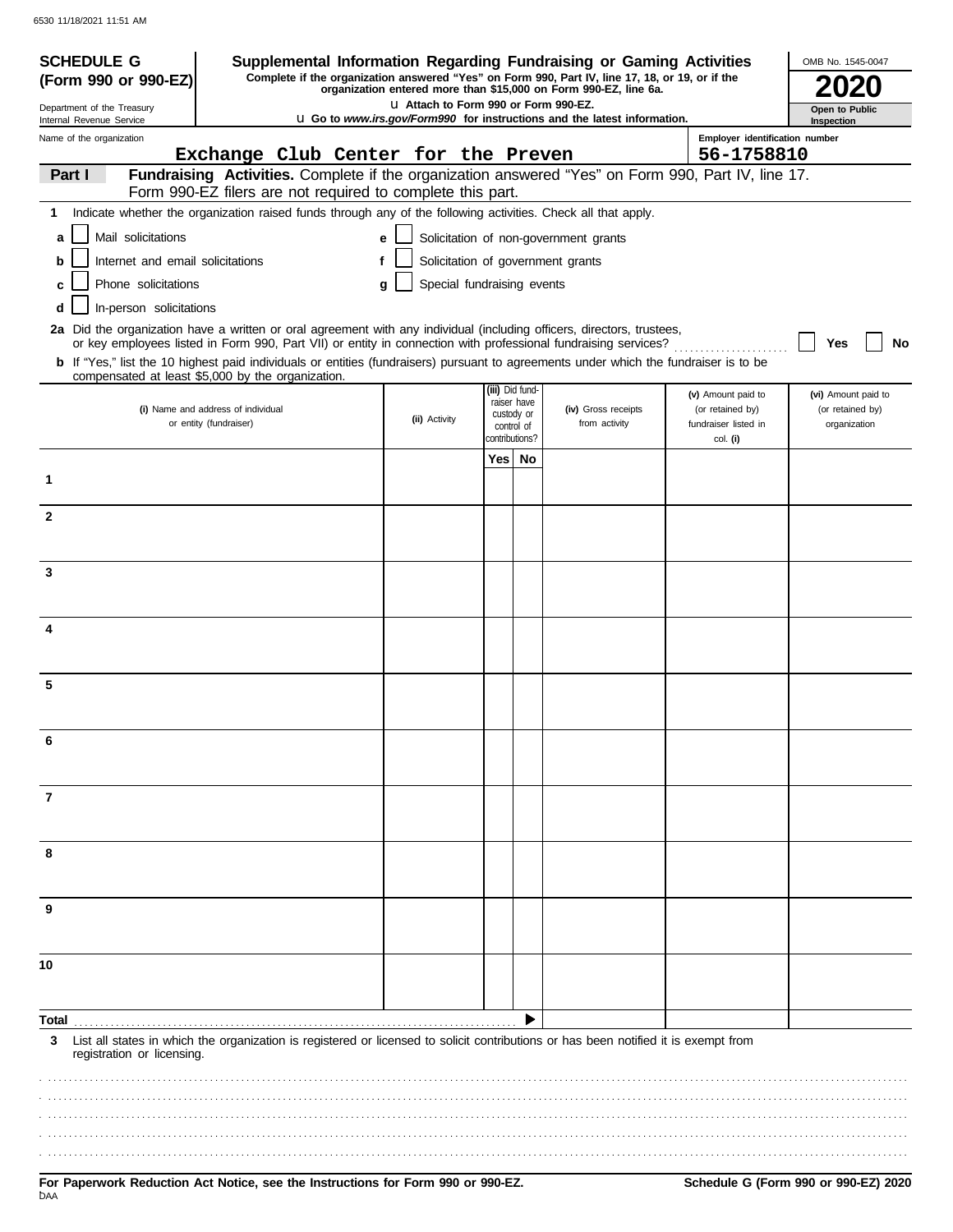Schedule G (Form 990 or 990-EZ) 2020 Page **2 Exchange Club Center for the Preven 56-1758810 Part II Fundraising Events.** Complete if the organization answered "Yes" on Form 990, Part IV, line 18, or reported more receipts greater than \$5,000. than \$15,000 of fundraising event contributions and gross income on Form 990-EZ, lines 1 and 6b. List events with

|                 |          | giuss receipis greater triari po,000. |           |                |                                                                                                          |                         |                       |                                                     |
|-----------------|----------|---------------------------------------|-----------|----------------|----------------------------------------------------------------------------------------------------------|-------------------------|-----------------------|-----------------------------------------------------|
|                 |          |                                       |           | (a) Event $#1$ | (b) Event $#2$                                                                                           |                         | (c) Other events      |                                                     |
|                 |          |                                       | Golf      | Tournament     | Concert                                                                                                  | $\overline{\mathbf{2}}$ |                       | (d) Total events<br>(add col. (a) through           |
|                 |          | (event type)                          |           |                | (event type)                                                                                             |                         | (total number)        | col. (c)                                            |
| Revenue         |          | 1 Gross receipts                      |           | 33,786         | 22,198                                                                                                   |                         | 15,055                | 71,039                                              |
|                 |          | 2 Less: Contributions                 |           | 23,986         | 15,263                                                                                                   |                         | 15,055                | 54,304                                              |
|                 |          | 3 Gross income (line 1 minus          |           |                |                                                                                                          |                         |                       |                                                     |
|                 |          |                                       |           | 9,800          | 6,935                                                                                                    |                         |                       | 16,735                                              |
|                 |          | 4 Cash prizes                         |           |                |                                                                                                          |                         |                       |                                                     |
|                 |          | 5 Noncash prizes                      |           |                |                                                                                                          |                         |                       |                                                     |
| Expenses        |          | 6 Rent/facility costs                 |           |                |                                                                                                          |                         |                       |                                                     |
|                 |          | 7 Food and beverages.                 |           |                |                                                                                                          |                         |                       |                                                     |
| Direct          |          | 8 Entertainment                       |           |                |                                                                                                          |                         |                       |                                                     |
|                 |          | 9 Other direct expenses               |           | 11,325         | 5,106                                                                                                    |                         | 917                   | 17,348                                              |
|                 |          |                                       |           |                |                                                                                                          |                         |                       | 17,348                                              |
|                 |          |                                       |           |                |                                                                                                          |                         |                       | $-613$                                              |
|                 | Part III | \$15,000 on Form 990-EZ, line 6a.     |           |                | Gaming. Complete if the organization answered "Yes" on Form 990, Part IV, line 19, or reported more than |                         |                       |                                                     |
| Revenue         |          |                                       |           | (a) Bingo      | (b) Pull tabs/instant<br>bingo/progressive bingo                                                         |                         | (c) Other gaming      | (d) Total gaming (add<br>col. (a) through col. (c)) |
|                 | 1        | Gross revenue                         |           |                |                                                                                                          |                         |                       |                                                     |
|                 |          | 2 Cash prizes                         |           |                |                                                                                                          |                         |                       |                                                     |
| Direct Expenses |          | 3 Noncash prizes                      |           |                |                                                                                                          |                         |                       |                                                     |
|                 |          | 4 Rent/facility costs                 |           |                |                                                                                                          |                         |                       |                                                     |
|                 |          | 5 Other direct expenses               |           |                |                                                                                                          |                         |                       |                                                     |
|                 |          | 6 Volunteer labor                     | Yes<br>No | $\%$           | Yes<br>$\ldots \ldots$ %<br>No                                                                           |                         | <b>Yes</b><br>%<br>No |                                                     |
|                 |          |                                       |           |                |                                                                                                          |                         |                       |                                                     |
|                 |          |                                       |           |                |                                                                                                          |                         |                       |                                                     |
|                 |          |                                       |           |                |                                                                                                          |                         |                       |                                                     |

| <b>9</b> Enter the state(s) in which the organization conducts gaming activities:                         |                 |    |
|-----------------------------------------------------------------------------------------------------------|-----------------|----|
| a Is the organization licensed to conduct gaming activities in each of these states?                      | <b>Yes</b>      | No |
| <b>b</b> If "No," explain:                                                                                |                 |    |
|                                                                                                           |                 |    |
|                                                                                                           |                 |    |
| 10a Were any of the organization's gaming licenses revoked, suspended, or terminated during the tax year? | $Y_{\text{BS}}$ | No |
| <b>b</b> If "Yes," explain:                                                                               |                 |    |
|                                                                                                           |                 |    |
|                                                                                                           |                 |    |

. . . . . . . . . . . . . . . . . . . . . . . . . . . . . . . . . . . . . . . . . . . . . . . . . . . . . . . . . . . . . . . . . . . . . . . . . . . . . . . . . . . . . . . . . . . . . . . . . . . . . . . . . . . . . . . . . . . . . . . . . . . . . . . . . . . . . . . . . . . . . . . . . . . . . . . . . . . . . . . .

DAA **Schedule G (Form 990 or 990-EZ) 2020**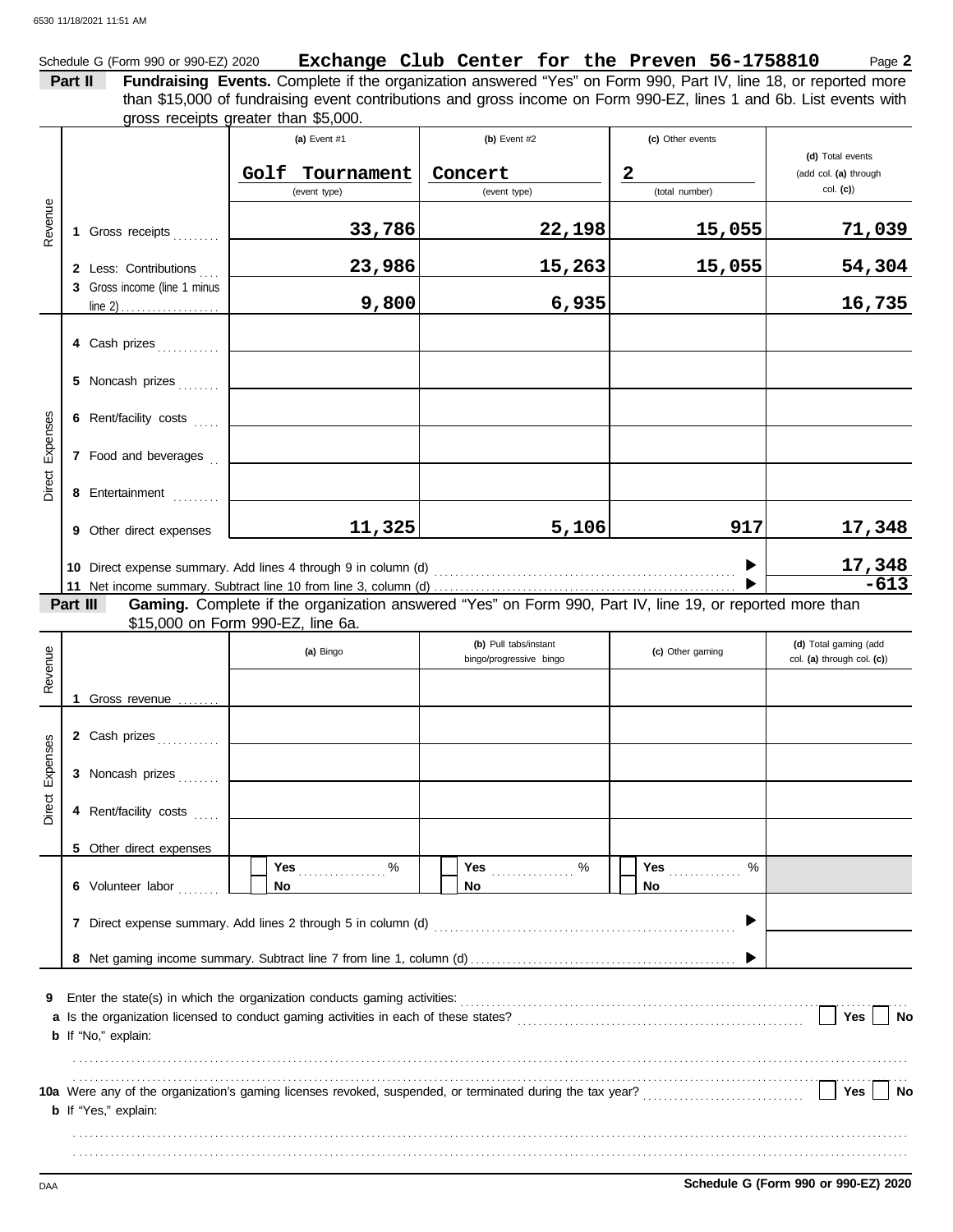|     |          | Schedule G (Form 990 or 990-EZ) 2020                                                                                       |          |  |                        |  | Exchange Club Center for the Preven 56-1758810 |                                      |                 |     | Page 3 |      |
|-----|----------|----------------------------------------------------------------------------------------------------------------------------|----------|--|------------------------|--|------------------------------------------------|--------------------------------------|-----------------|-----|--------|------|
| 11  |          | Does the organization conduct gaming activities with nonmembers?                                                           |          |  |                        |  |                                                |                                      |                 | Yes |        | ∣ No |
| 12  |          | Is the organization a grantor, beneficiary or trustee of a trust, or a member of a partnership or other entity             |          |  |                        |  |                                                |                                      |                 |     |        |      |
|     |          |                                                                                                                            |          |  |                        |  |                                                |                                      |                 | Yes |        | No   |
| 13  |          | Indicate the percentage of gaming activity conducted in:                                                                   |          |  |                        |  |                                                |                                      |                 |     |        |      |
| a   |          |                                                                                                                            |          |  |                        |  |                                                |                                      | 13a             |     |        | %    |
| b   |          | An outside facility <i>contained a contained a contained a contained a contained a contained a contained a contained a</i> |          |  |                        |  |                                                |                                      | 13 <sub>b</sub> |     |        | $\%$ |
| 14  |          | Enter the name and address of the person who prepares the organization's gaming/special events books and                   |          |  |                        |  |                                                |                                      |                 |     |        |      |
|     | records: |                                                                                                                            |          |  |                        |  |                                                |                                      |                 |     |        |      |
|     |          |                                                                                                                            |          |  |                        |  |                                                |                                      |                 |     |        |      |
|     |          |                                                                                                                            |          |  |                        |  |                                                |                                      |                 |     |        |      |
|     |          |                                                                                                                            |          |  |                        |  |                                                |                                      |                 |     |        |      |
|     |          |                                                                                                                            |          |  |                        |  |                                                |                                      |                 |     |        |      |
|     |          | Address <b>u</b>                                                                                                           |          |  |                        |  |                                                |                                      |                 |     |        |      |
|     |          |                                                                                                                            |          |  |                        |  |                                                |                                      |                 |     |        |      |
| 15a |          | Does the organization have a contract with a third party from whom the organization receives gaming                        |          |  |                        |  |                                                |                                      |                 |     |        |      |
|     | revenue? |                                                                                                                            |          |  |                        |  |                                                |                                      |                 | Yes |        | No   |
| b   |          |                                                                                                                            |          |  |                        |  |                                                |                                      |                 |     |        |      |
|     |          |                                                                                                                            |          |  |                        |  |                                                |                                      |                 |     |        |      |
| c   |          | If "Yes," enter name and address of the third party:                                                                       |          |  |                        |  |                                                |                                      |                 |     |        |      |
|     |          |                                                                                                                            |          |  |                        |  |                                                |                                      |                 |     |        |      |
|     |          |                                                                                                                            |          |  |                        |  |                                                |                                      |                 |     |        |      |
|     |          |                                                                                                                            |          |  |                        |  |                                                |                                      |                 |     |        |      |
|     |          | Address <b>u</b>                                                                                                           |          |  |                        |  |                                                |                                      |                 |     |        |      |
|     |          |                                                                                                                            |          |  |                        |  |                                                |                                      |                 |     |        |      |
| 16  |          | Gaming manager information:                                                                                                |          |  |                        |  |                                                |                                      |                 |     |        |      |
|     |          |                                                                                                                            |          |  |                        |  |                                                |                                      |                 |     |        |      |
|     |          |                                                                                                                            |          |  |                        |  |                                                |                                      |                 |     |        |      |
|     |          |                                                                                                                            |          |  |                        |  |                                                |                                      |                 |     |        |      |
|     |          |                                                                                                                            |          |  |                        |  |                                                |                                      |                 |     |        |      |
|     |          |                                                                                                                            |          |  |                        |  |                                                |                                      |                 |     |        |      |
|     |          |                                                                                                                            |          |  |                        |  |                                                |                                      |                 |     |        |      |
|     |          |                                                                                                                            |          |  |                        |  |                                                |                                      |                 |     |        |      |
|     |          |                                                                                                                            |          |  |                        |  |                                                |                                      |                 |     |        |      |
|     |          | Director/officer                                                                                                           | Employee |  | Independent contractor |  |                                                |                                      |                 |     |        |      |
|     |          |                                                                                                                            |          |  |                        |  |                                                |                                      |                 |     |        |      |
| 17  |          | Mandatory distributions:                                                                                                   |          |  |                        |  |                                                |                                      |                 |     |        |      |
| a   |          | Is the organization required under state law to make charitable distributions from the gaming proceeds to                  |          |  |                        |  |                                                |                                      |                 |     |        |      |
|     |          |                                                                                                                            |          |  |                        |  |                                                |                                      |                 | Yes |        | ∣ No |
|     |          | Enter the amount of distributions required under state law to be distributed to other exempt organizations or              |          |  |                        |  |                                                |                                      |                 |     |        |      |
|     |          | spent in the organization's own exempt activities during the tax year $\mathbf{u}$ \$                                      |          |  |                        |  |                                                |                                      |                 |     |        |      |
|     | Part IV  | Supplemental Information. Provide the explanations required by Part I, line 2b, columns (iii) and (v); and                 |          |  |                        |  |                                                |                                      |                 |     |        |      |
|     |          | Part III, lines 9, 9b, 10b, 15b, 15c, 16, and 17b, as applicable. Also provide any additional information.                 |          |  |                        |  |                                                |                                      |                 |     |        |      |
|     |          | See instructions.                                                                                                          |          |  |                        |  |                                                |                                      |                 |     |        |      |
|     |          |                                                                                                                            |          |  |                        |  |                                                |                                      |                 |     |        |      |
|     |          |                                                                                                                            |          |  |                        |  |                                                |                                      |                 |     |        |      |
|     |          |                                                                                                                            |          |  |                        |  |                                                |                                      |                 |     |        |      |
|     |          |                                                                                                                            |          |  |                        |  |                                                |                                      |                 |     |        |      |
|     |          |                                                                                                                            |          |  |                        |  |                                                |                                      |                 |     |        |      |
|     |          |                                                                                                                            |          |  |                        |  |                                                |                                      |                 |     |        |      |
|     |          |                                                                                                                            |          |  |                        |  |                                                |                                      |                 |     |        |      |
|     |          |                                                                                                                            |          |  |                        |  |                                                |                                      |                 |     |        |      |
|     |          |                                                                                                                            |          |  |                        |  |                                                |                                      |                 |     |        |      |
|     |          |                                                                                                                            |          |  |                        |  |                                                |                                      |                 |     |        |      |
|     |          |                                                                                                                            |          |  |                        |  |                                                |                                      |                 |     |        |      |
|     |          |                                                                                                                            |          |  |                        |  |                                                |                                      |                 |     |        |      |
|     |          |                                                                                                                            |          |  |                        |  |                                                |                                      |                 |     |        |      |
|     |          |                                                                                                                            |          |  |                        |  |                                                |                                      |                 |     |        |      |
|     |          |                                                                                                                            |          |  |                        |  |                                                | Schedule G (Form 990 or 990-EZ) 2020 |                 |     |        |      |

DAA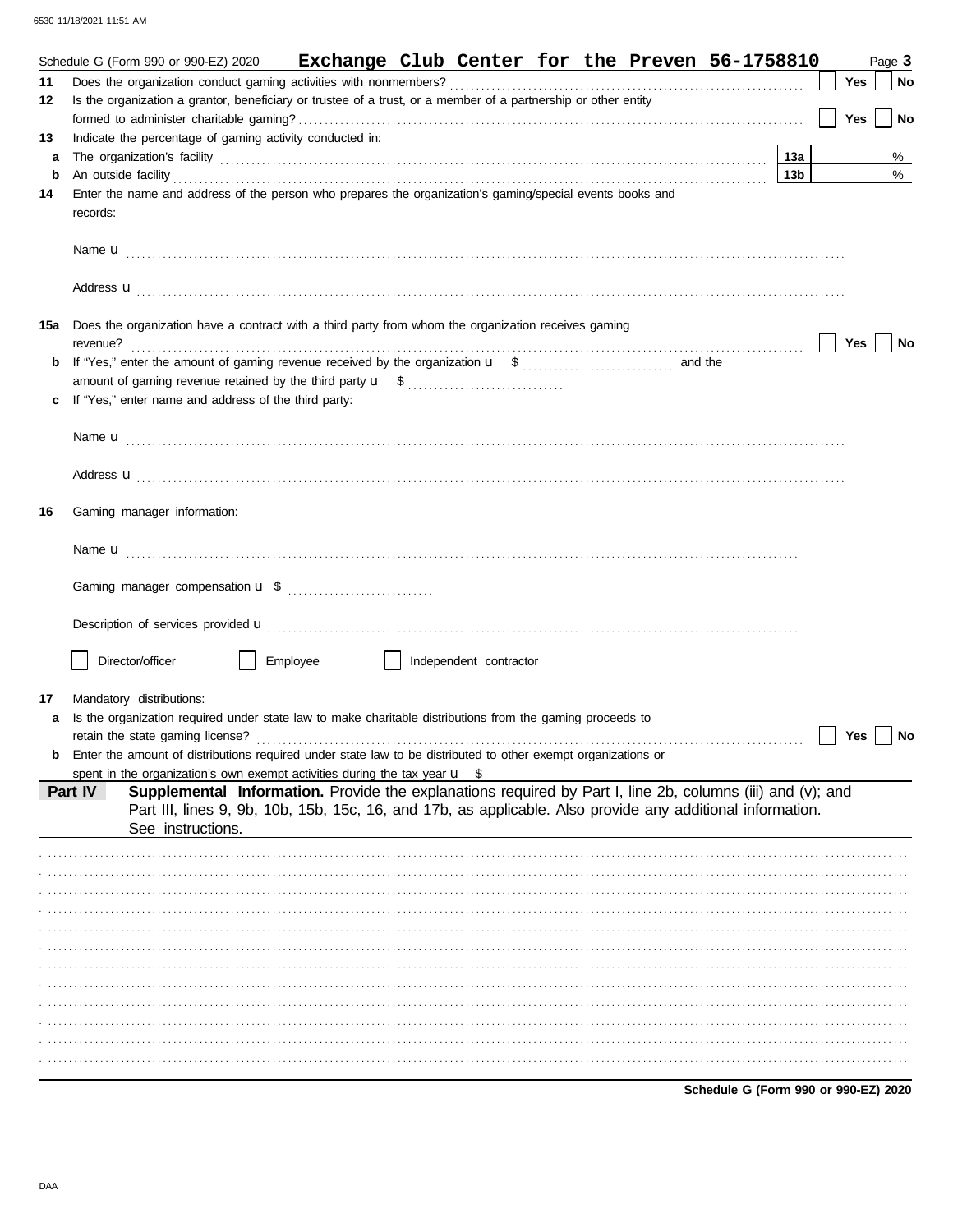**SCHEDULE O** (Form 990 or 990-EZ)

Department of the Treasury Internal Revenue Service

#### Supplemental Information to Form 990 or 990-EZ

Complete to provide information for responses to specific questions on Form 990 or 990-EZ or to provide any additional information. u Attach to Form 990 or 990-EZ.

u Go to www.irs.gov/Form990 for the latest information.

2020 **Open to Public** Inspection

Name of the organization

| <b>Employer identification number</b> |  |
|---------------------------------------|--|
| 56-1758810                            |  |

Exchange Club Center for the Preven

Form 990, Part III, Line 4a - First Accomplishment

Prevention of child abuse and neglect in Iredell County, North Carolina, by building positive parent/child relationships through education, counseling, and intervention programs. The Center works with schools, Division of Social Services, health departments, physicians, and therapists to reach families in need of intervention. Main programs include: Parent Aide Program - a home visitation program in which Parent Aides make home visits to families struggling with discipline or other parenting techniques. Parenting classes - classes cover child management, communication, child development, self-esteem issues, abuse prevention, and infant care. Foster Parent Support Group - a parent-led support group that gives parents the opportunity to share in each other's challenges and successes - program was suspended March 2020. Family Connections Program - a program developed to provide supervised visitations and exchanges for a parent and child in a safe environment monitored by professionally trained personnel. Coaching to Permanency - a program designed to shorten a child's time in foster care and move them into a safe, secure family. Best Beginnings - a program designed to help connect the Center's programs to expecting/new parents at local hospitals in order for them to be educated, prepared and successful in the first year of parenthood and beyond.

Form 990, Part VI, Line 11b - Organization's Process to Review Form 990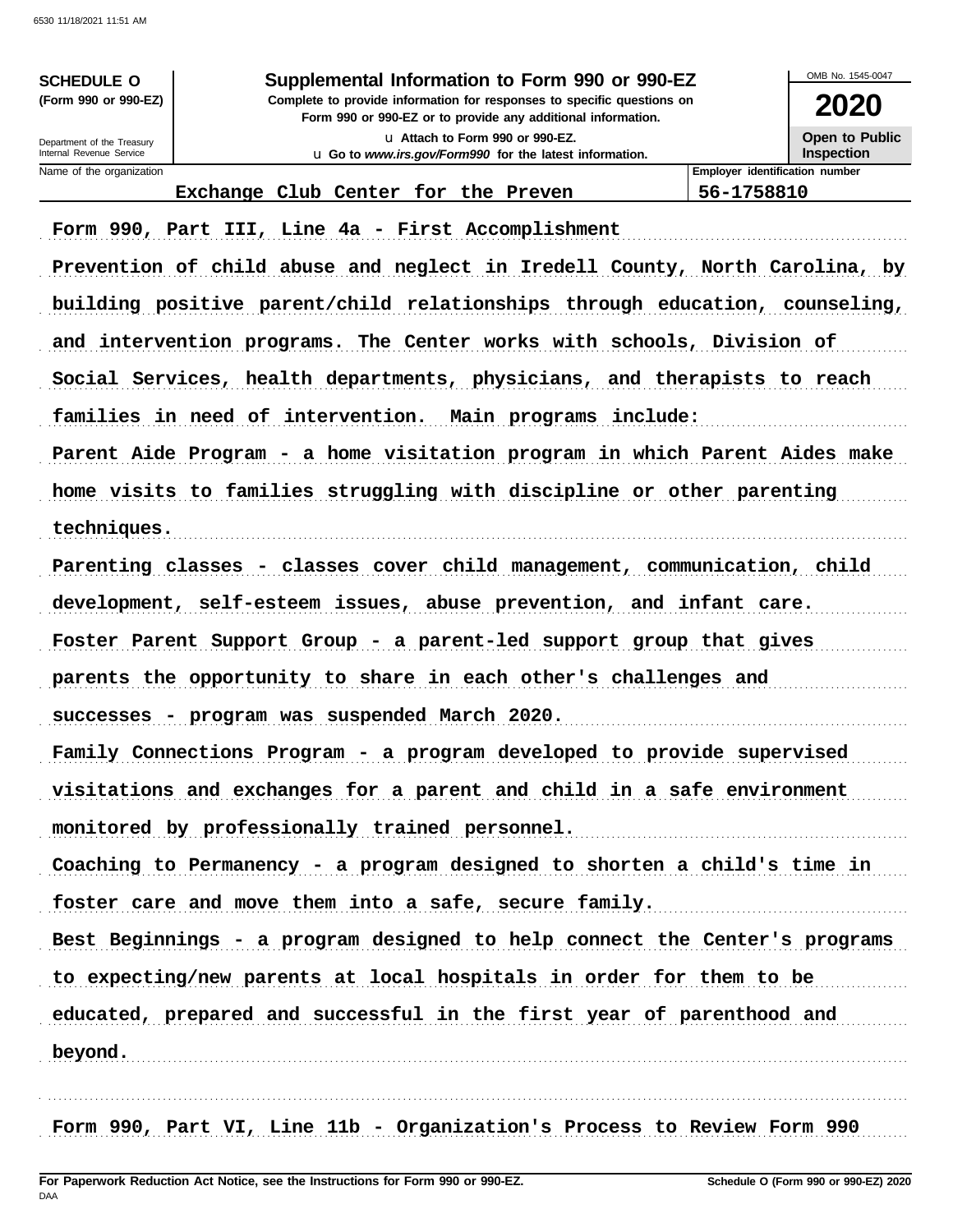| Schedule O (Form 990 or 990-EZ) 2020<br>Name of the organization           | Page 2<br>Employer identification number |
|----------------------------------------------------------------------------|------------------------------------------|
| Exchange Club Center for the Preven                                        | 56-1758810                               |
| A copy of the Form 990 is distributed to the Finance Committee for review. |                                          |
| Form 990, Part VI, Line 19 - Governing Documents Disclosure Explanation    |                                          |
| Documents are made available upon request.                                 |                                          |
|                                                                            |                                          |
|                                                                            |                                          |
|                                                                            |                                          |
|                                                                            |                                          |
|                                                                            |                                          |
|                                                                            |                                          |
|                                                                            |                                          |
|                                                                            |                                          |
|                                                                            |                                          |
|                                                                            |                                          |
|                                                                            |                                          |
|                                                                            |                                          |
|                                                                            |                                          |
|                                                                            |                                          |
|                                                                            |                                          |
|                                                                            |                                          |
|                                                                            |                                          |
|                                                                            |                                          |
|                                                                            |                                          |
|                                                                            |                                          |
|                                                                            |                                          |

| ∽age |  |  |  |
|------|--|--|--|
|------|--|--|--|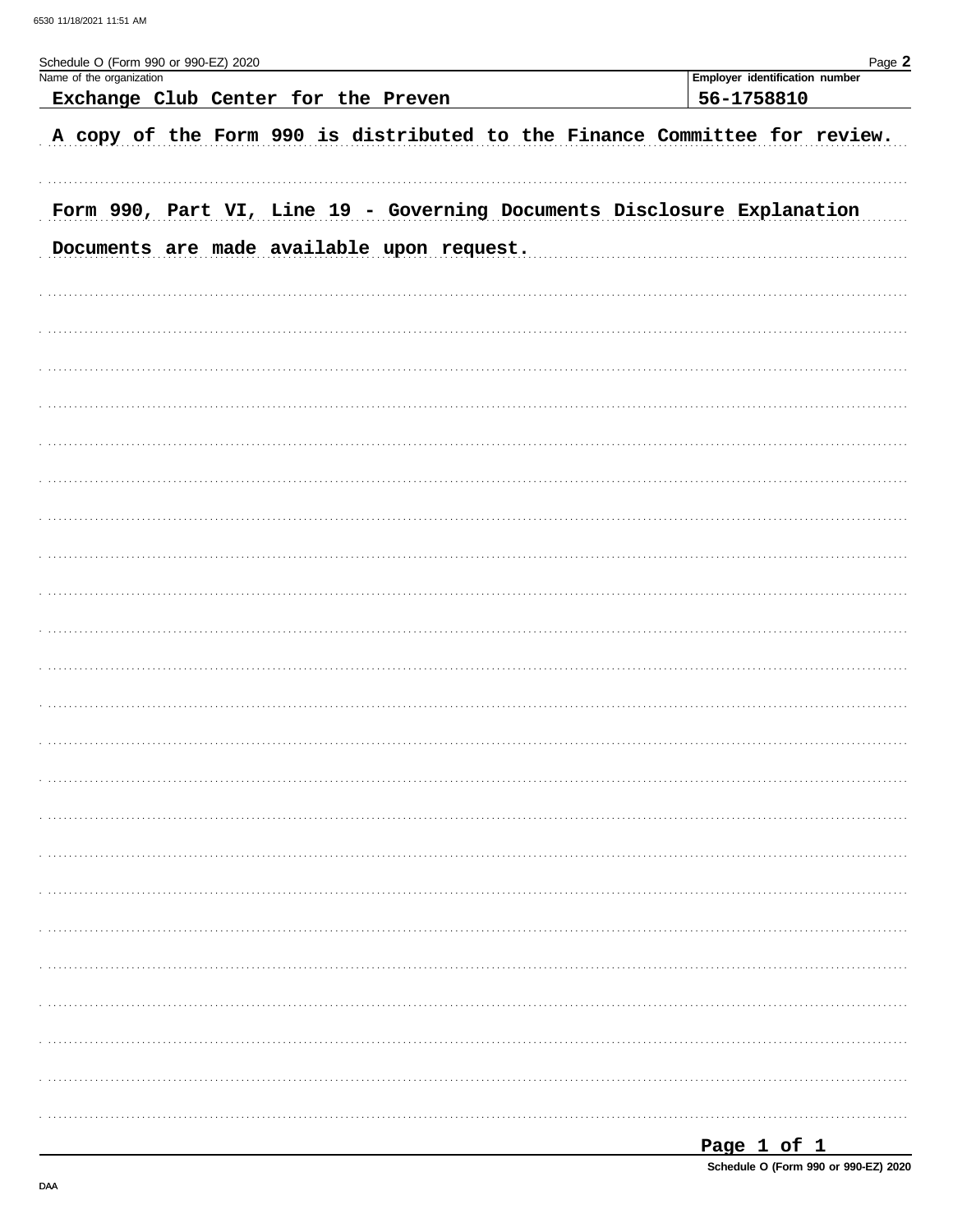6530 11/18/2021 11:51 AM

|             |                                                                                                                                         |                                    |                      | <b>Depreciation and Amortization</b>                                                                                                         |                  |                              |                                 |                    |              | OMB No. 1545-0172          |       |
|-------------|-----------------------------------------------------------------------------------------------------------------------------------------|------------------------------------|----------------------|----------------------------------------------------------------------------------------------------------------------------------------------|------------------|------------------------------|---------------------------------|--------------------|--------------|----------------------------|-------|
|             | Form 4562                                                                                                                               |                                    |                      | (Including Information on Listed Property)                                                                                                   |                  | u Attach to your tax return. |                                 |                    |              |                            |       |
|             | Department of the Treasury<br>(99)<br>Internal Revenue Service                                                                          |                                    |                      | u Go to www.irs.gov/Form4562 for instructions and the latest information.                                                                    |                  |                              |                                 |                    |              | Attachment<br>Sequence No. | 179   |
|             | Name(s) shown on return                                                                                                                 |                                    |                      |                                                                                                                                              |                  |                              |                                 | Identifying number |              |                            |       |
|             |                                                                                                                                         |                                    |                      | Exchange Club Center for the Preven                                                                                                          |                  |                              |                                 | 56-1758810         |              |                            |       |
|             | Business or activity to which this form relates                                                                                         |                                    |                      |                                                                                                                                              |                  |                              |                                 |                    |              |                            |       |
|             | Indirect Depreciation<br>Part I                                                                                                         |                                    |                      |                                                                                                                                              |                  |                              |                                 |                    |              |                            |       |
|             |                                                                                                                                         |                                    |                      | Election To Expense Certain Property Under Section 179<br>Note: If you have any listed property, complete Part V before you complete Part I. |                  |                              |                                 |                    |              |                            |       |
| $\mathbf 1$ | Maximum amount (see instructions)                                                                                                       |                                    |                      |                                                                                                                                              |                  |                              |                                 |                    | 1            | 1,040,000                  |       |
| 2           |                                                                                                                                         |                                    |                      |                                                                                                                                              |                  |                              |                                 |                    | $\mathbf{2}$ |                            |       |
| 3           |                                                                                                                                         |                                    |                      |                                                                                                                                              |                  |                              |                                 |                    | 3            | 2,590,000                  |       |
| 4           |                                                                                                                                         |                                    |                      |                                                                                                                                              |                  |                              |                                 |                    | 4            |                            |       |
| 5           | Dollar limitation for tax year. Subtract line 4 from line 1. If zero or less, enter -0-. If married filing separately, see instructions |                                    |                      |                                                                                                                                              |                  |                              |                                 |                    | 5            |                            |       |
| 6           |                                                                                                                                         | (a) Description of property        |                      |                                                                                                                                              |                  | (b) Cost (business use only) |                                 | (c) Elected cost   |              |                            |       |
|             |                                                                                                                                         |                                    |                      |                                                                                                                                              |                  |                              |                                 |                    |              |                            |       |
|             |                                                                                                                                         |                                    |                      |                                                                                                                                              |                  |                              |                                 |                    |              |                            |       |
| 7           |                                                                                                                                         |                                    |                      |                                                                                                                                              |                  |                              | $\overline{7}$                  |                    |              |                            |       |
| 8           | Total elected cost of section 179 property. Add amounts in column (c), lines 6 and 7 [[[[[[[[[[[[[[[[[[[[[[[[                           |                                    |                      |                                                                                                                                              |                  |                              |                                 |                    | 8            |                            |       |
| 9           | Tentative deduction. Enter the smaller of line 5 or line 8                                                                              |                                    |                      |                                                                                                                                              |                  |                              |                                 |                    | 9            |                            |       |
| 10          | Business income limitation. Enter the smaller of business income (not less than zero) or line 5. See instructions                       |                                    |                      |                                                                                                                                              |                  |                              |                                 |                    | 10<br>11     |                            |       |
| 11<br>12    |                                                                                                                                         |                                    |                      |                                                                                                                                              |                  |                              |                                 |                    | 12           |                            |       |
| 13          | Carryover of disallowed deduction to 2021. Add lines 9 and 10, less line 12 ▶                                                           |                                    |                      |                                                                                                                                              |                  |                              | 13                              |                    |              |                            |       |
|             | Note: Don't use Part II or Part III below for listed property. Instead, use Part V.                                                     |                                    |                      |                                                                                                                                              |                  |                              |                                 |                    |              |                            |       |
|             | Part II                                                                                                                                 |                                    |                      | Special Depreciation Allowance and Other Depreciation (Don't include listed property. See instructions.)                                     |                  |                              |                                 |                    |              |                            |       |
| 14          | Special depreciation allowance for qualified property (other than listed property) placed in service                                    |                                    |                      |                                                                                                                                              |                  |                              |                                 |                    |              |                            |       |
|             | during the tax year. See instructions                                                                                                   |                                    |                      |                                                                                                                                              |                  |                              |                                 |                    | 14           |                            |       |
| 15          | Property subject to section 168(f)(1) election <i>contained a contained a contained a contained a contained a contained a</i>           |                                    |                      |                                                                                                                                              |                  |                              |                                 |                    | 15           |                            |       |
| 16          |                                                                                                                                         |                                    |                      |                                                                                                                                              |                  |                              |                                 |                    | 16           |                            | 4,505 |
|             | Part III                                                                                                                                |                                    |                      | <b>MACRS Depreciation (Don't include listed property. See instructions.)</b>                                                                 |                  |                              |                                 |                    |              |                            |       |
|             |                                                                                                                                         |                                    |                      |                                                                                                                                              | <b>Section A</b> |                              |                                 |                    |              |                            |       |
| 17          |                                                                                                                                         |                                    |                      |                                                                                                                                              |                  |                              |                                 |                    | 17           |                            | 0     |
| 18          | If you are electing to group any assets placed in service during the tax year into one or more general asset accounts, check here       |                                    |                      |                                                                                                                                              |                  |                              |                                 | $\mathbf{u}$       |              |                            |       |
|             |                                                                                                                                         |                                    |                      | Section B-Assets Placed in Service During 2020 Tax Year Using the General Depreciation System                                                |                  |                              |                                 |                    |              |                            |       |
|             | (a) Classification of property                                                                                                          |                                    | placed in<br>service | (b) Month and year   (c) Basis for depreciation<br>(business/investment use<br>only-see instructions)                                        |                  | (d) Recovery<br>period       | (e) Convention                  | (f) Method         |              | (g) Depreciation deduction |       |
| 19a         | 3-year property                                                                                                                         |                                    |                      |                                                                                                                                              |                  |                              |                                 |                    |              |                            |       |
| b           | 5-year property                                                                                                                         |                                    |                      |                                                                                                                                              |                  |                              |                                 |                    |              |                            |       |
| c           | 7-year property                                                                                                                         |                                    |                      |                                                                                                                                              |                  |                              |                                 |                    |              |                            |       |
| d           | 10-year property                                                                                                                        |                                    |                      |                                                                                                                                              |                  |                              |                                 |                    |              |                            |       |
| e           | 15-year property                                                                                                                        |                                    |                      |                                                                                                                                              |                  |                              |                                 |                    |              |                            |       |
| f           | 20-year property                                                                                                                        |                                    |                      |                                                                                                                                              |                  |                              |                                 |                    |              |                            |       |
| g           | 25-year property                                                                                                                        |                                    |                      |                                                                                                                                              |                  | 25 yrs.                      |                                 | S/L                |              |                            |       |
|             | <b>h</b> Residential rental<br>property                                                                                                 |                                    |                      |                                                                                                                                              |                  | 27.5 yrs.<br>27.5 yrs.       | MM<br>МM                        | S/L<br>S/L         |              |                            |       |
|             | <i>i</i> Nonresidential real                                                                                                            |                                    |                      |                                                                                                                                              |                  | 39 yrs.                      | МM                              | S/L                |              |                            |       |
|             | property                                                                                                                                |                                    |                      |                                                                                                                                              |                  |                              | MМ                              | S/L                |              |                            |       |
|             |                                                                                                                                         |                                    |                      | Section C-Assets Placed in Service During 2020 Tax Year Using the Alternative Depreciation System                                            |                  |                              |                                 |                    |              |                            |       |
|             | 20a Class life                                                                                                                          |                                    |                      |                                                                                                                                              |                  |                              |                                 | S/L                |              |                            |       |
| b           | 12-year                                                                                                                                 |                                    |                      |                                                                                                                                              |                  | 12 yrs.                      |                                 | S/L                |              |                            |       |
|             | c 30-year                                                                                                                               |                                    |                      |                                                                                                                                              |                  | 30 yrs.                      | MМ                              | S/L                |              |                            |       |
| d           | 40-year                                                                                                                                 |                                    |                      |                                                                                                                                              |                  | 40 yrs.                      | MМ                              | S/L                |              |                            |       |
|             | Part IV                                                                                                                                 | <b>Summary</b> (See instructions.) |                      |                                                                                                                                              |                  |                              |                                 |                    |              |                            |       |
| 21          | Listed property. Enter amount from line 28                                                                                              |                                    |                      |                                                                                                                                              |                  |                              |                                 |                    | 21           |                            |       |
| 22          | Total. Add amounts from line 12, lines 14 through 17, lines 19 and 20 in column (g), and line 21. Enter                                 |                                    |                      |                                                                                                                                              |                  |                              |                                 |                    |              |                            |       |
|             | here and on the appropriate lines of your return. Partnerships and S corporations—see instructions                                      |                                    |                      |                                                                                                                                              |                  |                              |                                 |                    | 22           |                            | 4,505 |
| 23          | For assets shown above and placed in service during the current year, enter the                                                         |                                    |                      |                                                                                                                                              |                  |                              | 23                              |                    |              |                            |       |
|             | For Paperwork Reduction Act Notice, see separate instructions.                                                                          |                                    |                      |                                                                                                                                              |                  |                              |                                 |                    |              | Form 4562 (2020)           |       |
| DAA         |                                                                                                                                         |                                    |                      |                                                                                                                                              |                  |                              | There are no amounts for Page 2 |                    |              |                            |       |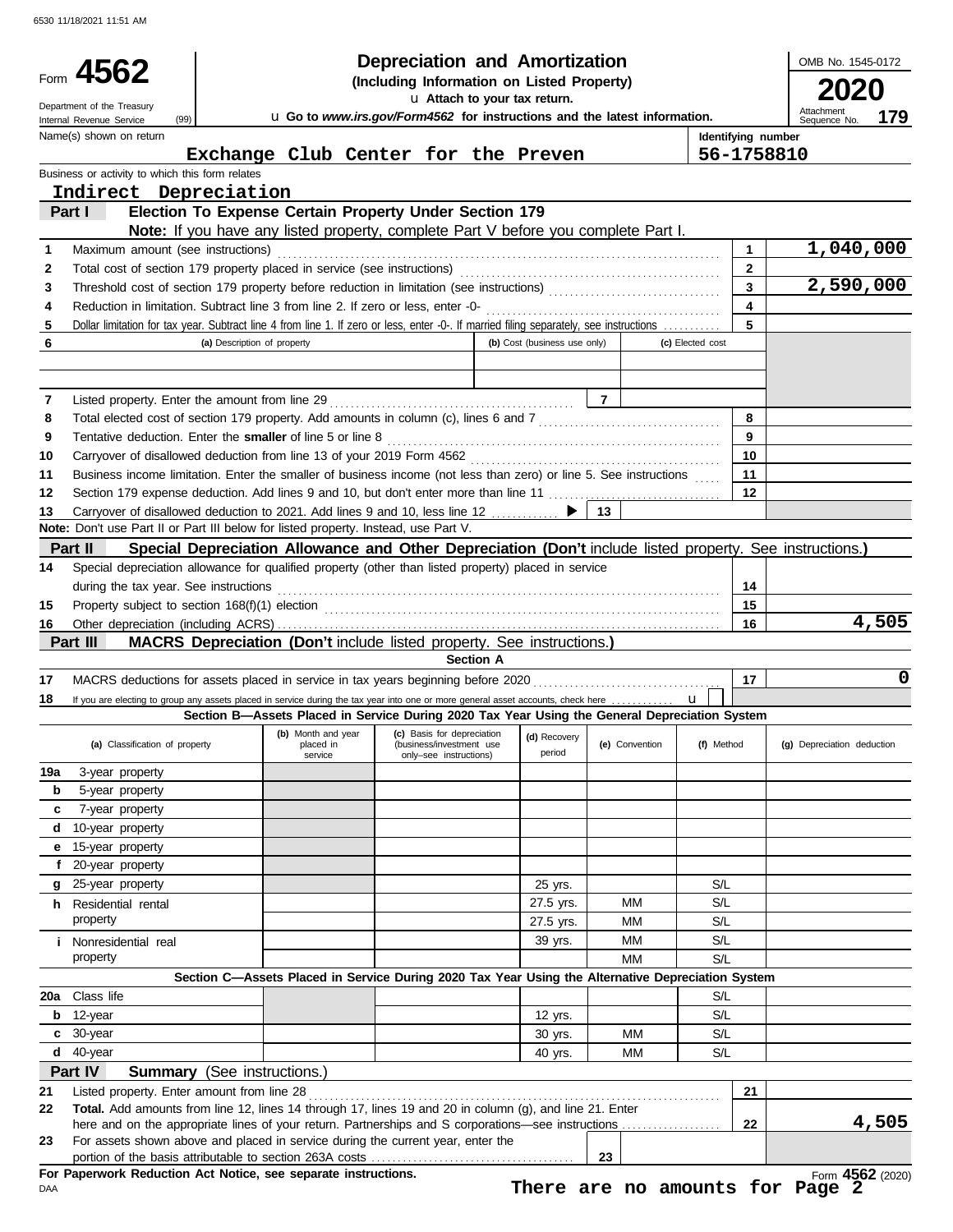### Form **990 Event Income and Deduction Worksheet 2020**

Description **Concert**

#### Name Taxpayer Identification Number **Exchange Club Center for the Preven 198810 56-1758810**

Use this worksheet to verify data entered for a specific activity on your form 990/990EZ

#### **Income & Expense Summary:**

|                                               | 6,935  |
|-----------------------------------------------|--------|
|                                               |        |
|                                               |        |
|                                               |        |
|                                               |        |
|                                               | 15,263 |
| 7. Total revenue. Add lines 1 through 6 7.    | 22,198 |
|                                               | 5,106  |
| 9. Employment Expense 9.                      |        |
|                                               |        |
| 11. Indirect Expense <b>11.</b> 11.           |        |
|                                               |        |
|                                               |        |
| 14. Fundraising Expense 14.                   |        |
| 15. Total expenses. Add lines 8 through 1415. | 5,106  |
| 16. Net Income/Loss. Line 7 minus Line 1516.  | 17,092 |

#### **Expense Details - Cost of Goods Sold:**

| Beginning inventory                                                  |       |
|----------------------------------------------------------------------|-------|
| Purchases                                                            |       |
| Labor                                                                |       |
| Section 263A costs                                                   |       |
| Other costs                                                          | 5,106 |
|                                                                      |       |
| <b>Total Cost of Goods Sold</b><br>the control of the control of the | 5,106 |
|                                                                      |       |

#### **Expense Details - Employment Expense:**

| Compensation of officers                                                                                      |
|---------------------------------------------------------------------------------------------------------------|
| Other salaries and wages                                                                                      |
| Pension plan contributions<br>the contract of the contract of the contract of the contract of the contract of |
| Other employee benefits<br>the contract of the contract of the contract of the                                |
| Payroll taxes                                                                                                 |
| <b>Total Employment Expense</b>                                                                               |
|                                                                                                               |

#### **Expense Details - Fees for Services:**

| Other                          |  |
|--------------------------------|--|
| <b>Total Fees for Services</b> |  |
|                                |  |

#### **Information is indicated for use on Form 990-T, Schedule A:**

Part V, Debt Financing Part IX, Advertising Income Part VIII, Exploited Activities Part VI, Controlled Org Income Part VII, Investments for C(7)(9)(17)

#### **Expense Details - Indirect Expense:**

| $\frac{1}{2}$                                                                                                                                                                                                                        |  |
|--------------------------------------------------------------------------------------------------------------------------------------------------------------------------------------------------------------------------------------|--|
|                                                                                                                                                                                                                                      |  |
|                                                                                                                                                                                                                                      |  |
|                                                                                                                                                                                                                                      |  |
|                                                                                                                                                                                                                                      |  |
|                                                                                                                                                                                                                                      |  |
|                                                                                                                                                                                                                                      |  |
|                                                                                                                                                                                                                                      |  |
| Travel/entertainment (officials)                                                                                                                                                                                                     |  |
|                                                                                                                                                                                                                                      |  |
| Interest <b>contract and the contract of the contract of the contract of the contract of the contract of the contract of the contract of the contract of the contract of the contract of the contract of the contract of the con</b> |  |
|                                                                                                                                                                                                                                      |  |
| Total Indirect Expense <b>Constantine Constantine Constantine Constantine Constantine Constantine Constantine Constantine Constantine Constantine Constantine Constantine Constantine Constantine Constantine Constantine Consta</b> |  |
|                                                                                                                                                                                                                                      |  |
| <b>Expense Details - Depreciation Expense:</b>                                                                                                                                                                                       |  |
|                                                                                                                                                                                                                                      |  |
|                                                                                                                                                                                                                                      |  |
|                                                                                                                                                                                                                                      |  |
| Depletion                                                                                                                                                                                                                            |  |
| Total Depreciation Expense Manual Accords and Accords and Accords and Accords and                                                                                                                                                    |  |
|                                                                                                                                                                                                                                      |  |
| Expense Details - Exempt Activity Expense:                                                                                                                                                                                           |  |
|                                                                                                                                                                                                                                      |  |
|                                                                                                                                                                                                                                      |  |
|                                                                                                                                                                                                                                      |  |
|                                                                                                                                                                                                                                      |  |
|                                                                                                                                                                                                                                      |  |
|                                                                                                                                                                                                                                      |  |
|                                                                                                                                                                                                                                      |  |
|                                                                                                                                                                                                                                      |  |
|                                                                                                                                                                                                                                      |  |
| <b>Expense Details - Fundraising Expense:</b>                                                                                                                                                                                        |  |
|                                                                                                                                                                                                                                      |  |
|                                                                                                                                                                                                                                      |  |
|                                                                                                                                                                                                                                      |  |
|                                                                                                                                                                                                                                      |  |
|                                                                                                                                                                                                                                      |  |
|                                                                                                                                                                                                                                      |  |
| Total Fundraising Expense                                                                                                                                                                                                            |  |

| First     |  |
|-----------|--|
| Second    |  |
| Third     |  |
| All other |  |
|           |  |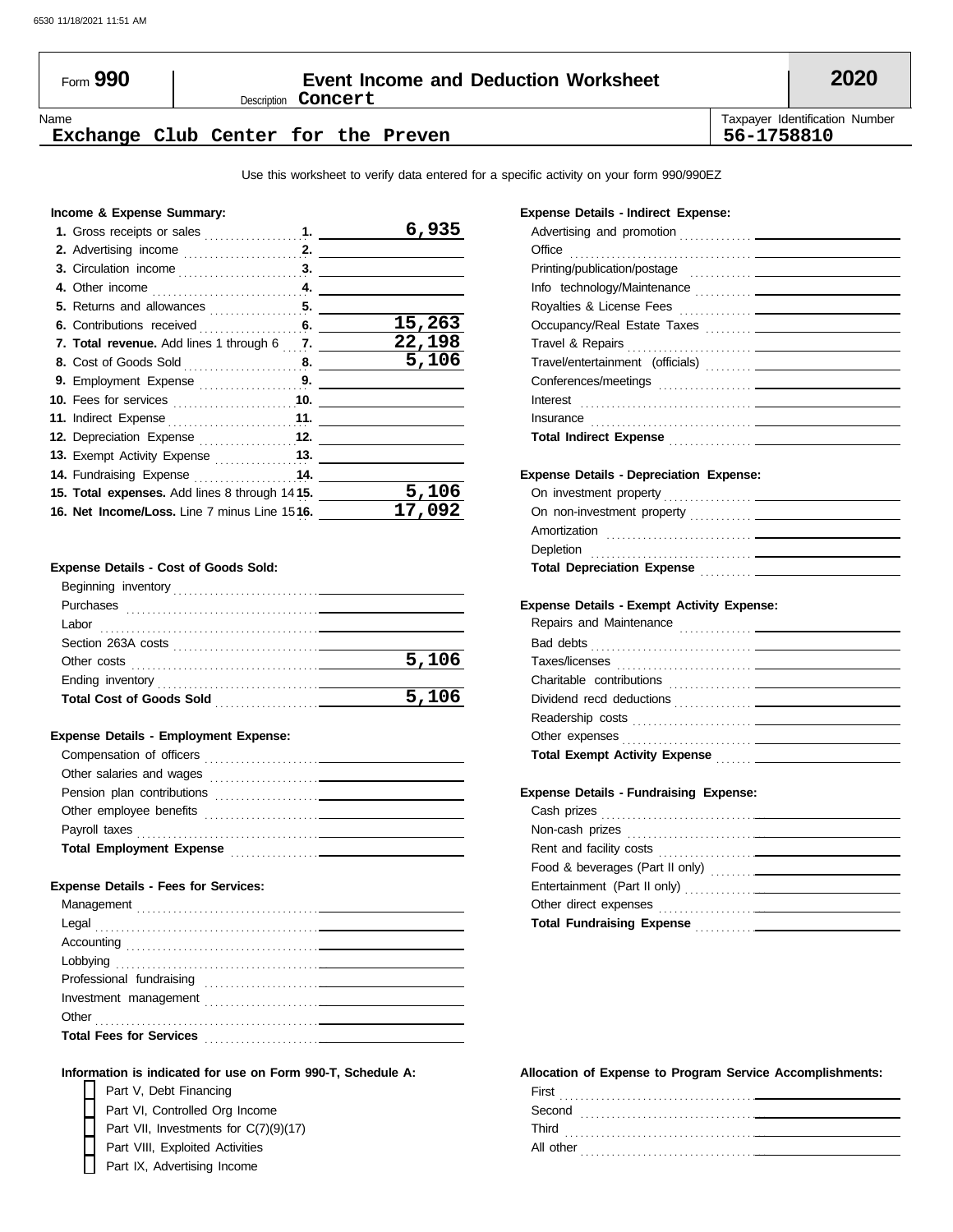### Description **Stocks for Tots** Form **990 Event Income and Deduction Worksheet 2020**

Name Taxpayer Identification Number

### **Exchange Club Center for the Preven 198810 56-1758810**

Use this worksheet to verify data entered for a specific activity on your form 990/990EZ

#### **Income & Expense Summary:**

|                                               | 7,500 |
|-----------------------------------------------|-------|
| 7. Total revenue. Add lines 1 through 6 7.    | 7,500 |
|                                               |       |
|                                               |       |
|                                               |       |
|                                               |       |
| 12. Depreciation Expense 12.                  |       |
| 13. Exempt Activity Expense 13.               |       |
| 14. Fundraising Expense  14.                  |       |
| 15. Total expenses. Add lines 8 through 1415. |       |
| 16. Net Income/Loss. Line 7 minus Line 1516.  | 7.5   |
|                                               |       |

#### **Expense Details - Cost of Goods Sold:**

| Beginning inventory             |
|---------------------------------|
| Purchases                       |
| Labor                           |
| Section 263A costs              |
| Other costs                     |
|                                 |
| <b>Total Cost of Goods Sold</b> |
|                                 |

#### **Expense Details - Employment Expense:**

| Compensation of officers                                                                                    |  |
|-------------------------------------------------------------------------------------------------------------|--|
| Other salaries and wages<br>the contract of the contract of the contract of the contract of the contract of |  |
| Pension plan contributions                                                                                  |  |
| Other employee benefits                                                                                     |  |
| Payroll taxes                                                                                               |  |
| <b>Total Employment Expense</b>                                                                             |  |

#### **Expense Details - Fees for Services:**

| <b>Total Fees for Services</b> |  |
|--------------------------------|--|
|                                |  |

#### **Information is indicated for use on Form 990-T, Schedule A:**

Part V, Debt Financing Part IX, Advertising Income Part VIII, Exploited Activities Part VI, Controlled Org Income Part VII, Investments for C(7)(9)(17)

#### **Expense Details - Indirect Expense:**

| Travel/entertainment (officials)                                                                     |  |
|------------------------------------------------------------------------------------------------------|--|
|                                                                                                      |  |
|                                                                                                      |  |
|                                                                                                      |  |
| Total Indirect Expense <b>contained</b> and the <b>container and the container and the container</b> |  |
|                                                                                                      |  |
| <b>Expense Details - Depreciation Expense:</b>                                                       |  |
|                                                                                                      |  |
|                                                                                                      |  |
|                                                                                                      |  |
|                                                                                                      |  |
|                                                                                                      |  |
|                                                                                                      |  |
| <b>Expense Details - Exempt Activity Expense:</b>                                                    |  |
|                                                                                                      |  |
|                                                                                                      |  |
|                                                                                                      |  |
|                                                                                                      |  |
|                                                                                                      |  |
|                                                                                                      |  |
|                                                                                                      |  |
|                                                                                                      |  |
|                                                                                                      |  |
| <b>Expense Details - Fundraising Expense:</b>                                                        |  |
|                                                                                                      |  |
|                                                                                                      |  |
|                                                                                                      |  |
|                                                                                                      |  |
|                                                                                                      |  |
|                                                                                                      |  |
| Total Fundraising Expense                                                                            |  |
|                                                                                                      |  |

| First      |
|------------|
| Second     |
| Third<br>. |
| All other  |
| .          |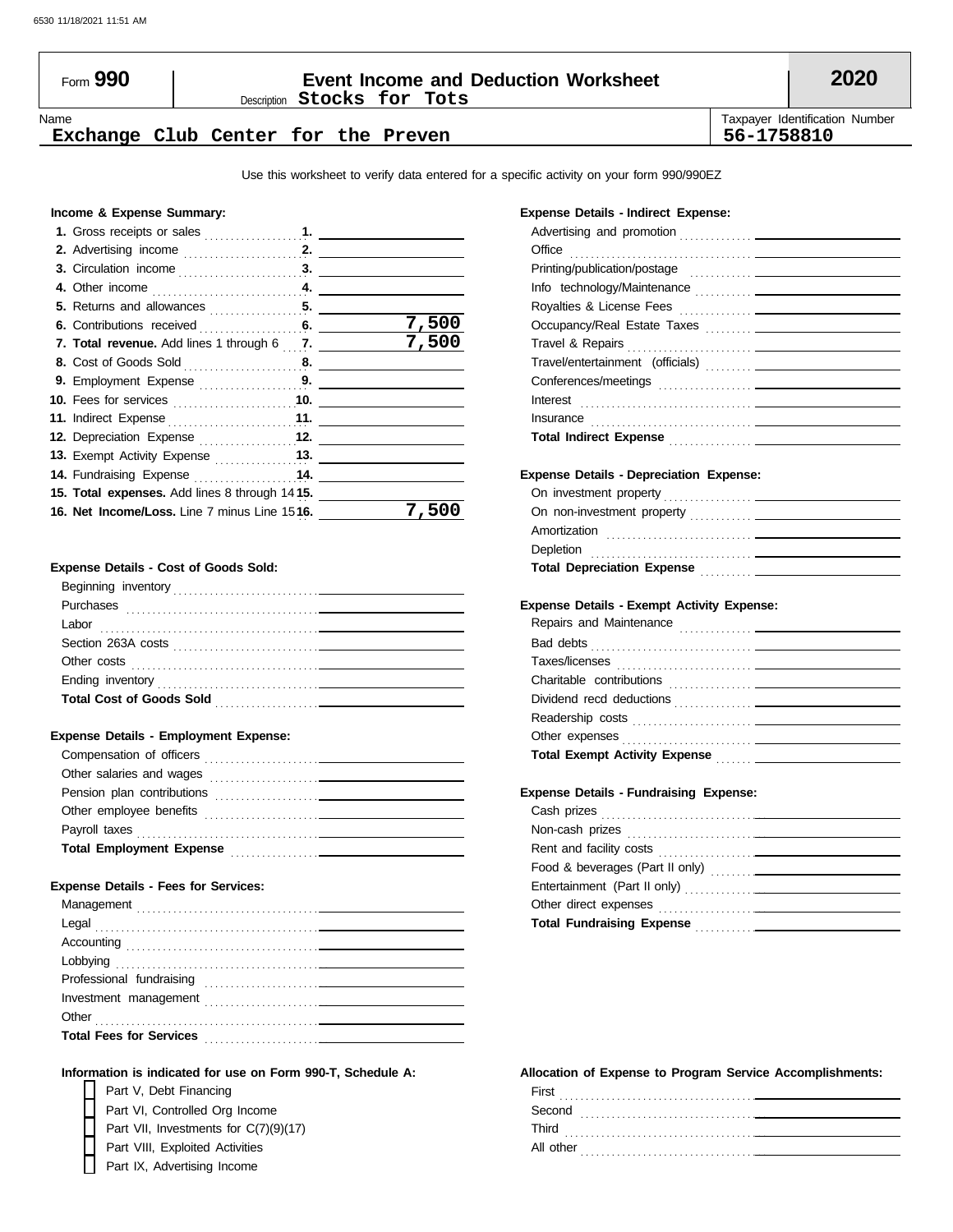# Form **990 Event Income and Deduction Worksheet 2020**

Description **Balloon Rally**

Name Taxpayer Identification Number

### **Exchange Club Center for the Preven 198810 56-1758810**

Use this worksheet to verify data entered for a specific activity on your form 990/990EZ

#### **Income & Expense Summary:**

| 15. Total expenses. Add lines 8 through 1415. |  |
|-----------------------------------------------|--|
| 16. Net Income/Loss. Line 7 minus Line 1516.  |  |
|                                               |  |

#### **Expense Details - Cost of Goods Sold:**

| Beginning inventory             |  |  |
|---------------------------------|--|--|
| Purchases                       |  |  |
| Labor                           |  |  |
| Section 263A costs              |  |  |
| Other costs                     |  |  |
|                                 |  |  |
| <b>Total Cost of Goods Sold</b> |  |  |
|                                 |  |  |

#### **Expense Details - Employment Expense:**

| Compensation of officers<br>the contract of the contract of the contract of   |  |
|-------------------------------------------------------------------------------|--|
| Other salaries and wages                                                      |  |
| Pension plan contributions<br>the contract of the contract of the contract of |  |
| Other employee benefits                                                       |  |
| Payroll taxes                                                                 |  |
| <b>Total Employment Expense</b>                                               |  |

#### **Expense Details - Fees for Services:**

#### **Information is indicated for use on Form 990-T, Schedule A:**

Part V, Debt Financing Part IX, Advertising Income Part VIII, Exploited Activities Part VI, Controlled Org Income Part VII, Investments for C(7)(9)(17)

#### **Expense Details - Indirect Expense:**

| Printing/publication/postage contains and the contact of the contact of the contact of the contact of the conta                                                                                                                     |
|-------------------------------------------------------------------------------------------------------------------------------------------------------------------------------------------------------------------------------------|
|                                                                                                                                                                                                                                     |
|                                                                                                                                                                                                                                     |
|                                                                                                                                                                                                                                     |
|                                                                                                                                                                                                                                     |
|                                                                                                                                                                                                                                     |
|                                                                                                                                                                                                                                     |
|                                                                                                                                                                                                                                     |
|                                                                                                                                                                                                                                     |
| Total Indirect Expense <b>Construction Construction Construction Construction</b>                                                                                                                                                   |
|                                                                                                                                                                                                                                     |
| <b>Expense Details - Depreciation Expense:</b>                                                                                                                                                                                      |
|                                                                                                                                                                                                                                     |
|                                                                                                                                                                                                                                     |
|                                                                                                                                                                                                                                     |
|                                                                                                                                                                                                                                     |
|                                                                                                                                                                                                                                     |
|                                                                                                                                                                                                                                     |
| <b>Expense Details - Exempt Activity Expense:</b>                                                                                                                                                                                   |
|                                                                                                                                                                                                                                     |
|                                                                                                                                                                                                                                     |
|                                                                                                                                                                                                                                     |
|                                                                                                                                                                                                                                     |
|                                                                                                                                                                                                                                     |
|                                                                                                                                                                                                                                     |
|                                                                                                                                                                                                                                     |
| Total Exempt Activity Expense <b>Construction</b> Construction of the Construction of the Construction of the Construction of the Construction of the Construction of the Construction of the Construction of the Construction of t |
|                                                                                                                                                                                                                                     |

#### **Expense Details - Fundraising Expense:**

| Cash prizes                                                                 |
|-----------------------------------------------------------------------------|
| Non-cash prizes                                                             |
| Rent and facility costs                                                     |
| Food & beverages (Part II only)<br><u> 1989 - Jan Alexandria (h. 1989).</u> |
|                                                                             |
| Other direct expenses                                                       |
| <b>Total Fundraising Expense</b>                                            |
|                                                                             |

| First          |
|----------------|
| Second         |
| Third          |
| All other<br>. |
|                |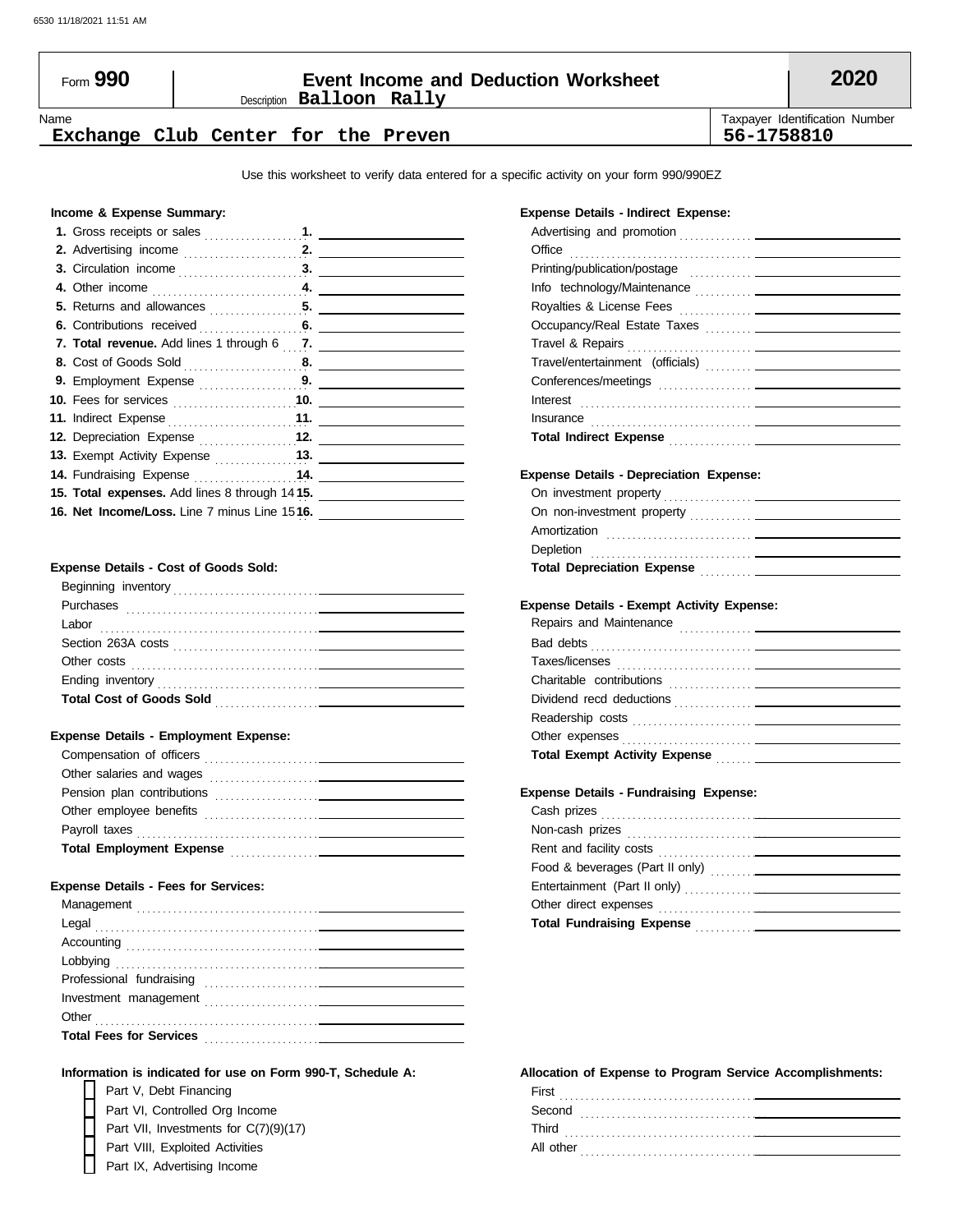### Description **Other events** Form **990 Event Income and Deduction Worksheet 2020**

Name Taxpayer Identification Number

### **Exchange Club Center for the Preven 198810 56-1758810**

Use this worksheet to verify data entered for a specific activity on your form 990/990EZ

#### **Income & Expense Summary:**

|                                               | 10,306 |
|-----------------------------------------------|--------|
| 7. Total revenue. Add lines 1 through 6 7.    | 10,306 |
|                                               |        |
| 9. Employment Expense 9.                      |        |
|                                               |        |
|                                               |        |
| 12. Depreciation Expense 12.                  |        |
| 13. Exempt Activity Expense 13.               |        |
| 14. Fundraising Expense 14.                   |        |
| 15. Total expenses. Add lines 8 through 1415. |        |
| 16. Net Income/Loss. Line 7 minus Line 1516.  | 10,306 |
|                                               |        |

#### **Expense Details - Cost of Goods Sold:**

| Beginning inventory             |  |  |
|---------------------------------|--|--|
| Purchases                       |  |  |
| Labor                           |  |  |
| Section 263A costs              |  |  |
| Other costs                     |  |  |
|                                 |  |  |
| <b>Total Cost of Goods Sold</b> |  |  |
|                                 |  |  |

#### **Expense Details - Employment Expense:**

| Compensation of officers<br>the contract of the contract of the contract of   |  |
|-------------------------------------------------------------------------------|--|
| Other salaries and wages                                                      |  |
| Pension plan contributions<br>the contract of the contract of the contract of |  |
| Other employee benefits                                                       |  |
| Payroll taxes                                                                 |  |
| <b>Total Employment Expense</b>                                               |  |

#### **Expense Details - Fees for Services:**

| <b>Total Fees for Services</b> |  |
|--------------------------------|--|
|                                |  |

#### **Information is indicated for use on Form 990-T, Schedule A:**

Part V, Debt Financing Part IX, Advertising Income Part VIII, Exploited Activities Part VI, Controlled Org Income Part VII, Investments for C(7)(9)(17)

#### **Expense Details - Indirect Expense:**

| Advertising and promotion <b>container and the container and container</b>                                    |  |
|---------------------------------------------------------------------------------------------------------------|--|
|                                                                                                               |  |
| Printing/publication/postage contains and all the contact of the contact of the contact of the contact of the |  |
|                                                                                                               |  |
|                                                                                                               |  |
|                                                                                                               |  |
|                                                                                                               |  |
|                                                                                                               |  |
|                                                                                                               |  |
|                                                                                                               |  |
|                                                                                                               |  |
| Total Indirect Expense <b>Community</b> and the <b>Community of the Community of Table 2016</b>               |  |
|                                                                                                               |  |
| <b>Expense Details - Depreciation Expense:</b>                                                                |  |
|                                                                                                               |  |
|                                                                                                               |  |
|                                                                                                               |  |
|                                                                                                               |  |
|                                                                                                               |  |
|                                                                                                               |  |
| <b>Expense Details - Exempt Activity Expense:</b>                                                             |  |
|                                                                                                               |  |
|                                                                                                               |  |
|                                                                                                               |  |
|                                                                                                               |  |
|                                                                                                               |  |
|                                                                                                               |  |
|                                                                                                               |  |
| Total Exempt Activity Expense <b>Fig. 1.1 Comparison</b>                                                      |  |
|                                                                                                               |  |
| <b>Expense Details - Fundraising Expense:</b>                                                                 |  |
|                                                                                                               |  |
|                                                                                                               |  |
|                                                                                                               |  |
|                                                                                                               |  |
|                                                                                                               |  |
|                                                                                                               |  |
| <b>Total Fundraising Expense</b>                                                                              |  |

| First      |
|------------|
| Second     |
| Third<br>. |
| All other  |
|            |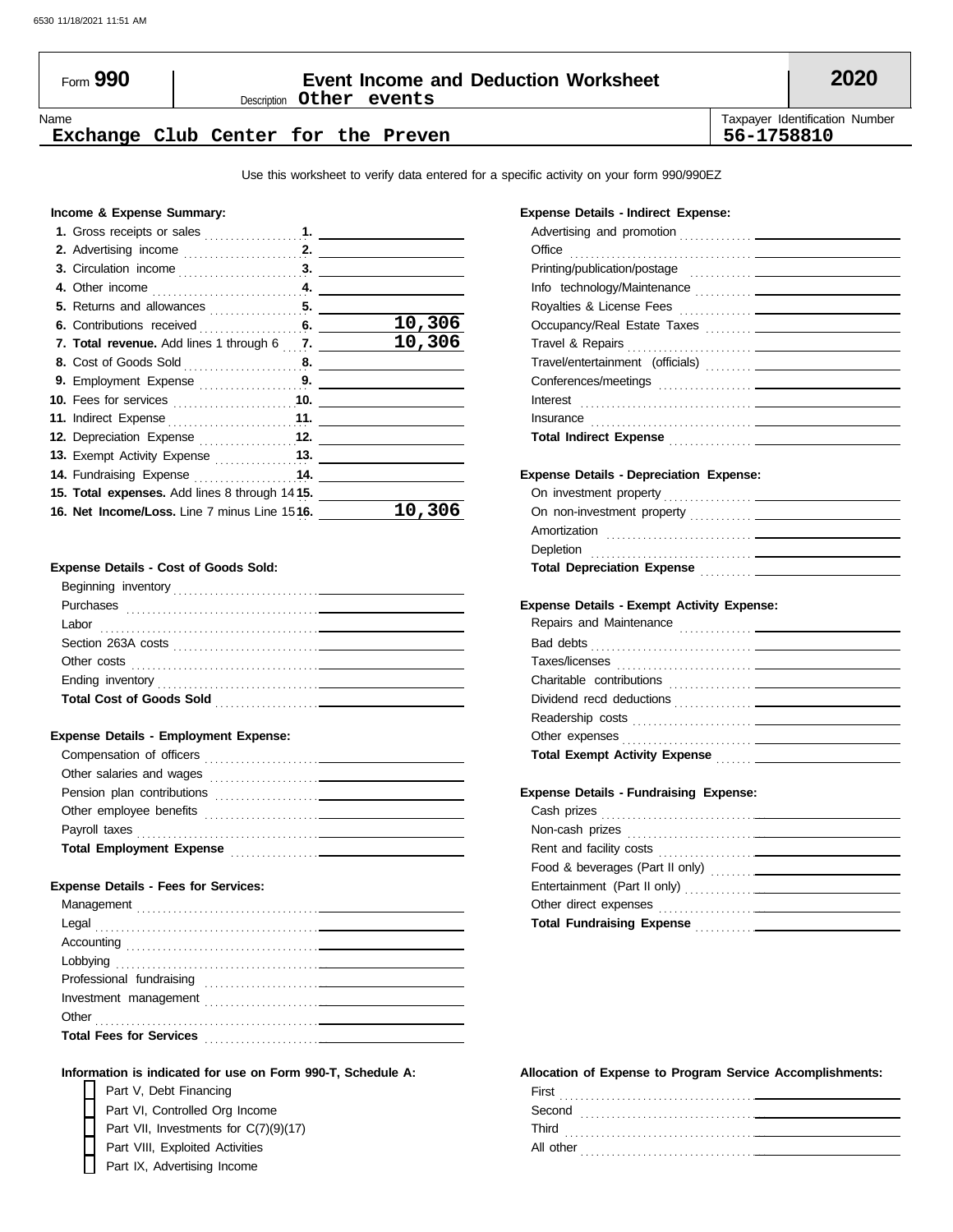### Description **Polar Plunge** Form **990 Event Income and Deduction Worksheet 2020**

### **Exchange Club Center for the Preven 198810 56-1758810**

Name Taxpayer Identification Number

Use this worksheet to verify data entered for a specific activity on your form 990/990EZ

#### **Income & Expense Summary:**

| 15. Total expenses. Add lines 8 through 1415. |  |
|-----------------------------------------------|--|
| 16. Net Income/Loss. Line 7 minus Line 1516.  |  |

#### **Expense Details - Cost of Goods Sold:**

| Beginning inventory             |
|---------------------------------|
| Purchases                       |
| Labor                           |
| Section 263A costs              |
| Other costs                     |
|                                 |
| <b>Total Cost of Goods Sold</b> |
|                                 |

#### **Expense Details - Employment Expense:**

| Compensation of officers        |
|---------------------------------|
| Other salaries and wages        |
| Pension plan contributions      |
| Other employee benefits         |
| Payroll taxes                   |
| <b>Total Employment Expense</b> |
|                                 |

#### **Expense Details - Fees for Services:**

| <b>Total Fees for Services</b> |  |
|--------------------------------|--|
|                                |  |

#### **Information is indicated for use on Form 990-T, Schedule A:**

Part V, Debt Financing Part IX, Advertising Income Part VIII, Exploited Activities Part VI, Controlled Org Income Part VII, Investments for C(7)(9)(17)

#### **Expense Details - Indirect Expense:**

| Printing/publication/postage exercise contract to the contract of the contract of the contract of the contract of the contract of the contract of the contract of the contract of the contract of the contract of the contract      |  |
|-------------------------------------------------------------------------------------------------------------------------------------------------------------------------------------------------------------------------------------|--|
|                                                                                                                                                                                                                                     |  |
|                                                                                                                                                                                                                                     |  |
|                                                                                                                                                                                                                                     |  |
|                                                                                                                                                                                                                                     |  |
|                                                                                                                                                                                                                                     |  |
|                                                                                                                                                                                                                                     |  |
|                                                                                                                                                                                                                                     |  |
|                                                                                                                                                                                                                                     |  |
| Total Indirect Expense <b>contained</b> and the contact of the contact of the contact of the contact of the contact of the contact of the contact of the contact of the contact of the contact of the contact of the contact of the |  |
|                                                                                                                                                                                                                                     |  |
| <b>Expense Details - Depreciation Expense:</b>                                                                                                                                                                                      |  |
|                                                                                                                                                                                                                                     |  |
|                                                                                                                                                                                                                                     |  |
|                                                                                                                                                                                                                                     |  |
|                                                                                                                                                                                                                                     |  |
| Total Depreciation Expense <b>contained CONSUMERS</b>                                                                                                                                                                               |  |
|                                                                                                                                                                                                                                     |  |
| <b>Expense Details - Exempt Activity Expense:</b>                                                                                                                                                                                   |  |
|                                                                                                                                                                                                                                     |  |
|                                                                                                                                                                                                                                     |  |
|                                                                                                                                                                                                                                     |  |
|                                                                                                                                                                                                                                     |  |
|                                                                                                                                                                                                                                     |  |
|                                                                                                                                                                                                                                     |  |
|                                                                                                                                                                                                                                     |  |
| <b>Total Exempt Activity Expense</b>                                                                                                                                                                                                |  |

#### **Expense Details - Fundraising Expense:**

| Total Fundraising Expense Manuscript Contains and Total Punch Contains a Total Punch Contains a Total Punch Co |
|----------------------------------------------------------------------------------------------------------------|
|                                                                                                                |

| First      |
|------------|
| Second     |
| Third<br>. |
| All other  |
| .          |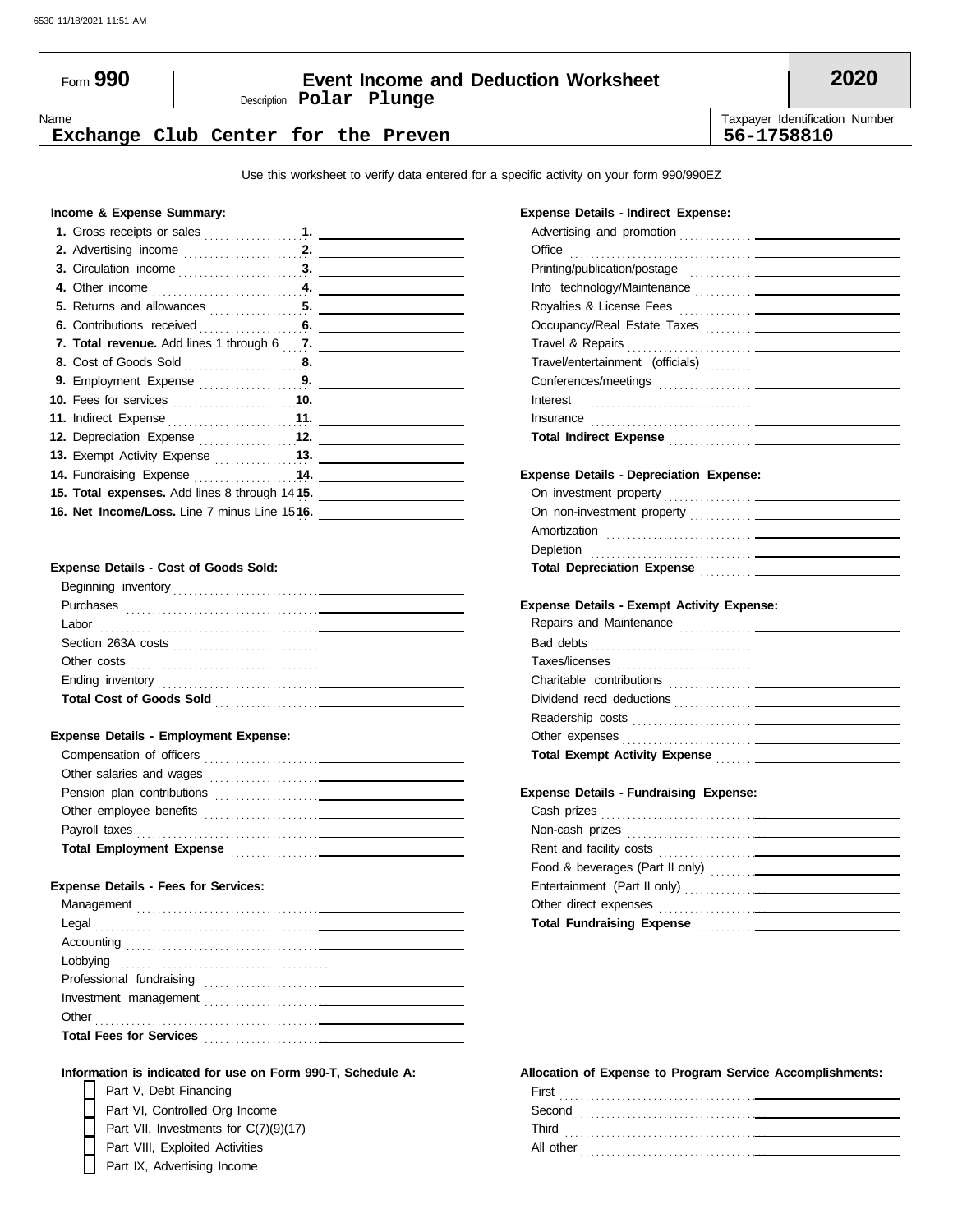### Description **Golf Tournament** Form **990 Event Income and Deduction Worksheet 2020**

Name Taxpayer Identification Number

### **Exchange Club Center for the Preven 198810 56-1758810**

Use this worksheet to verify data entered for a specific activity on your form 990/990EZ

#### **Income & Expense Summary:**

|                                                   | 9,800  |
|---------------------------------------------------|--------|
|                                                   |        |
|                                                   |        |
|                                                   |        |
|                                                   |        |
|                                                   | 23,986 |
| 7. Total revenue. Add lines 1 through 6 7.        | 33,786 |
|                                                   | 11,325 |
|                                                   |        |
| <b>10.</b> Fees for services <b>constants</b> 10. |        |
| 11. Indirect Expense <b>11.</b> 11.               |        |
| 12. Depreciation Expense 12.                      |        |
|                                                   |        |
| 14. Fundraising Expense 14.                       |        |
| 15. Total expenses. Add lines 8 through 1415.     | 11,325 |
| 16. Net Income/Loss. Line 7 minus Line 1516.      | 22,461 |

#### **Expense Details - Cost of Goods Sold:**

| Purchases                       |        |
|---------------------------------|--------|
| Labor                           |        |
| Section 263A costs              |        |
| Other costs                     | 11,325 |
|                                 |        |
| <b>Total Cost of Goods Sold</b> | 11,325 |
|                                 |        |

#### **Expense Details - Employment Expense:**

| Compensation of officers                                                                                    |  |
|-------------------------------------------------------------------------------------------------------------|--|
| Other salaries and wages<br>the contract of the contract of the contract of the contract of the contract of |  |
| Pension plan contributions                                                                                  |  |
| Other employee benefits                                                                                     |  |
| Payroll taxes                                                                                               |  |
| <b>Total Employment Expense</b>                                                                             |  |

#### **Expense Details - Fees for Services:**

| <b>Total Fees for Services</b> |  |
|--------------------------------|--|
|                                |  |

#### **Information is indicated for use on Form 990-T, Schedule A:**

Part V, Debt Financing Part IX, Advertising Income Part VIII, Exploited Activities Part VI, Controlled Org Income Part VII, Investments for C(7)(9)(17)

#### **Expense Details - Indirect Expense:**

| Office                                                                                                                                                                                                                               |  |
|--------------------------------------------------------------------------------------------------------------------------------------------------------------------------------------------------------------------------------------|--|
|                                                                                                                                                                                                                                      |  |
|                                                                                                                                                                                                                                      |  |
|                                                                                                                                                                                                                                      |  |
|                                                                                                                                                                                                                                      |  |
|                                                                                                                                                                                                                                      |  |
| Travel/entertainment (officials)                                                                                                                                                                                                     |  |
|                                                                                                                                                                                                                                      |  |
|                                                                                                                                                                                                                                      |  |
|                                                                                                                                                                                                                                      |  |
| Total Indirect Expense <b>Constantine Constantine Constantine Constantine Constantine Constantine Constantine Constantine Constantine Constantine Constantine Constantine Constantine Constantine Constantine Constantine Consta</b> |  |
|                                                                                                                                                                                                                                      |  |
| <b>Expense Details - Depreciation Expense:</b>                                                                                                                                                                                       |  |
|                                                                                                                                                                                                                                      |  |
|                                                                                                                                                                                                                                      |  |
|                                                                                                                                                                                                                                      |  |
|                                                                                                                                                                                                                                      |  |
|                                                                                                                                                                                                                                      |  |
|                                                                                                                                                                                                                                      |  |
| <b>Expense Details - Exempt Activity Expense:</b>                                                                                                                                                                                    |  |
|                                                                                                                                                                                                                                      |  |
|                                                                                                                                                                                                                                      |  |
|                                                                                                                                                                                                                                      |  |
|                                                                                                                                                                                                                                      |  |
|                                                                                                                                                                                                                                      |  |
|                                                                                                                                                                                                                                      |  |
|                                                                                                                                                                                                                                      |  |
|                                                                                                                                                                                                                                      |  |
| <b>Expense Details - Fundraising Expense:</b>                                                                                                                                                                                        |  |
|                                                                                                                                                                                                                                      |  |
|                                                                                                                                                                                                                                      |  |
|                                                                                                                                                                                                                                      |  |
|                                                                                                                                                                                                                                      |  |
|                                                                                                                                                                                                                                      |  |
|                                                                                                                                                                                                                                      |  |
| Total Fundraising Expense Manuel Allen Manuel Manuel Manuel Manuel Manuel Manuel Manuel Manuel Manuel Manuel M                                                                                                                       |  |
|                                                                                                                                                                                                                                      |  |

| First          |
|----------------|
| Second         |
| Third          |
| All other<br>. |
|                |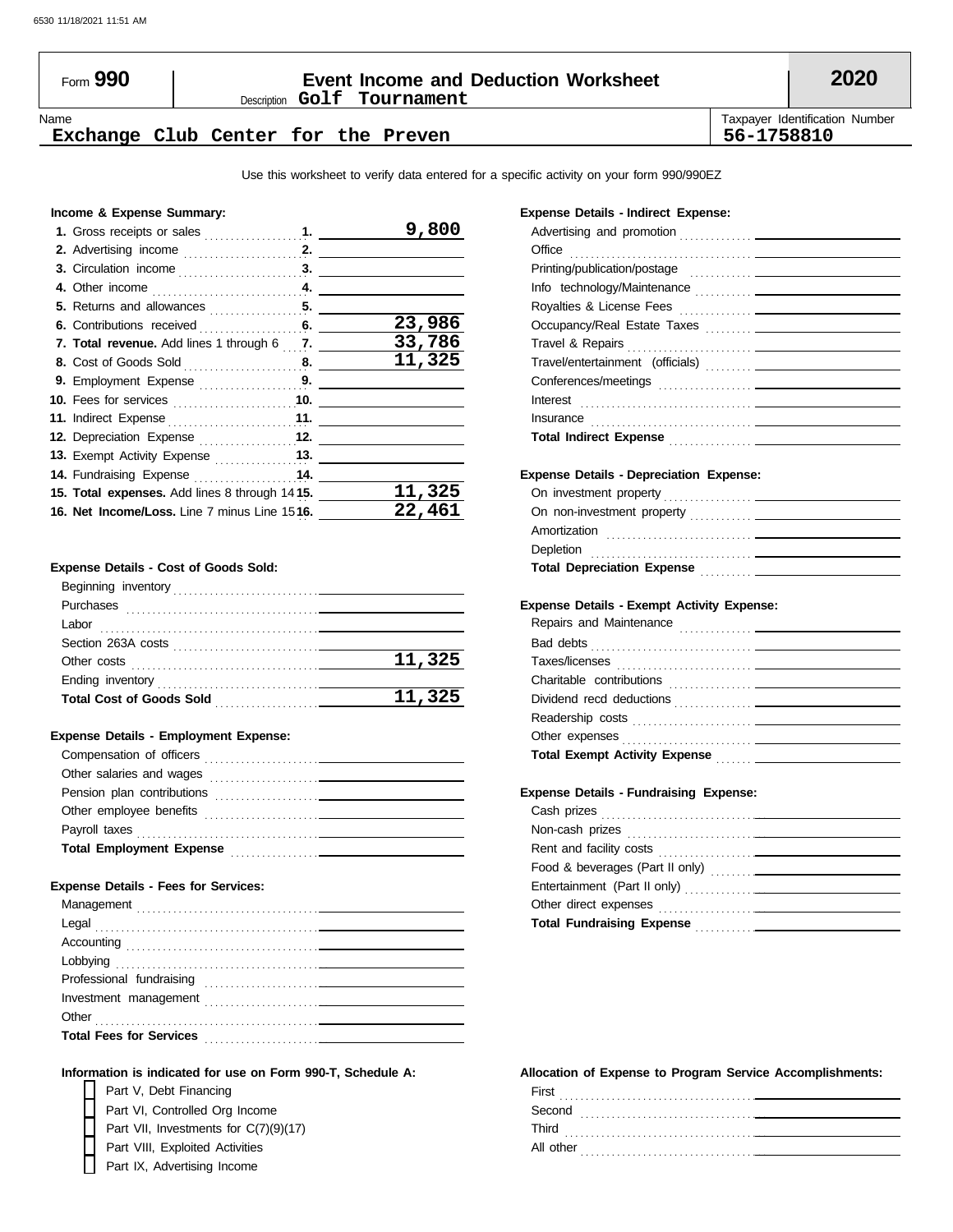### Description **Master of the Mic** Form **990 Event Income and Deduction Worksheet 2020**

**Exchange Club Center for the Preven 198810 56-1758810** 

Name Taxpayer Identification Number

Use this worksheet to verify data entered for a specific activity on your form 990/990EZ

#### **Income & Expense Summary:**

|                                               | 7,555 |
|-----------------------------------------------|-------|
| 7. Total revenue. Add lines 1 through 6 7.    | 7,555 |
|                                               | 917   |
| 9. Employment Expense 9.                      |       |
|                                               |       |
|                                               |       |
| 12. Depreciation Expense 12.                  |       |
| 13. Exempt Activity Expense 13.               |       |
| 14. Fundraising Expense 14.                   |       |
| 15. Total expenses. Add lines 8 through 1415. | 917   |
| 16. Net Income/Loss. Line 7 minus Line 1516.  | 6,638 |

#### **Expense Details - Cost of Goods Sold:**

| Beginning inventory                           |     |
|-----------------------------------------------|-----|
| Purchases                                     |     |
| Labor                                         |     |
| Section 263A costs                            |     |
| Other costs                                   | 917 |
|                                               |     |
| <b>Total Cost of Goods Sold</b><br>. <u>.</u> | 917 |
|                                               |     |

#### **Expense Details - Employment Expense:**

| Compensation of officers        |  |
|---------------------------------|--|
| Other salaries and wages        |  |
| Pension plan contributions      |  |
| Other employee benefits         |  |
| Payroll taxes                   |  |
| <b>Total Employment Expense</b> |  |

#### **Expense Details - Fees for Services:**

| <b>Total Fees for Services</b> |
|--------------------------------|
|                                |

#### **Information is indicated for use on Form 990-T, Schedule A:**

Part V, Debt Financing Part IX, Advertising Income Part VIII, Exploited Activities Part VI, Controlled Org Income Part VII, Investments for C(7)(9)(17)

#### **Expense Details - Indirect Expense:**

| Total Indirect Expense <b>Construction Construction Construction Construction</b>                                                                                                                                              |  |
|--------------------------------------------------------------------------------------------------------------------------------------------------------------------------------------------------------------------------------|--|
|                                                                                                                                                                                                                                |  |
| <b>Expense Details - Depreciation Expense:</b>                                                                                                                                                                                 |  |
|                                                                                                                                                                                                                                |  |
|                                                                                                                                                                                                                                |  |
|                                                                                                                                                                                                                                |  |
| Depletion entertainment and the control of the control of the control of the control of the control of the control of the control of the control of the control of the control of the control of the control of the control of |  |
| Total Depreciation Expense <b>Manual Accept Contract Contract Contract Contract Contract Contract Contract Contract</b>                                                                                                        |  |
|                                                                                                                                                                                                                                |  |
| <b>Expense Details - Exempt Activity Expense:</b>                                                                                                                                                                              |  |
|                                                                                                                                                                                                                                |  |
|                                                                                                                                                                                                                                |  |
|                                                                                                                                                                                                                                |  |
|                                                                                                                                                                                                                                |  |
|                                                                                                                                                                                                                                |  |
|                                                                                                                                                                                                                                |  |
|                                                                                                                                                                                                                                |  |
| Total Exempt Activity Expense <b>Fig. 1.1.1.1.</b> [ <i>Collection Collection 2014</i>                                                                                                                                         |  |
|                                                                                                                                                                                                                                |  |
| <b>Expense Details - Fundraising Expense:</b>                                                                                                                                                                                  |  |
|                                                                                                                                                                                                                                |  |
|                                                                                                                                                                                                                                |  |
|                                                                                                                                                                                                                                |  |
|                                                                                                                                                                                                                                |  |
|                                                                                                                                                                                                                                |  |
|                                                                                                                                                                                                                                |  |
| Total Fundraising Expense <b>Manual Accord Property</b>                                                                                                                                                                        |  |

| First      |
|------------|
| Second     |
| Third<br>. |
| All other  |
|            |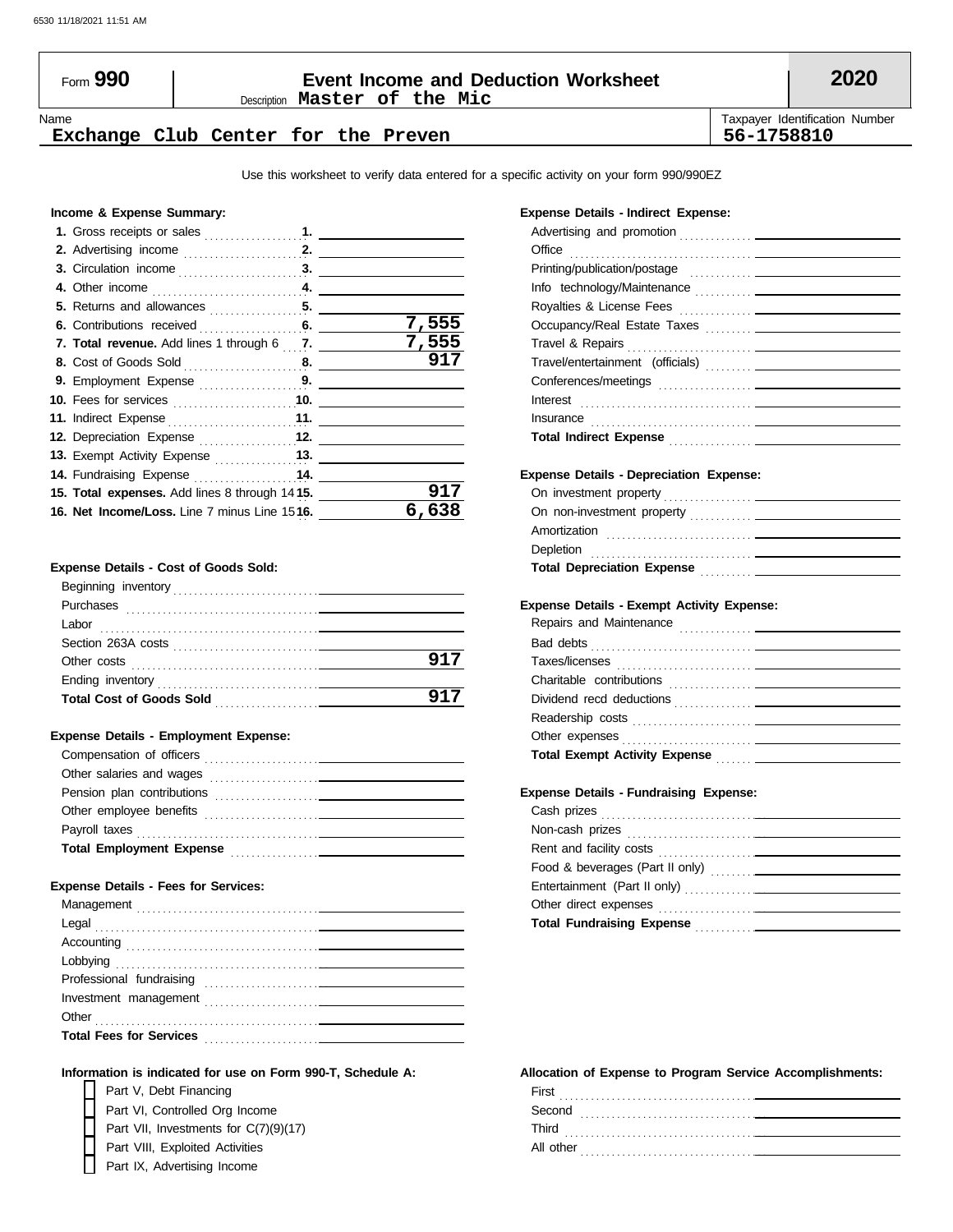| Form 990/990PF | <b>Rent Income and Deduction Worksheet</b><br>Description Rental of office space | 2020                                         |
|----------------|----------------------------------------------------------------------------------|----------------------------------------------|
| Name           | Exchange Club Center for the Preven                                              | Taxpayer Identification Number<br>56-1758810 |

Use this summary worksheet to verify data entered for a specific activity for your rental information

| 1. Gross rents                              |  |
|---------------------------------------------|--|
| Expenses (see details on worksheets below): |  |
| 2. Fees for services                        |  |
| <b>3. Depreciation Expense</b>              |  |
| 4. Direct Expense                           |  |
| 5. Total expenses. Add lines 8 through 12   |  |
| 6. Net Income/Loss. Line 7 minus Line 13    |  |

#### **Expense Details - Fees for Services:**

| Legal                               |  |
|-------------------------------------|--|
| mmissions<br>.                      |  |
| aement                              |  |
| <b>Other Professional Fees</b><br>. |  |
| <b>Total Fees for Services</b>      |  |
|                                     |  |

### **Expense Details - Depreciation Expense:**

| On non-investment property        |  |
|-----------------------------------|--|
| On investment property            |  |
| Amortizatior                      |  |
| <b>Depletion</b>                  |  |
| <b>Total Depreciation Expense</b> |  |
|                                   |  |

### **Expense Details - Direct Expense:**

| Interest                    |  |
|-----------------------------|--|
| Taxes/licenses              |  |
| Occupancy Expenses          |  |
| Repairs & Maintenance       |  |
| Travel/conferences/meetings |  |
| Printing & Publication      |  |
| Advertising                 |  |
| Insurance                   |  |
| <b>Itilities</b>            |  |
|                             |  |
| Other expenses              |  |
| <b>Total Direct Expense</b> |  |

| Information is indicated for use on Form 990-T, Schedule A: | Expense Allocation to Program Service Accomplishments for 990/990EZ: |
|-------------------------------------------------------------|----------------------------------------------------------------------|
| Part IV, Rent Income                                        | First                                                                |
| Part V, Debt Financing                                      | Second                                                               |
| Part VI, Controlled Org Income                              | Third                                                                |
| Part VII, Investments for C(7)(9)(17)                       | All other                                                            |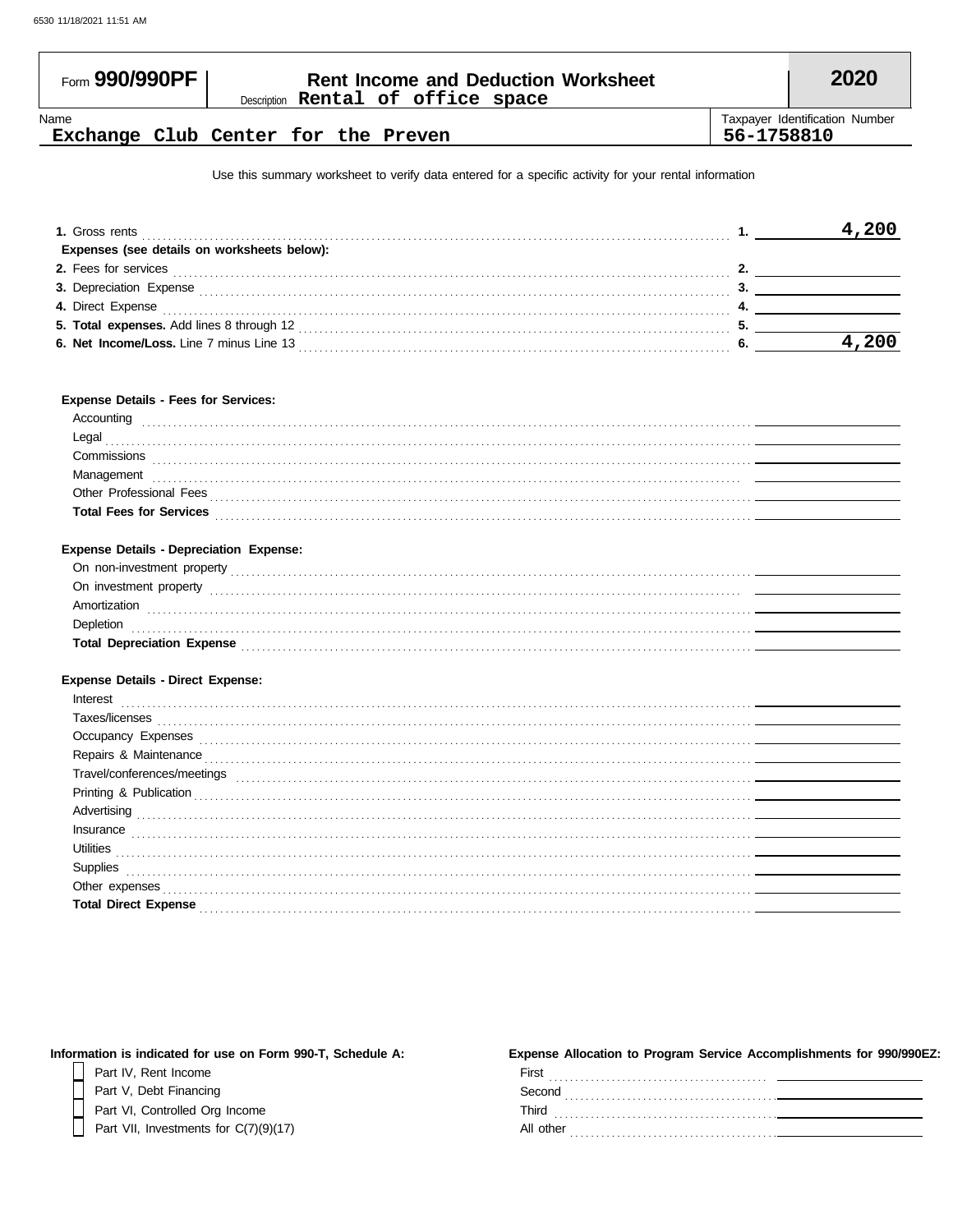6530 11/18/2021 11:51 AM

|          | <b>SCHEDULE G</b><br>(Form 990 or       |                                               | <b>Fundraising Other Events</b> |                          | 2020                                            |
|----------|-----------------------------------------|-----------------------------------------------|---------------------------------|--------------------------|-------------------------------------------------|
|          | 990-EZ)                                 | For calendar year 2020, or tax year beginning | 07/01/20                        | 06/30/21<br>, and ending |                                                 |
| Name     |                                         |                                               |                                 |                          | Employer Identification Number                  |
|          |                                         | Exchange Club Center for the Preven           |                                 |                          | 56-1758810                                      |
|          |                                         | (a) Other event                               | (b) Other event                 | (c) Other event          |                                                 |
|          |                                         | Master of the M                               | Stocks for Tots                 |                          | (d) Total other events<br>(add col. (a) through |
|          |                                         | (event type)                                  | (event type)                    | (event type)             | col. (c)                                        |
| Revenue  | Gross receipts<br>1                     | 7,555                                         | 7,500                           |                          | 15,055                                          |
|          | 2 Less: Charitable<br>contributions     | 7,555                                         | 7,500                           |                          | 15,055                                          |
|          | 3 Gross income<br>(line 1 minus line 2) |                                               |                                 |                          |                                                 |
|          | 4 Cash prizes                           |                                               |                                 |                          |                                                 |
|          | 5 Noncash prizes                        |                                               |                                 |                          |                                                 |
|          | Rent/facility costs<br>6                |                                               |                                 |                          |                                                 |
| Expenses | 7 Food/beverages                        |                                               |                                 |                          |                                                 |
| Direct   | 8 Entertainment                         |                                               |                                 |                          |                                                 |
|          | 9 Other expenses                        | 917                                           |                                 |                          | 917                                             |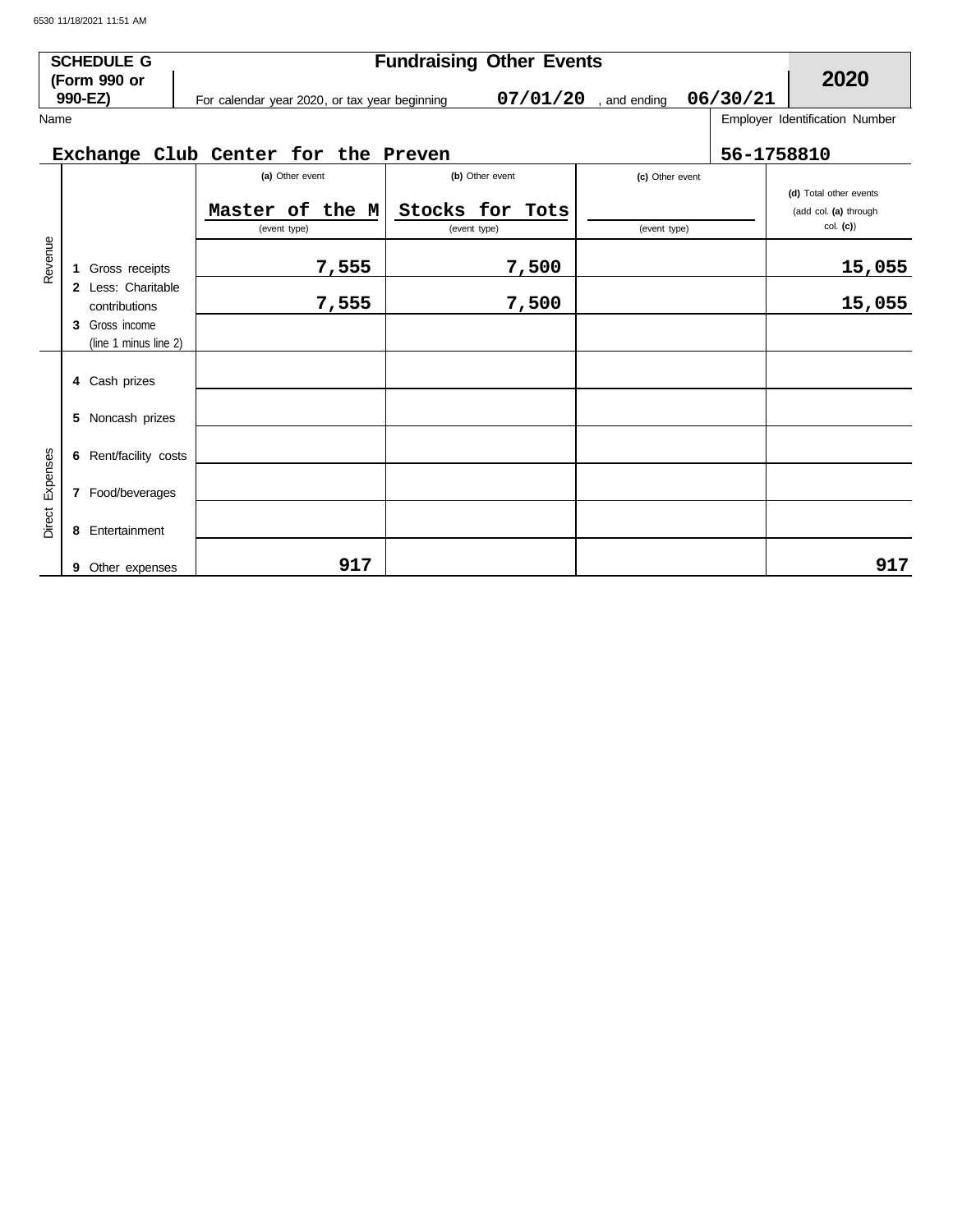| 6530 Exchange Club Center for the Preven<br>56-1758810<br>FYE: 6/30/2021 |          | <b>Federal Statements</b> |                                                              | 11/18/2021 11:51 AM                |
|--------------------------------------------------------------------------|----------|---------------------------|--------------------------------------------------------------|------------------------------------|
| <b>Tax-Exempt Interest on Investments</b>                                |          |                           |                                                              |                                    |
| <b>Description</b>                                                       |          |                           |                                                              |                                    |
|                                                                          | Amount   | Code<br><b>Business</b>   | Unrelated Exclusion Postal Acquired after<br>Code<br>6/30/75 | <b>InState</b><br>Muni $($ or  %)$ |
| Interest                                                                 | \$<br>61 | 14                        |                                                              |                                    |
| Total                                                                    | \$<br>61 |                           |                                                              |                                    |
|                                                                          |          |                           |                                                              |                                    |
|                                                                          |          |                           |                                                              |                                    |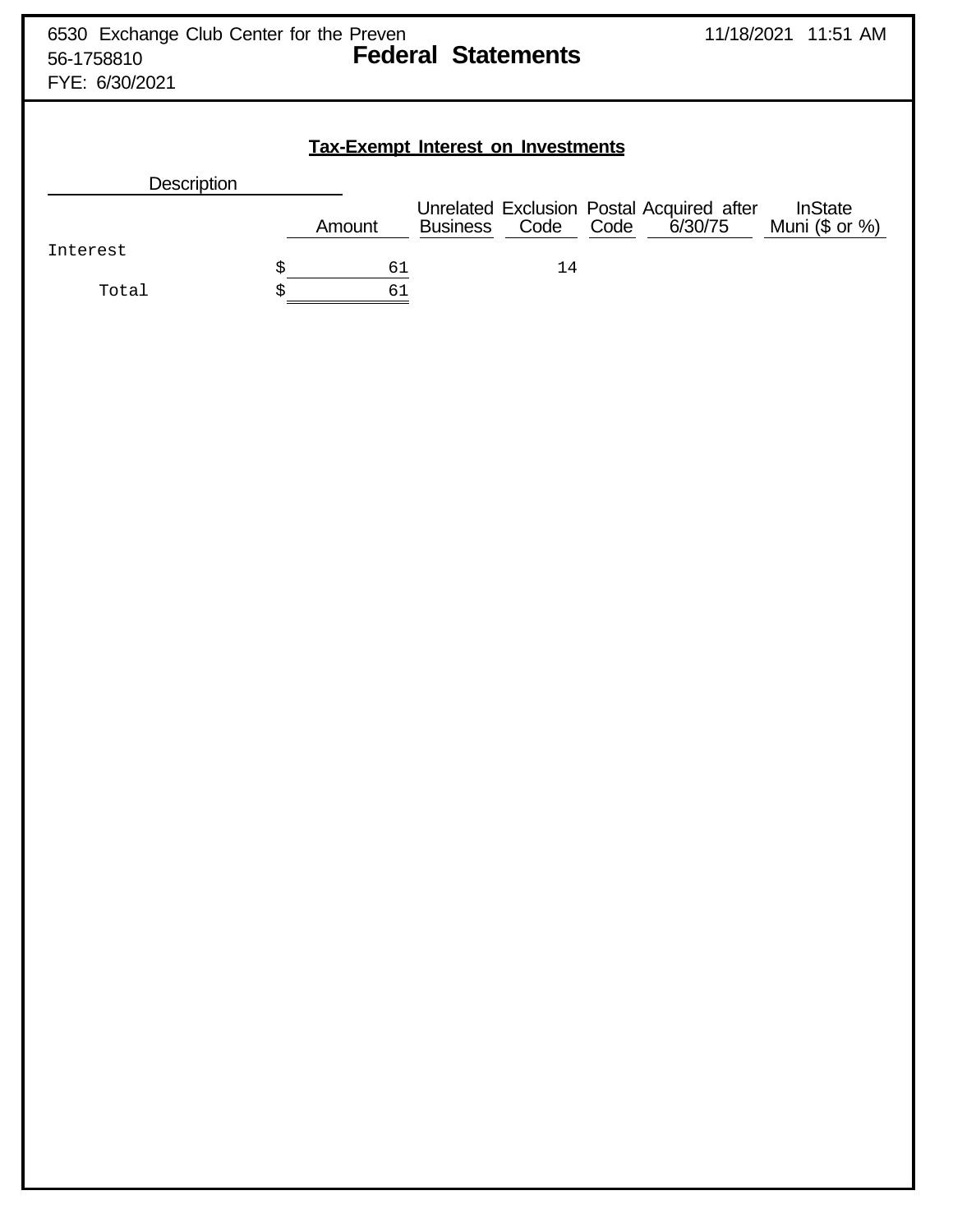**Form 990, Part IX, Line 11g - Other Fees for Service (Non-employee)** Total Program Management & Fund<br>Expenses Service General Raising Description Expenses Service General Raising Background Checks  $\zeta$  \$ 432  $\zeta$  \$ 432  $\zeta$  Total \$ 432 \$ 0 \$ 432 \$ 0 **Form 990, Part IX, Line 24e - All Other Expenses** Total Program Management & Fund<br>Expenses Service General Raising Description Expenses Service General Raising Rebranding expenses \$ 1,992 \$ \$ 1,992 \$ Miscellaneous 1,231 781 781 450 Dues and subscriptions  $1,166$   $1,049$   $1049$   $117$ <br>Computers, software  $839$   $784$   $42$ computers, software 13<br>
Bad debt expense 13<br>
Bad debt expense 13 Bad debt expense 800 800 Bank charges 690 690 Repairs and maintenance 624 593 31 Licenses and permits and  $202$ <br>
202 21 24 21 202 Storage rental

Total \$ 7,569 \$ 3,231 \$ 4,325 \$ 13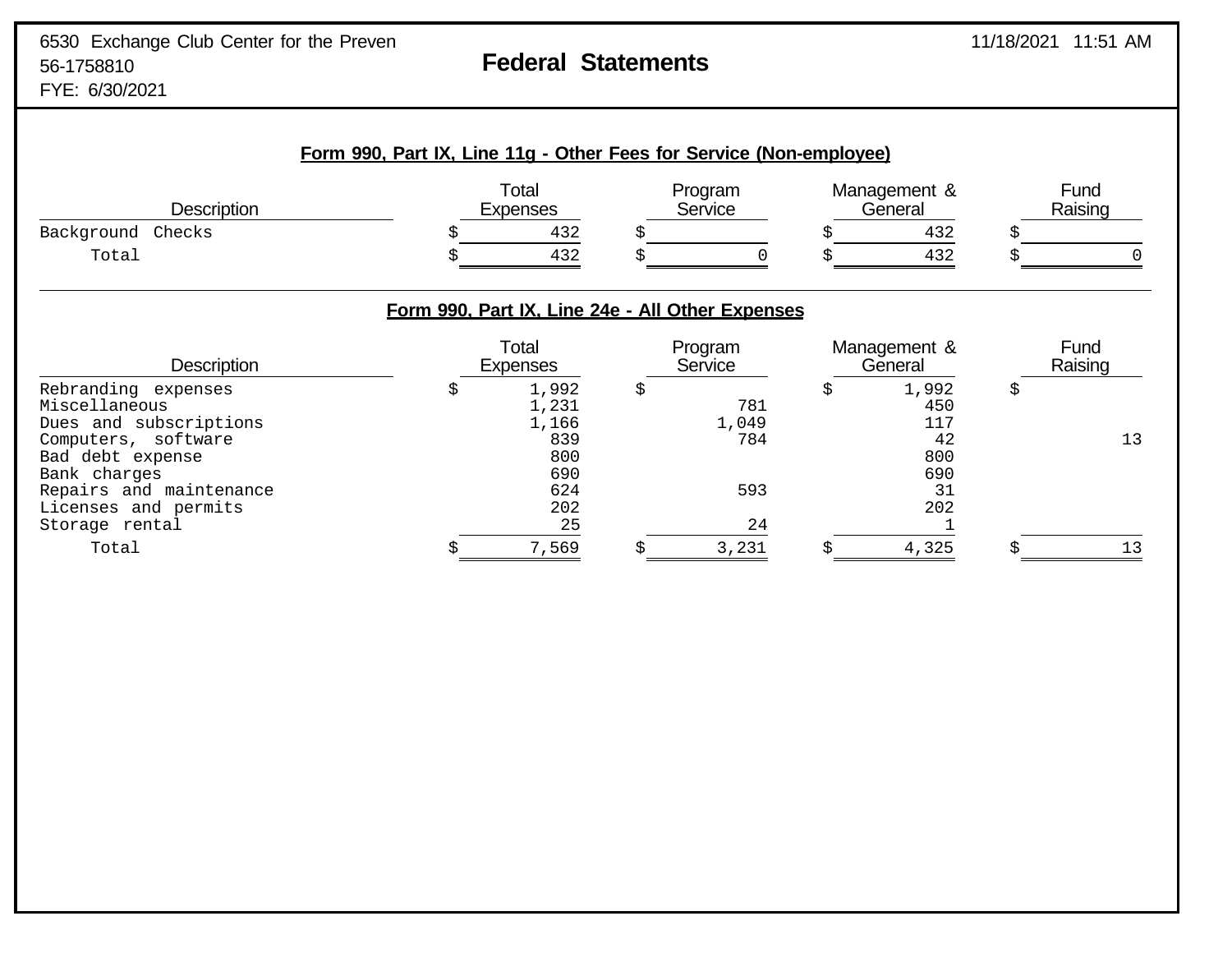## **Schedule A, Part II, Line 1(e)**

| <b>Description</b>          |   | Amount  |
|-----------------------------|---|---------|
| Dept of Social Services     | Ş | 31,540  |
| Governor's Crime Commission |   | 65,873  |
| PPP Loan Forgiveness        |   | 60,500  |
| Contributions               |   | 117,038 |
| UWIC                        |   | 47,597  |
| <b>UWCC</b>                 |   | 20,081  |
| Concert                     |   |         |
| Cash Contribution           |   | 15,263  |
| Stocks for Tots             |   |         |
| Cash Contribution           |   | 7,500   |
| Other events                |   |         |
| Cash Contribution           |   | 10,306  |
| Golf Tournament             |   |         |
| Cash Contribution           |   | 23,986  |
| Master of the Mic           |   |         |
| Cash Contribution           |   | 7,555   |
| Total                       |   | 407,239 |

## **Schedule A, Part II, Line 8(e)**

| <b>Description</b> | Amount     |
|--------------------|------------|
| Interest           | $-1$<br>ັັ |
| Total              | - -<br>ັ   |